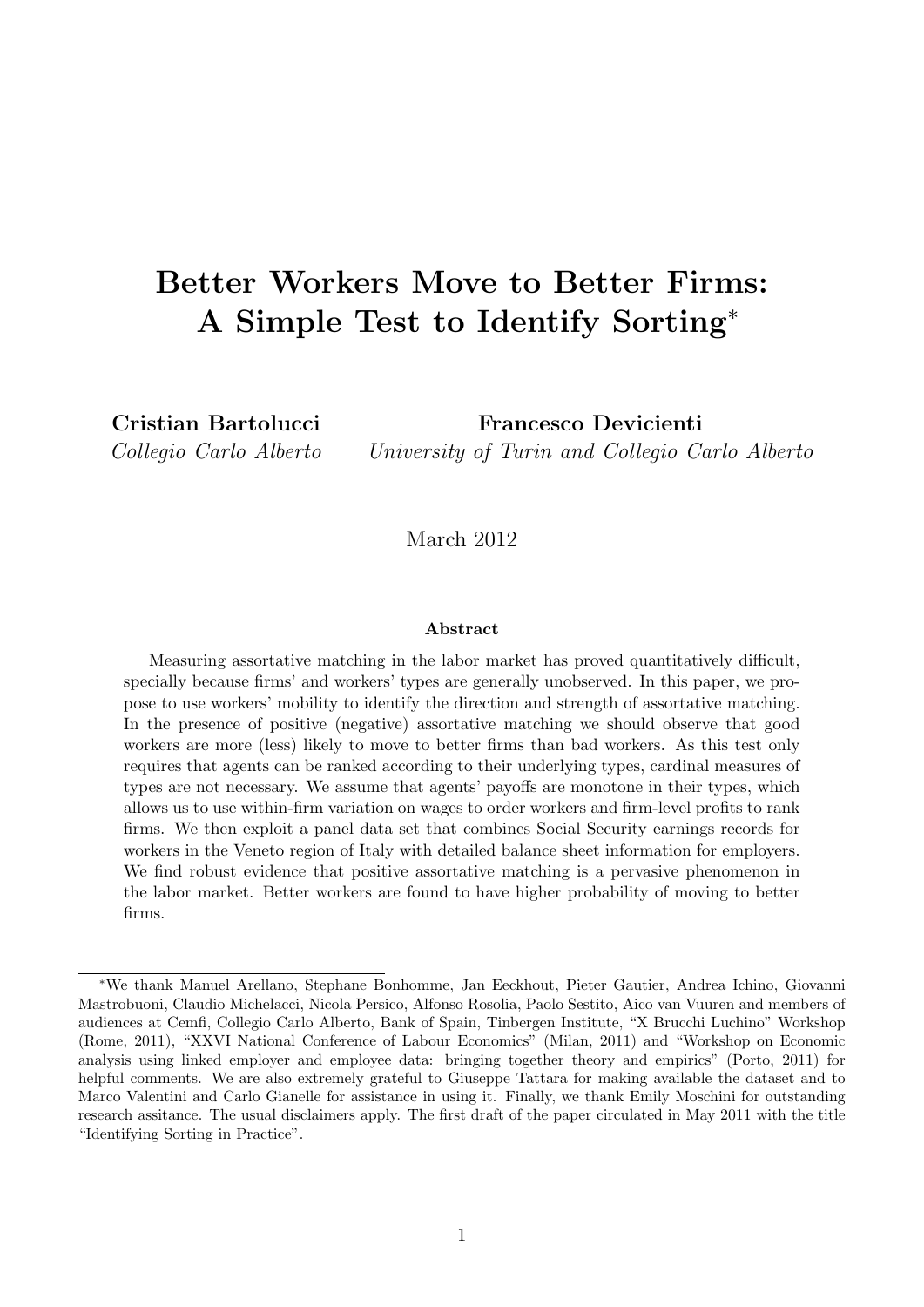# 1 Introduction

Are "good" workers matched to "good" firms? While in some specific markets, e.g., in the academic job market, there is anecdotal evidence of positive assortative matching - with good researchers having higher chances of being hired by good departments - it is not clear that this is a pervasive phenomenon in the labor market. Answering to this question has long remained elusive, mostly because a credible test has to be based on a correct observation of the underlying types of the firm and the worker, which is notoriously difficult. In fact, there is scarce empirical evidence of assortative matching (or sorting) between firms and workers, and there are no convincing measures to identify whether assortative matching is positive or negative, i.e. the issue of the sign of sorting. After the seminal contribution of Abowd, Kramarz and Margolis (1999), the negative correlation between the worker fixed effect and the firm fixed effect in a wage equation has been interpreted as evidence of negative assortative matching. However, Eeckhout and Kircher (2011) argue that these results may be misleading. They show that, using wage data alone, it is virtually impossible to identify the sign of sorting.

In this paper, we are interested in the measurement of assortative matching between firms and workers. In order to measure the sign and strength of sorting, we analyze mobility of workers across firms. The intuition is that in the absence of assortative matching we should observe that the probability that workers leave a firm to go to a firm of different quality is independent of the quality of the worker. In the presence of positive (negative) assortative matching we should observe that good workers are more (less) likely to move to better firms than bad workers. The strategy presented in this paper imposes minimum conditions on the data generating process and is fully compatible with most of the popular classes of mechanisms that generate sorting. We find ample evidence of positive assortative matching in the labor market, and the result is robust to wage non-monotonicity in the firm type, wage differentials driven by amenities and heterogeneous search intensity, which are the main criticisms to the existing measures of assortative matching.

It is controversial to empirically define the firm and worker types. In this context, types refer to productivity. Given the worker type, better firms should produce more and given the firm type, better workers should also produce more. Productivity is generally unobserved, and is driven by many characteristics that are also unobserved or hard to measure. The worker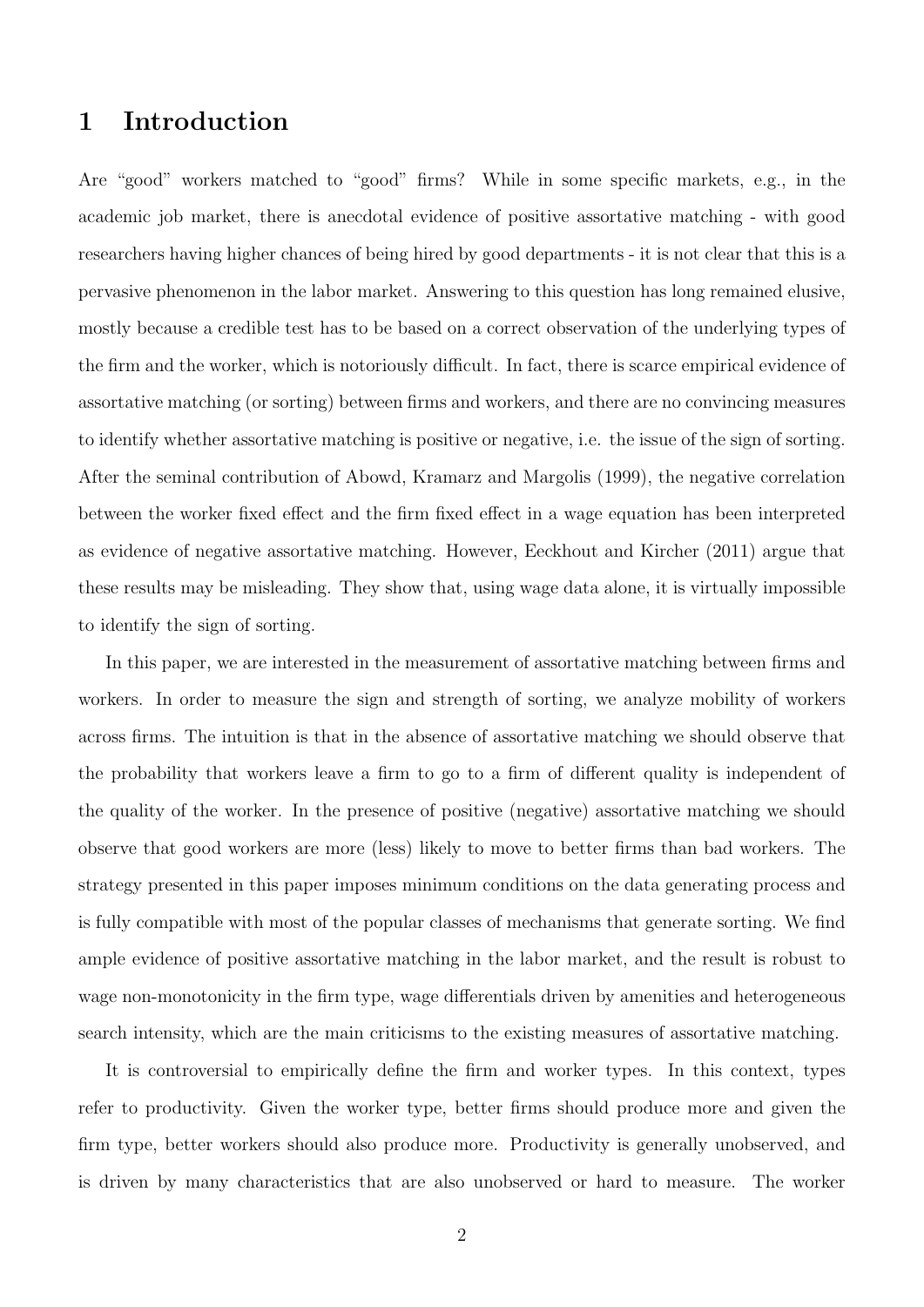type is as a one-dimensional index that collapses information on the worker's cognitive skills (e.g Becker 1964) but also on non-cognitive skills, like the ability to communicate, the ability to work in teams, motivation, tenacity, and trustworthiness (e.g. Heckman and Rubistein 2001). The firm productivity is in general an unknown function that links a number of features related to technology, demand and market structure (Syverson, 2011).<sup>1</sup>

Our test does not require cardinal measures of the agent's types. In order to detect the direction and strength of sorting, it only requires local rankings of workers and firms according to their types. If agents' payoffs are monotone in their types (ie: given the type of the partner, the payoff of each agent is increasing in his/her own type), we can use within-firm variation in wages to order co-workers according to their types within the firm. Although there is a firm component in wages, this firm effect is held constant by exploiting variation in wages of co-workers. If profits per worker are monotone in the firm type, aggregated profits of multi-worker firms are also monotone in the firm type. Although there is worker component in the profit per worker, this effect is integrated out when we consider profit per firm in multi-worker firms.

The last essential condition for identification is that the equilibrium distribution of workers and firms implies some mismatches. If workers are always in their optimal firm type, identification of sorting may be complicated because both sources of heterogeneity contain the same information, and are then empirically indistinguishable. The test requires variation in types of co-workers, but also workers moving across firms of different types.

A simple search model with some limitation on firms to post new vacancies (e.g. Shimer and Smith, 2000), provides a natural starting point for thinking about sorting of worker and firms. The model also represents an appropriate laboratory to describe how the test works. It generates mismatches, and movements of workers across firms of different types. Moreover, the model produces payoffs that are increasing in the agent's type, but not necessarily monotone in the partner type. Our test is not specific to this model, but it is consistent if this model is the data generating process. In general, our test is valid whenever the payoffs are increasing in the agents' types, which is a condition consistent with most of the popular classes of labor market

<sup>&</sup>lt;sup>1</sup>Examples of firms' productivity determinants include: market power and technology spillovers (e.g. Bloom, Schankerman, and Van Reenen 2007), human resources practices (e.g. Ichniowski and Shaw 2003), sunk costs (e.g. Collard-Wexler 2010), managerial talent and practices (e.g. Bloom and Van Reenen 2007) or organizational form (e.g. Garicano and Heaton 2010).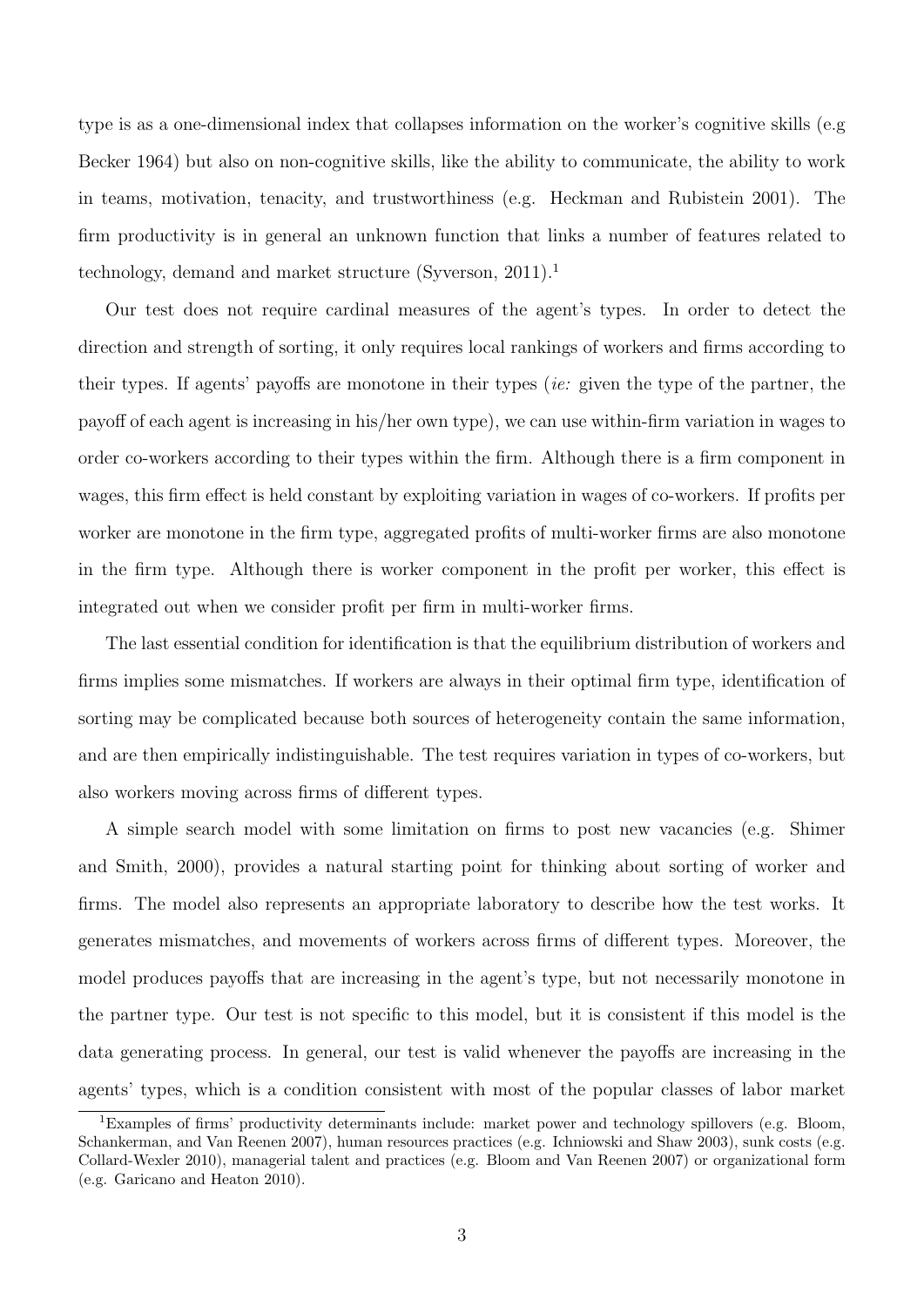models in the literature.

Assortative matching between firms and workers generates two kinds of intrinsically related questions. The first question is positive and addresses the direction and strength of an association between worker and firm types. The second question is normative and is essentially related to the economic implications of sorting, such as assessing the size of the gains from matching workers to the appropriate firms. This kind of question, which is more relevant from a policy perspective, is hard to answer without a model, since it aims at producing policy recommendations and, therefore, needs to contemplate counterfactual scenarios. There are many modeling assumptions that shape the matching process in one direction or in the other, such as supermodular or submodular production function (Becker, 1964), type dependent or type independent value of the vacancy (Shimer and Smith, 2000), transferability of the utility function (Smith, 2006), search effort and search cost (Lentz, 2010). One of the purposes of the positive question is to provide insights on modeling the matching process. Therefore, it is prudent to use an empirical strategy that is as flexible as possible, and consistent with mechanisms able to generate different patterns of sorting. The approach presented in this paper is as agnostic as possible with regards to the labor market model that generates the data. We take no stance on the possible mechanisms that drive sorting. Our test only requires that agents' payoffs are monotone in their types, and that mismatches are occasionally observed in the labor market.

A better understanding of the equilibrium distribution of firms and workers is not only useful for model design. The strength of sorting is important to indirectly learn on the size of complementarity in production, as reflected by the magnitude of the cross partial derivative of the production function with respect to the worker and firm type. The direction of sorting is informative on the sign of that cross derivative. To know if good workers go to good firms is by itself relevant for policy. For example, low productivity firms have higher exit rates in the case of recessions (e.g. Caballero, 1994) or trade liberalization (e.g Melitz 2003). Under positive assortative matching, low skill workers are disproportionately affected by these displacements. Moreover, as this group is more credit constrained, the effect of a displacements is larger in terms of welfare.

We use a unique panel data set that combines Social Security earnings records for individual workers in the Veneto region of Italy with detailed balance sheet information for their employers.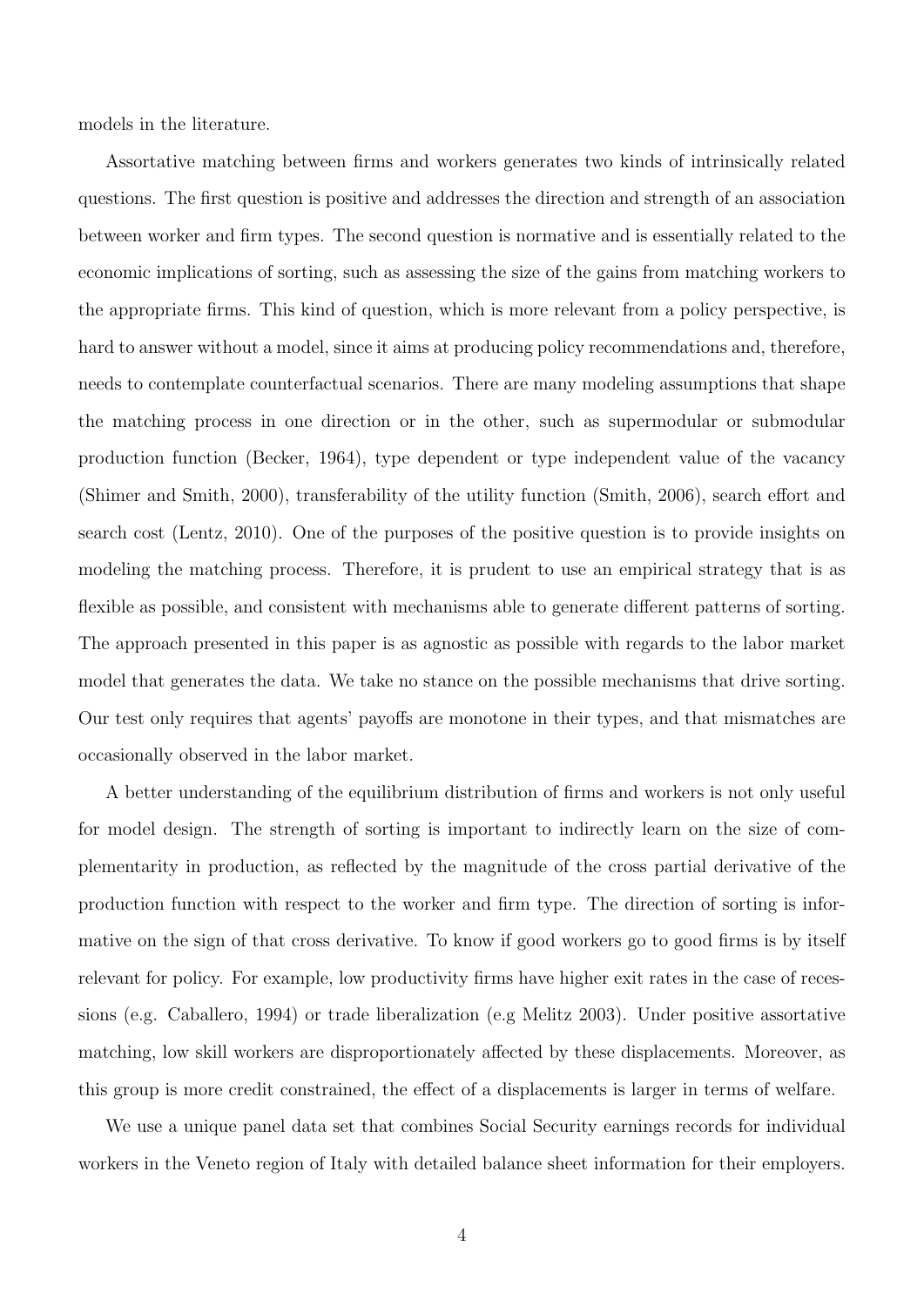This data set is especially valuable in our application because it contains not only the universe of incorporated business in this Italian region but also information on every single employee working in these firms.

We implement our test for the presence of sorting, finding strong evidence of positive assortative matching. Better workers are found to have higher probability to move to better firms. This result is remarkably robust and goes against previous findings in the literature (e.g. Abowd, Kramarz and Margolis (1999) find negative assortative matching). The evidence of positive assortative matching does not depend on the arrangements of workers and firms types. We find similar results if, instead of using the within-firm variation on wages, we use logwages or the worker quantiles in the within-firm distribution of wages. Positive assortative matching is also found if we order firms by their economic profits, accounting profits, or gross operating margin, using either profit per worker or profit per firm, and current profits or average profits across time. The significance of our results is also robust to the definition of movers: it is true for movers with an interim unemployment spell but also for job-to-job movers. This finding also holds when focusing on the subsample of workers who are exogenously forced to leave their firms due to a firm closure. Overall, sorting is found to be stronger for males than for females, and for workers in the manufacturing sector than for the service sector. Assortative matching is also stronger for medium-age and white-collar workers.

Using the same data, we finally perform the test proposed in Abowd, Kramarz and Margolis (1999). Not surprisingly, we find a statistically significant negative correlation between the firm fixed effect and the worker fixed effect, obtained from a standard log-wage regression. We discuss three potential mechanisms explaining the difference in conclusions that come out using the latter covariance or our measure of sorting. First, we provide evidence suggesting that wages are not always monotone in the firm type and, second, that amenities play an important role in explaining differences in the compensating strategies across jobs. Third, as argued by Bagger and Lentz (2011), the AKM test may be biased when sorting is generated by models with endogenous search effort. We then present results using slightly modified versions of our test, which are consistent with models with heterogeneous search intensity, which also suggest positive assortative matching.

The rest of the paper is organized as follows. Section 2 presents the related literature. The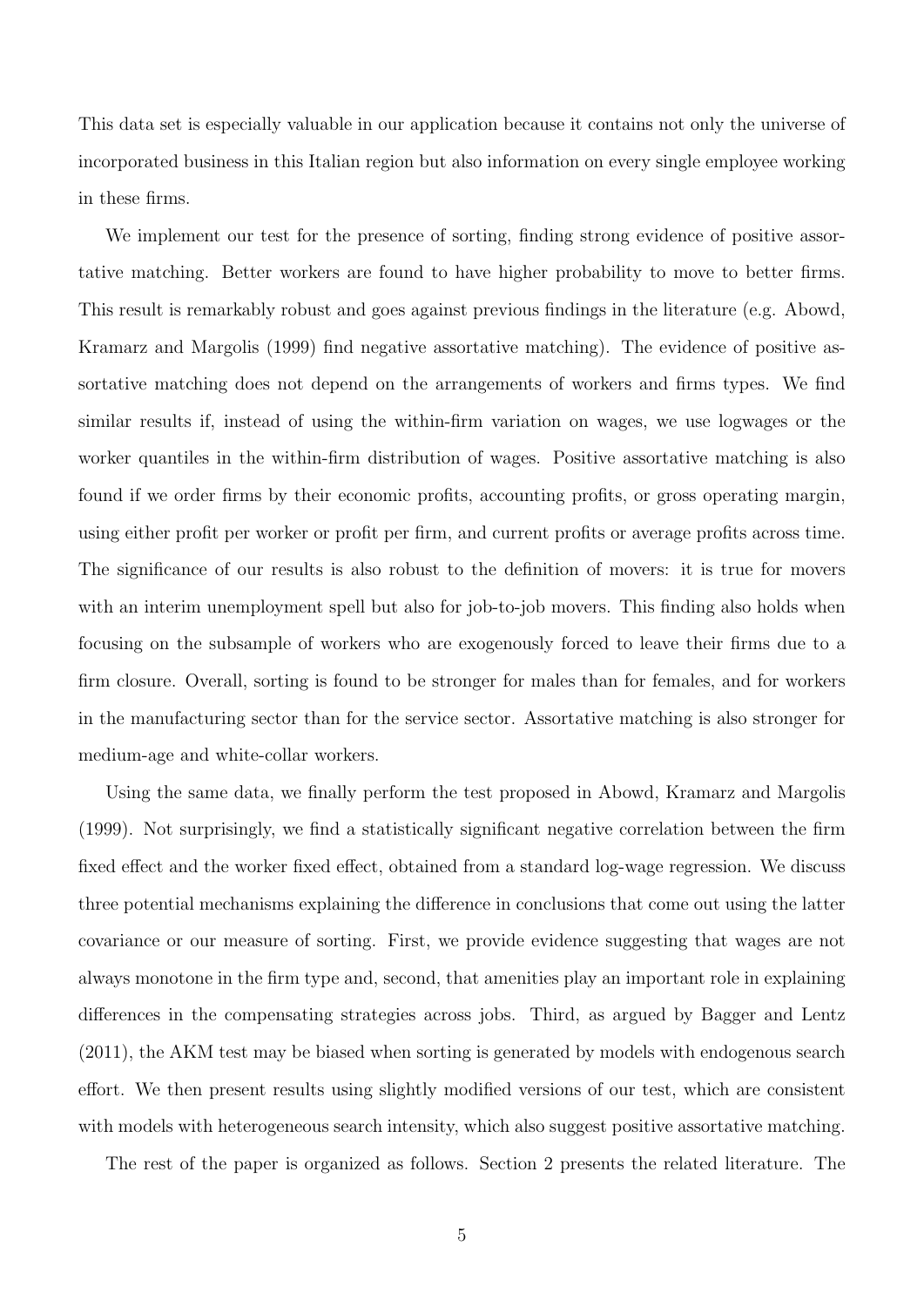model and the empirical strategy are described in Section 3. Section 4 presents some relevant features of the institutional background and the data used. In Section 5, we show the results. In Section 6, we compare our results with results obtained using the AKM strategy and discuss the differences. Section 7 offers a short conclusion.

# 2 Related Literature

A large body of literature has analyzed whether assortative matching is positive or negative. The seminal paper of Becker (1973) studies the matching between heterogeneous agents in a frictionless market. Within a world with perfect competition, positive assortative matching (PAM) arises if the production function is supermodular. Shimer and Smith (2000) extend Becker's model to account for frictions, and prove the existence of an equilibrium steady-state in such a model. In an economy with frictions a supermodular production function is not enough to guarantee PAM. An interesting feature of introducing frictions is that the resulting strategies are based on matching sets rather than singletons, and therefore there are mismatches. Atakan (2006) explicitly models search costs and provides sufficient conditions that restore the classical result on PAM.

There have been many empirical attempts to obtain information on the association between workers types and firms types. The most influential one is Abowd, Kramarz and Margolis (1999; AKM henceforth) which uses mincer-type wage equations with worker and firm fixed effects, to recover a covariance between both sets of worker and firm specific coefficients. The latter correlation is used to make inferences on the direction and strength of assortative matching.

This strategy has two main limitations. First, the estimated covariance is biased due to correlated small-sample estimation noise in the worker and the firm fixed effects. Andrews, Gill, Schank and Upwarde (2008) and Abowd, Kramarz, Lengermann and Perez-Duarte (2003) find that, although the biases can be considerable, they are not sufficiently large to remove the negative correlation in datasets from Germany, France and the United States.

Second, as is pointed out in Lopes de Melo (2011) and Eeckhout and Kircher (2011), the AKM correlation may be biased due to non-monotonicities of wages in the firm type. The wage could be non-monotone in the firm type for a number of reasons, such as limitations in the capacity of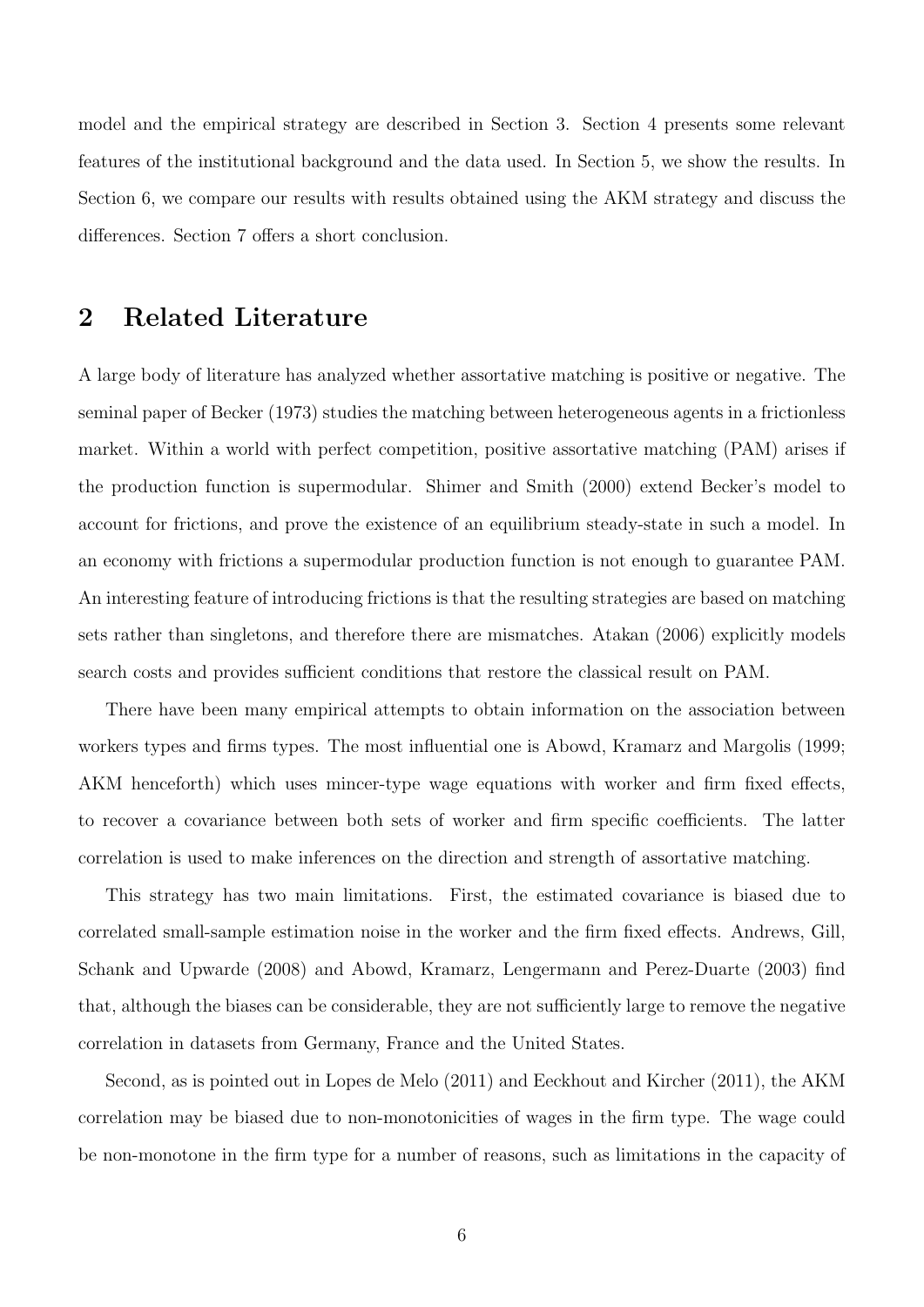the firms to post new vacancies (see Lopes de Melo (2011) or Eeckhout and Kircher (2011)) or between firm competition for workers (See Postel-Vinay and Robin (2002) or Cahuc Postel-Vinay and Robin (2006)).<sup>2</sup>

Given AKM's shortcomings, there have been a number of responses in the literature. Eeckhout and Kircher (2011) argue that, using wage data alone, it is virtually impossible to identify whether assortative matching between worker and firm types is positive or negative. They propose a method to measure the strength of sorting using information on the range of accepted wages of a given worker. The intuition behind this method is that if a worker is only willing to match with a small fraction of firms for a given level of frictions (which can also be identified from the data), the complementarities must be large. Their strategy is elegant but its empirical feasibility is questionable. To begin with, panel data with a long longitudinal dimension are needed in order to capture precisely an individual's range of wages. Moreover, the within-worker variation of wages depends not just on complementarities in the production function, but also on the primitive distribution of firm's types, productivity shocks, and friction patterns. Therefore, to backup the strength of sorting from information on individual wage-gaps one needs to make assumptions about these features of the model too. On top of these difficulties, one should note that the measure proposed by Eeckhout and Kircher (2011) is an indicator of the strength of sorting but not of its direction.

In a recent paper, Lopes de Melo (2011), proposes a different strategy to measure the degree of sorting, based on the correlation between a worker fixed effect and the average fixed effects of his coworkers. His estimates of both sets of fixed effects come from a log-wage equation in the spirit of AKM. He shows that in a simple search model with a supermodular production function and firm-type dependent values of the vacancies, the proposed measure works better than the AKM correlation.<sup>3</sup> Although this measure is relatively easy to obtain from the data, it shares one key limitation of Eeckhout and Kircher (2011): the worker-coworker measure of sorting cannot detect the sign of sorting. The approach presented in our paper complements the strategies presented

<sup>&</sup>lt;sup>2</sup>In this class of models, workers can have a wage cut when moving to a better firm because they expect larger wage raises in firms with higher productivity.

<sup>&</sup>lt;sup>3</sup>The AKM measure of sorting does not perform well because the model generates a wage function that is non-monotone in the firm type. Nevertheless, the wage function is monotone in the worker type, the firm profit function is monotone in the firm type, and there are mismatches due to frictions. Therefore, the measure of sorting propose in this paper would hold perfectly.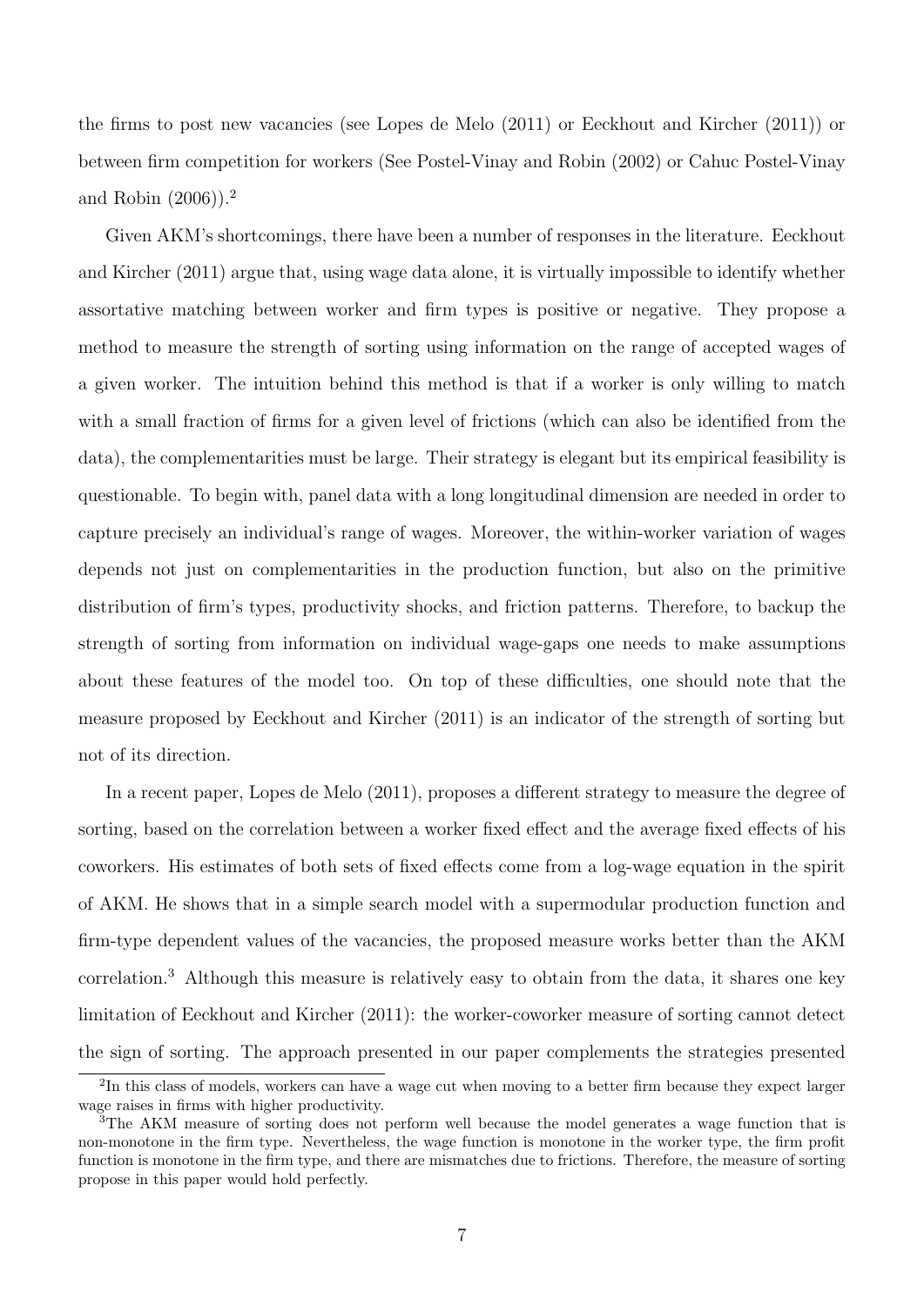in Eeckhout and Kircher (2011) and Lopes de Melo (2011), in the sense that it is not only able to measure the strength of sorting but also the direction of assortative matching.

A different strategy to measure assortative matching is to assume that all the information concerning the worker type is contained in a set of observable characteristics, such as age and education. If this is true, a measure of the firm type can be obtained through production function panel data estimation: the firm-specific effect in the production function is informative about the firm type. This was proposed by Mendes, van den Berg and Lindeboom (2010). The latter paper, imposing a supermodular production function, finds evidence of positive assortative matching. Although this strategy is more natural, it has two main limitations. First, the estimation of production functions only using within-firm variation, in order to partial out the firm fixed effect, is not generally trouble-free.<sup>4</sup> Moreover, the estimation of the production function could be more problematic if it allows enough flexibility to be consistent with any sign of the cross derivative between firms and workers types. Second, only a small fraction of the workers wage variation is explained by observable characteristics. There is strong evidence suggesting that observable characteristics are not sufficient statistics of workers unobserved fixed heterogeneity in wage regressions.<sup>5</sup>

# 3 The Model

In this section, we use a search model to illustrate how movements of workers between firms can be used to uncover the sign and the strength of assortative matching. The model builds on Shimer and Smith (2000). Let us consider a continuous time, infinite horizon, stationary economy. This economy is populated by infinitely lived firms and workers. All agents are risk neutral and discount future income at the rate  $\rho > 0$ . Every firm is characterized by its productivity p. Let  $\Psi(p)$  be the cumulative distribution function of p. Every firm has N jobs, but not every job is matched to a worker. Worker types are denoted by  $\epsilon$ . The distribution of  $\epsilon$  in the population of workers is  $\gamma(\epsilon)$ , with cumulative distribution function  $\Gamma(\epsilon)$  and support  $[\epsilon_{\min}, \epsilon_{\max}]$ .

The output of the match  $(p, \epsilon)$  is  $f(p, \epsilon)$ . We assume that there is no productive interaction

<sup>&</sup>lt;sup>4</sup>The estimation of the relative productivity of different worker types is generally imprecise when only using within-firm variation, see for example Cahuc, Postel-Vinay and Robin (2006) or Hellerstein and Neumark (2004)

<sup>&</sup>lt;sup>5</sup>See for example Lillard and Weiss (1979), Hause (1980) or Meghir and Pistaferri (2004).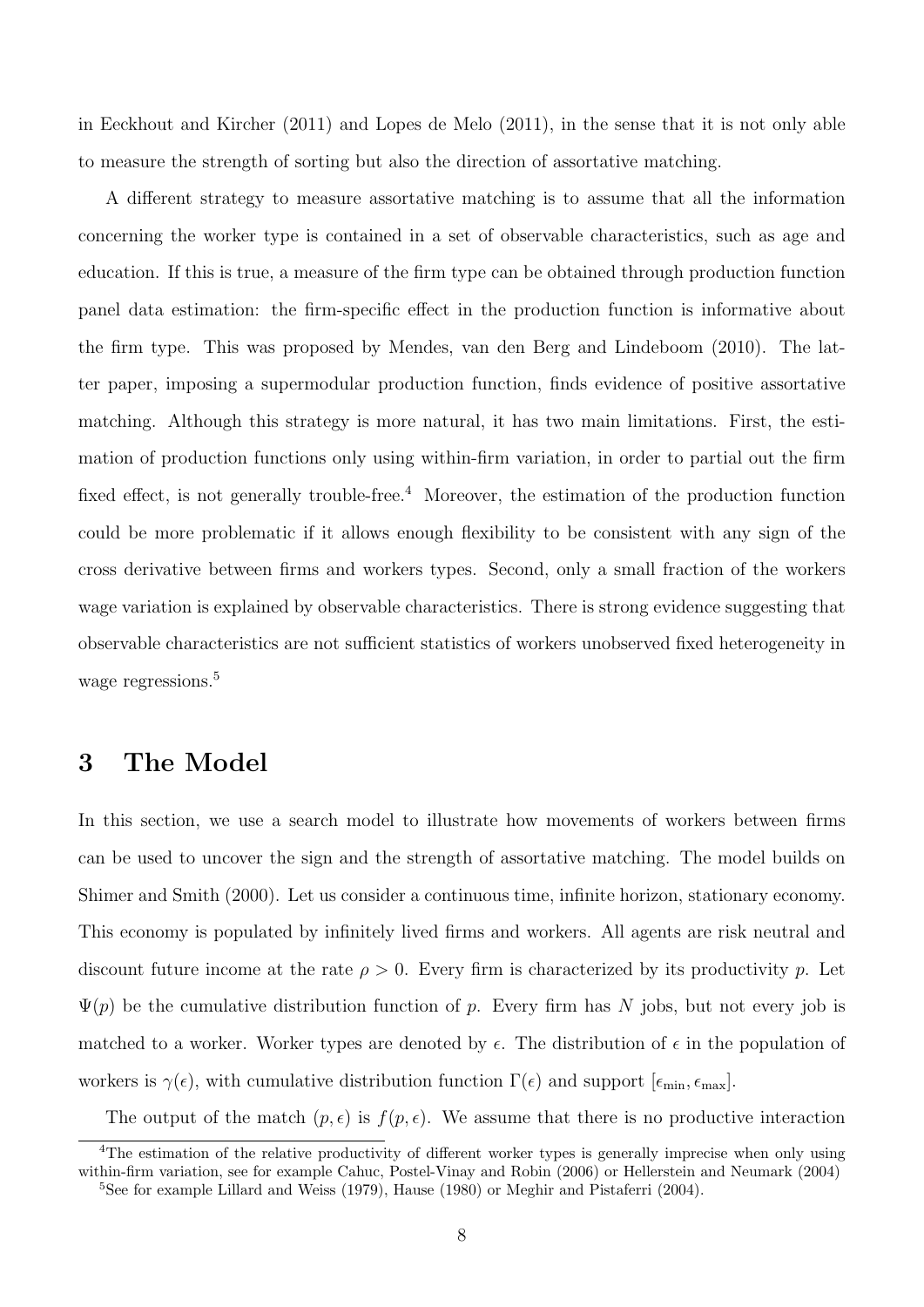between co-workers, therefore the output of a firm  $p$  is the sum of the output of its matched jobs. Moreover, for simplicity we assume that a worker contacts a job, but not a firm. Therefore, the output of the match  $(p, \epsilon)$ , and the outside options of the worker and the job, only depend on the type of the worker and the type of the firm, p and  $\epsilon$ . A worker employed by a firm p receives a wage  $w(p, \epsilon)$ , and the firm receives  $\pi(p, \epsilon)$ . Because payoffs exhaust match output,  $f(p, \epsilon) = w(p, \epsilon) + \pi(p, \epsilon)$ . Unemployed workers and vacancies produce nothing when unmatched.

Employment relationships are exogenously destroyed at a constant rate  $\delta > 0$ , leaving the worker unemployed and the firm with one more vacancy. Workers and jobs meet with probability  $\lambda$ <sup>6</sup> The match is only consummated if they are both unmatched and they both agree. The behavior of agents is described by their acceptance sets, which specify with whom they are willing to match. The value of the unemployment for a worker of type  $\epsilon$  is:

$$
\rho U(\epsilon) = \lambda \int_{M_w(\epsilon)} \left[ W(p', \epsilon) - U(\epsilon) \right] v(p') dp',
$$

where  $v(p)$  is the density of vacancies,  $M_w(\epsilon)$  is the set of acceptable firms for the worker  $\epsilon$ , and  $W(p, \epsilon)$  is the value of a job in a firm with productivity p for a worker of ability  $\epsilon$ , and is defined by:

$$
\rho W(p,\epsilon) = w(p,\epsilon) - \delta [W(p,\epsilon) - U(\epsilon)].
$$

The value of a vacancy for a firm with productivity  $p$ , is:

$$
\rho V(p) = \lambda \int_{M_f(p)} \left[ J(p, \epsilon') - V(p) \right] u(\epsilon') d\epsilon',
$$

where  $u(\epsilon)$  is the density of unemployed workers,  $M_f(p)$  is the set of acceptable workers for the firm p, and  $J(p, \epsilon)$  is the value of a job employing a worker of ability  $\epsilon$ , for a firm with productivity p, and is defined by:

$$
\rho J(p,\epsilon) = \pi(p,\epsilon) - \delta [J(p,\epsilon) - V(p)].
$$

The payoffs are determined by splitting the surplus of the match by the Generalized Nash

<sup>&</sup>lt;sup>6</sup>Although there is not on-the-job search, the model features movements of workers between firms with an interim unemployment spell.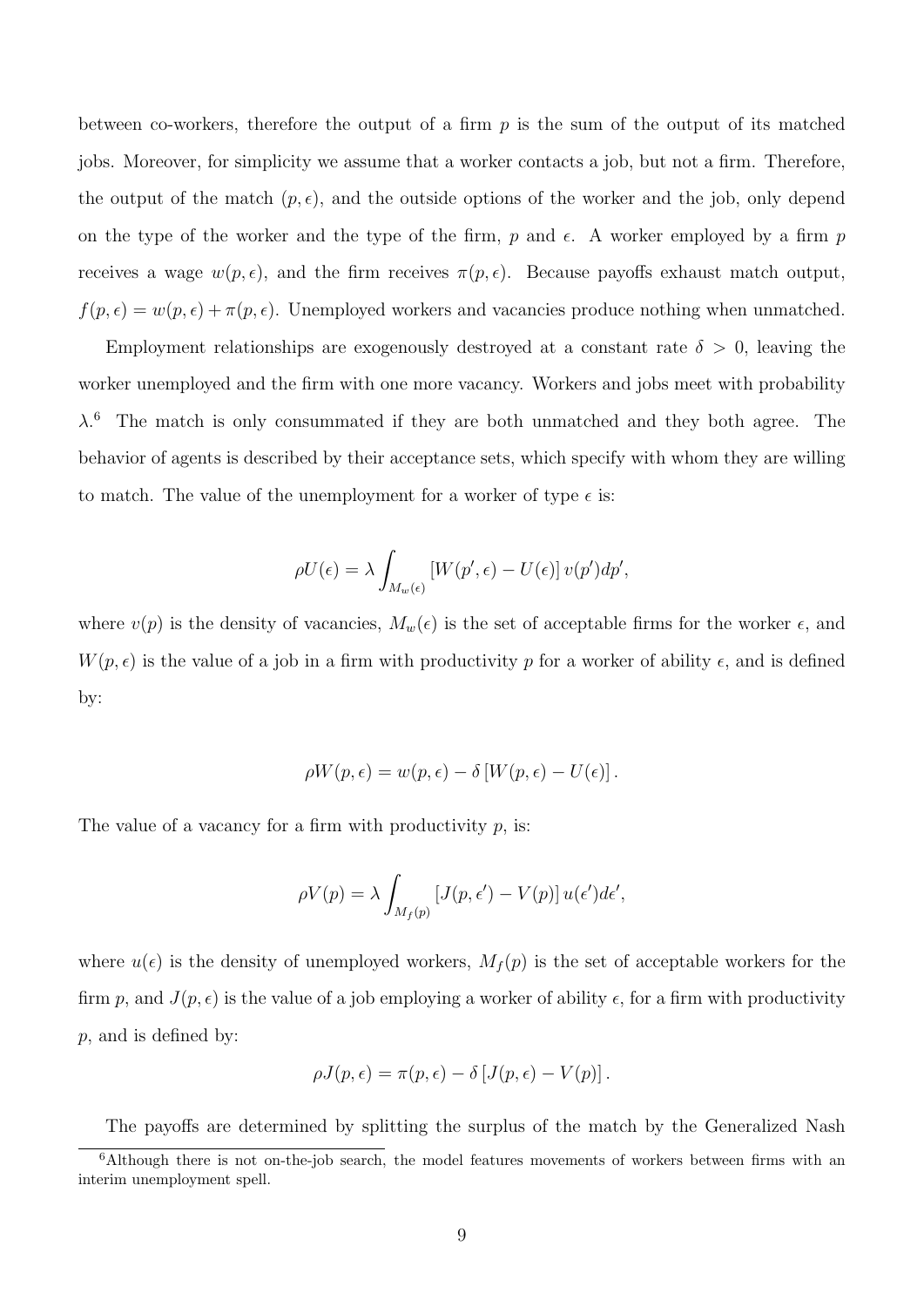Bargaining Solution.<sup>7</sup> The surplus of the match between a firm p and a worker  $\epsilon$  is sum of the differences between the value of the match and the outside option for each partner (*ie:*  $S(p, \epsilon)$ )  $W(p, \epsilon) - U(\epsilon) + J(p, \epsilon) - V(p)$ . If  $\beta$  is the bargaining power of the worker, the standard solution implies that the worker takes a fraction  $\beta$  of the surplus (ie:  $W(p, \epsilon) - U(\epsilon) = \beta S(p, \epsilon)$ ) and the firm takes a fraction  $(1 - \beta)$  of the surplus  $(ie: J(p, \epsilon) - V(p) = (1 - \beta)S(p, \epsilon)).$ 

This model is equivalent to the model presented in Shimer and Smith  $(2000)^8$ , who provide a proof of the existence of an equilibrium. A steady-state search equilibrium implies that everyone maximizes his expected payoff, taking all other strategies as given; there are only matches providing (weakly) positive utility for both partners; and all unmatched rates are in steady-state.

The strategies of the agents consist of the acceptance sets. The match is created only if both partners agree, therefore if  $S(p, \epsilon) > 0$  then  $\epsilon \in M_f(p)$  and  $p \in M_w(\epsilon)$ . Shimer and Smith (2000) show that acceptance set convexity is logically necessary for assortative matching, hence acceptance sets can be characterized by their bounds. Therefore,  $\epsilon \in M_f(p) \Leftrightarrow \epsilon_{min}(p) \leq \epsilon \leq$  $\epsilon_{max}(p)$  where  $\epsilon_{max}(p)$  is the highest type of worker contained in  $M_f(p)$  and  $\epsilon_{min}(p)$  is the lowest type of worker contained in  $M_f(p)$ . Equivalently,  $p \in M_w(\epsilon) \Leftrightarrow p_{min}(\epsilon) \leq p \leq p_{max}(\epsilon)$ , where  $p_{max}(\epsilon)$  is the highest type of firm contained in  $M_w(\epsilon)$  and  $p_{min}(\epsilon)$  is the lowest type of firm contained in  $M_w(\epsilon)$ .

### 3.1 Identification of Sorting

This model provides an appropriate starting point for thinking about sorting of worker and firms, but also to describe how our test works. Although types are in general unobserved for the econometrician, payoffs of agents can be used to learn on the types of firms and workers.

#### Proposition 1 Payoffs, are monotone (increasing) in the agents types.

Proof: consider two workers,  $\epsilon^-$  and  $\epsilon^+$  matched to the same firm p.  $\epsilon^+$  produces more, but not necessarily  $S(p, \epsilon^+) > S(p, \epsilon^-)$  because  $U(\epsilon^+) > U(\epsilon^-).$ <sup>9</sup>

<sup>7</sup>Search frictions create temporary bilateral rents, since an agreeable match now is generically strictly preferred to waiting for a better future match.

<sup>8</sup>Shimer and Smith (2000) study a problem with symmetric agents. To have symmetry we should assume that the primitive distribution of firms  $\psi(p) = N\gamma(\epsilon)$ .

<sup>&</sup>lt;sup>9</sup>It is straightforward to show that the value of unemployment is increasing in the worker type, see Shimer and Smith (2000).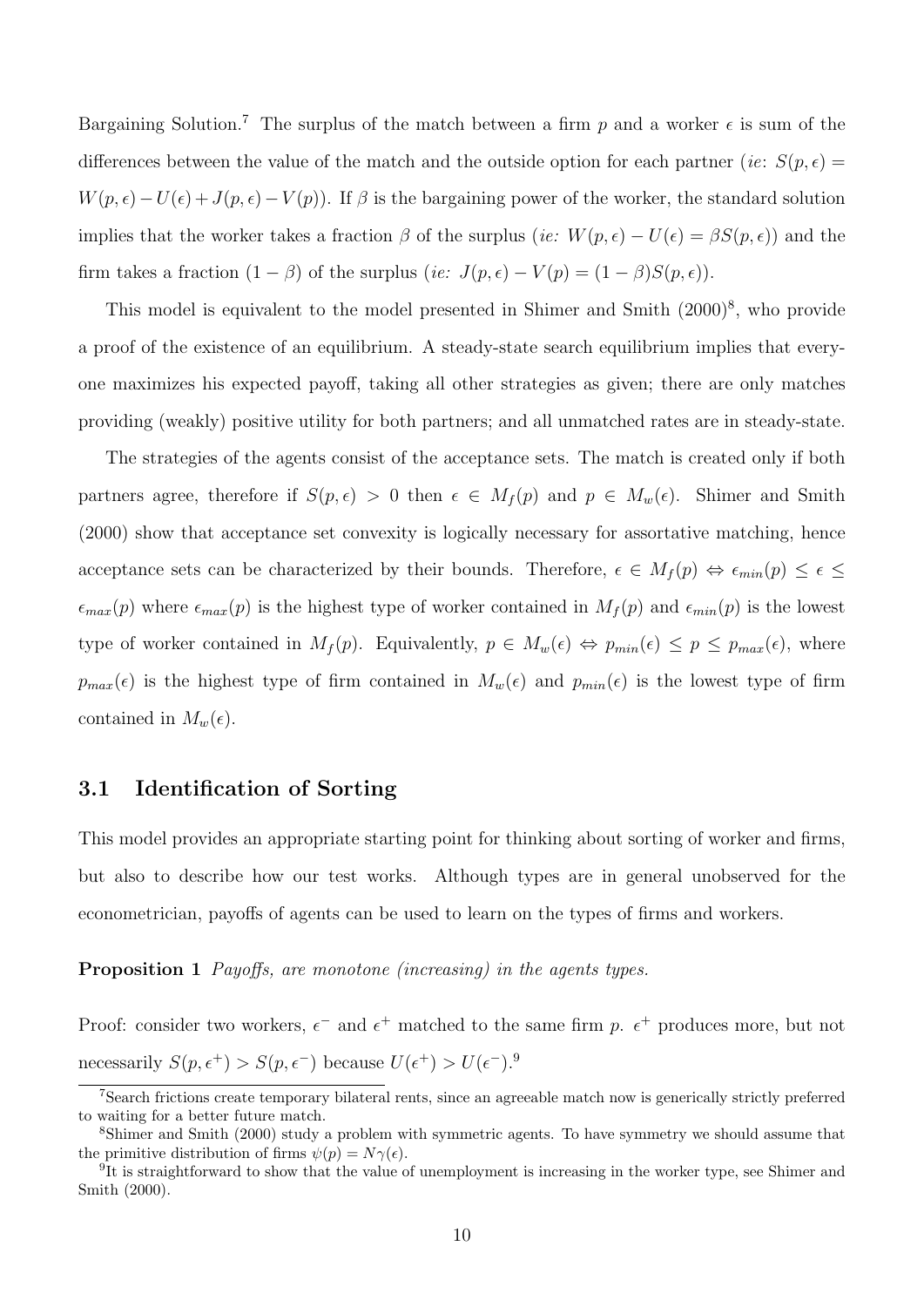- If  $S(p, \epsilon^+) > S(p, \epsilon^-)$ , therefore  $w(p, \epsilon^+) > w(p, \epsilon^-)$ . Note that, if the surplus with  $\epsilon^+$  is larger than the surplus with  $\epsilon^-$ ,  $W(p, \epsilon^+) - U(\epsilon^+) > W(p, \epsilon^-) - U(\epsilon^-)$ . As the value of the being unmatched is higher for  $\epsilon^+,^{10} W(p, \epsilon^+) > W(p, \epsilon^-)$ . Given that the value of the job is higher for  $\epsilon^+$ , we know that  $w(p, \epsilon^+) - (\delta/2)S(p, \epsilon^+) > w(p, \epsilon^-) - (\delta/2)S(p, \epsilon^-) >$  $w(p, \epsilon^{-}) - (\delta/2)S(p, \epsilon^{+}),$  therefore  $w(p, \epsilon^{+}) > w(p, \epsilon^{-}).$
- If  $S(p, \epsilon^+) < S(p, \epsilon^-)$ , therefore  $w(p, \epsilon^+) > w(p, \epsilon^-)$ . This is because the firm is worse-off with the best worker due to her higher value of the vacancy,  $J(p, \epsilon^+) < J(p, \epsilon^-)$ . Therefore,  $\pi(p|\epsilon^+) + \delta V(p) < \pi(p,\epsilon^-) + \delta V(p)$ , then as the value of the vacancy for the firm does not change, its payoff is lower with  $\epsilon^+$  than with  $\epsilon^-$ ,  $\pi(p, \epsilon^+) < \pi(p, \epsilon^-)$ . Now  $f(p, \epsilon^+)$  $w(p, \epsilon^+) = \pi(p, \epsilon^+) < \pi(p, \epsilon^-) = f(p, \epsilon^-) - w(p, \epsilon^-)$ , as  $f(p, \epsilon^+) > f(p, \epsilon^-) \Rightarrow w(p, \epsilon^+) >$  $w(p, \epsilon^{-}).$

Therefore,  $\partial \frac{w(p,\epsilon)}{\partial \epsilon}$ ∂  $\Big|_p > 0$ . The same is true for the payoff of the firm,  $\partial \frac{\pi(p,\epsilon)}{\partial p}$ ∂p  $\Big|_{\epsilon}$  > 0.<sup>11</sup> These monotonicity conditions do not directly provide a valid way to order workers and firms. This is because the payoffs also depend on the type of the partner, and due to frictions in the matching process, the partner's type is not deterministic. For example, there can be a bad worker receiving a higher wage than a good worker, simply because the latter found a firm less appropriate for his type.

Nevertheless, given that payoffs are increasing in the agent type, the better the type, the highest the expected payoff. Therefore, expected payoffs could be used to rank firms and workers. The expected payoff of firm  $p$  (ie:  $\Pi(p)$ ) is  $\int_{M_f(p)} \pi(p, \epsilon') u(\epsilon') d\epsilon'$ , and the expected payoff of a worker  $\epsilon$  is,  $\int_{M_w(\epsilon)} w(p', \epsilon) v(p') dp'$ . Although there is noise in the payoffs (which comes from a partner's type), in expected terms a better firm or worker must do better than a worse firm or worker. The intuition of this result is straightforward. An agent can always imitate the strategy (in terms of acceptance set and payoffs paid) of an agent with a lower type. The better agent produces more and pays the same, therefore the better agent receives more than the worse agent (with each partner of that acceptance set). This strategy is optimal for the low-type agent but can be suboptimal for the high-type agent. Then, if the high-type agent use her optimal strategy,

 $10$ See Shimer and Smith (2000).

 $11$ The proof is the mirror of the proof of proposition 1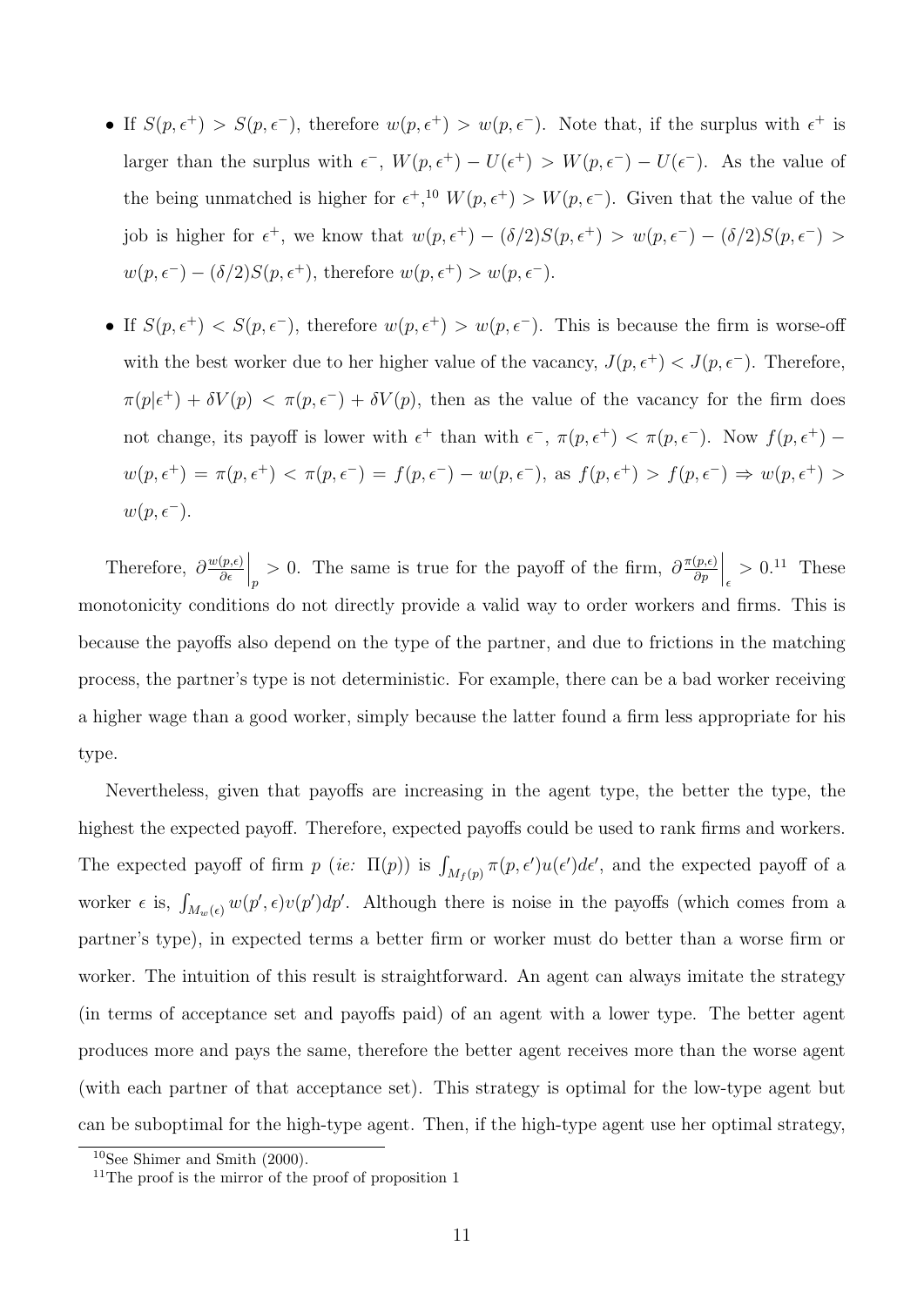she may obtain even more in terms of expected payoffs.<sup>12</sup>

Expected payoffs are unobserved, but they can be estimated by their sample counterparts. In many datasets, we observe firm's profits. Profits per firm are the sum of the profits per worker, for every worker employed in the firm. As long as there is a large number of workers per firm, a precise estimate of the expected payoff for every single firm can be recovered (in the dataset used in this paper, the average number of worker per firm is more than 209 workers, see Table 4.2). On the other hand, workers are generally matched with one firm per spell, and including the longitudinal dimension does not help (In our sample, on average workers are with 1.3 employers along the 7-year duration of our panel). Therefore, the average wage calculated in a sample of workers, can be as noisy as the wage, and not necessarily a good measure of the expected payoff of a worker. Moreover, as the difference between the average wage and the expected wage is produced by the type of firms to which the worker is matched, this noise is correlated with the firm types. Therefore, a correlation between the average wage and the average profit of the firm is not a good candidate to learn about sorting.

However, being able to rank firms allows us to use movements of workers between firms of different types, with an interim unemployment spell, to check whether there is positive or negative assortative matching. Shimer and Smith (2000) modify the definition of positive/negative assortative matching to be consistent with acceptance sets. In Shimer and Smith's definition, assortative matching is positive if for any firm types  $p^+ > p^-$  and workers types  $\epsilon^+ > \epsilon^-$ ,  $p^+ \in M_w(\epsilon+)$ and  $p^- \in M_w(\epsilon-)$ , whenever  $p^+ \in M_w(\epsilon-)$  and  $p^- \in M_w(\epsilon+)$ . One of the implication of this definition, is that there is PAM when bounds of the acceptance set are increasing in type and that there is negative assortative matching (NAM) when bounds are decreasing in type.

**Proposition 2** Consider two workers  $\epsilon^+$  and  $\epsilon^-$ , with  $\epsilon^+ > \epsilon^-$ , whose matches with a firm p have ended. If there is positive (negative) assortative matching,  $\epsilon^+$  has higher (lower) chances than  $\epsilon^-$ , of being re-hired by a firm better than p.

 $12$ In the Appendix, we include a more formal proof of monotonicity of the expected value of payoffs.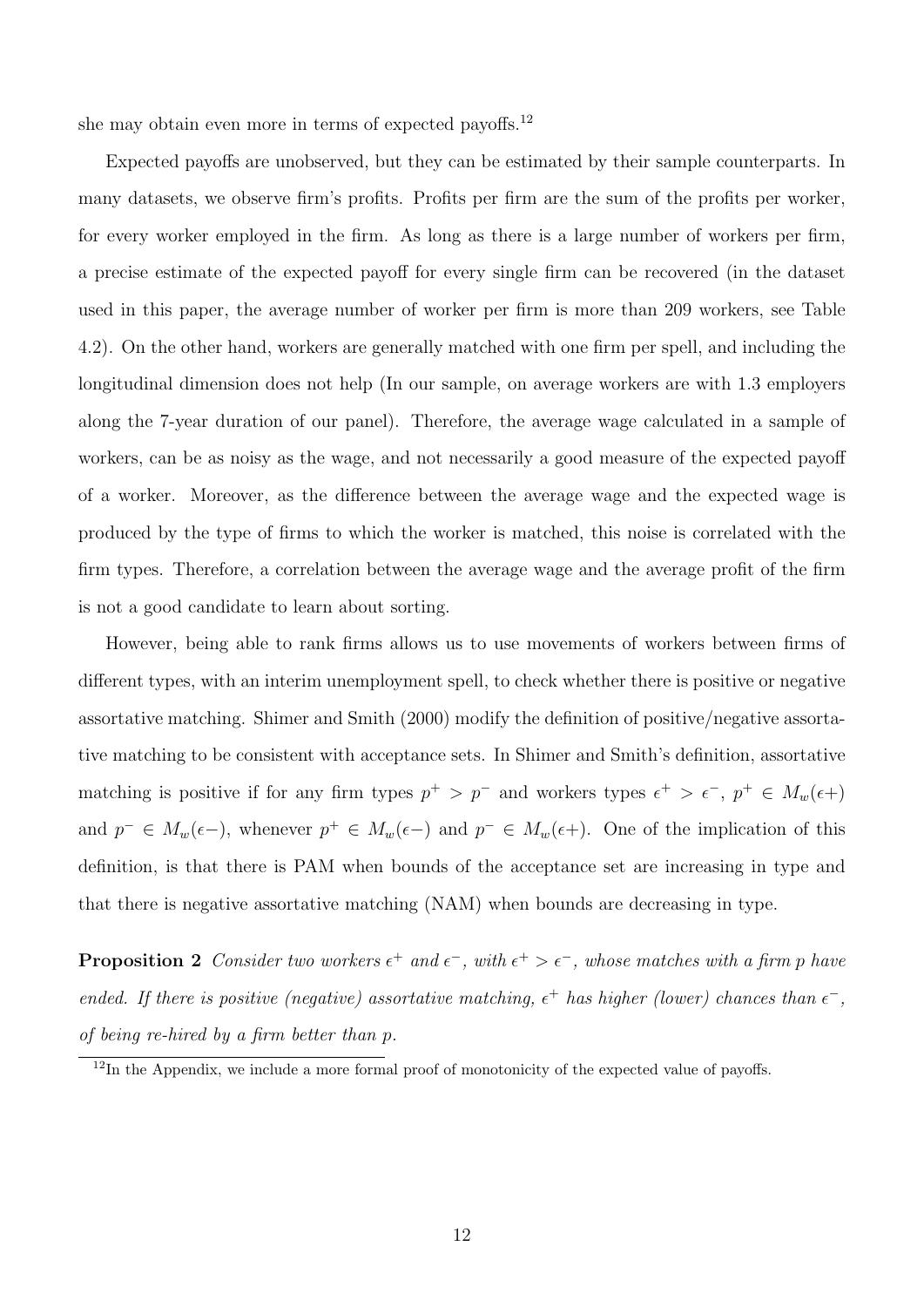Proof: This follows from the definition of PAM and NAM. The difference in probabilities of being re-hired by a firm better than p for the workers  $\epsilon^+$  and  $\epsilon^-$  is:

$$
\lambda \left[ \int_{p}^{p_{max}(\epsilon^{+})} v(p') dp' - \int_{p}^{p_{max}(\epsilon^{-})} v(p') dp' \right]
$$

If the bounds of the acceptance set are increasing in the worker type, there is PAM. Therefore if

$$
\lambda \left[ \int_{p}^{p_{max}(\epsilon^{+})} v(p') dp' - \int_{p}^{p_{max}(\epsilon^{-})} v(p') dp' \right] = \lambda \left[ \int_{p_{max}(\epsilon^{-})}^{p_{max}(\epsilon^{+})} v(p') dp' \right] \ge 0
$$

there is positive assortative matching. If the bounds of the acceptance set are decreasing in the worker type, then there is NAM. Therefore if:

$$
\lambda \left[ \int_{p}^{p_{max}(\epsilon^{+})} v(p') dp' - \int_{p}^{p_{max}(\epsilon^{-})} v(p') dp' \right] = -\lambda \left[ \int_{p_{max}(\epsilon^{+})}^{p_{max}(\epsilon^{-})} v(p') dp' \right] \le 0
$$

there is negative assortative matching. Therefore, to identify whether there is PAM or NAM, we compare the probabilities of going up in the firm productivity ladder for two movers  $\epsilon^+$  and  $\epsilon^-$ , with  $\epsilon^+ > \epsilon^-$ , who move from a firm p

$$
Prob(\text{move UP}|p, \epsilon^+, move) > Prob(\text{move UP}|p, \epsilon^-, move),
$$

where to "move  $UP$ " means being re-hired by a firm better than p (that is the same as being rehired by a firm p' with  $\Pi(p') > \Pi(p)$ . This test is not feasible, because  $\epsilon^+$  and  $\epsilon^-$  are unobserved. But, if two workers are first observed in the same firm, we can use their previous wages to rank them. This follows from Proposition 1. If two workers are co-workers, the better worker must have a better wage. Therefore we can compare the probability of going up or down in the productivity ladder of firms' productivity, for two workers with different wages:

*Prob*(move UP|p, 
$$
w(\epsilon^+, p)
$$
, move) > *Prob*(move UP|p,  $w(\epsilon^-, p)$ , move)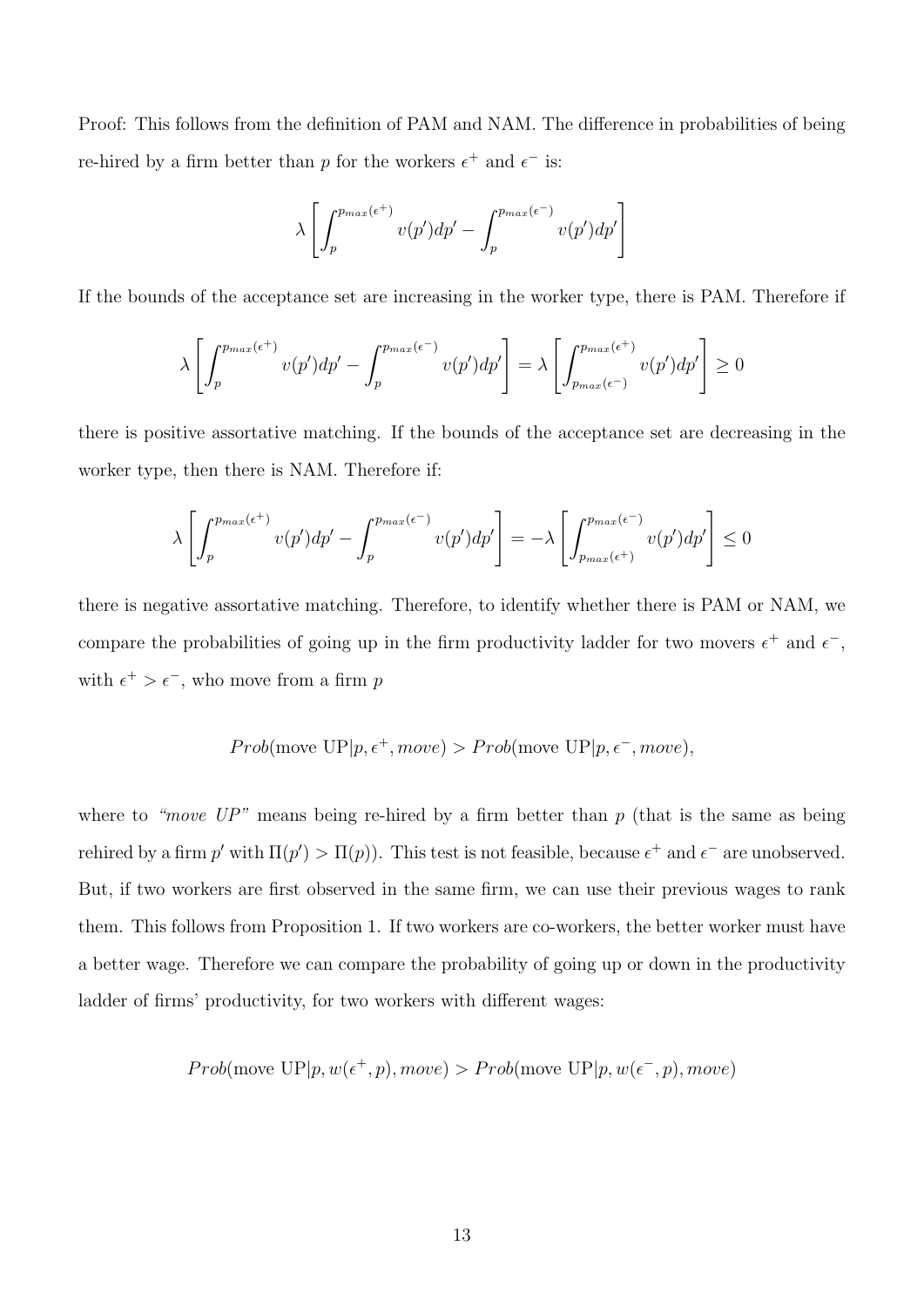With some structure in the conditional probability model:

*Prob*(move UP|*p*, 
$$
\epsilon
$$
, move) =  $w(\epsilon, p)' \gamma + \psi(p)$ 

where  $wage(\epsilon, p)$  is the wage of the worker  $\epsilon$  in firm p and  $\psi(p)$  is a firm p effect, in order to exploit only within-firm variation. Note that in the left-hand side, we have the probability that a worker moves to a better firm than  $p$ , conditional on a movement. The complementary event is that a worker still moves, but to a firm worse than p.

We make inference about the existence and the sign of assortative matching simply testing whether  $\gamma$  is different from zero. If  $\gamma > 0 \Rightarrow PAM$ , if  $\gamma < 0 \Rightarrow NAM$  and if  $\gamma = 0 \Rightarrow$  there is no evidence assortative matching.

Note that our test is not specific to the simple search model presented above. Indeed, the test produces correct measures of sorting when  $\frac{\partial^{w(p,\epsilon)}}{\partial \epsilon}$ ∂  $\Big|_p > 0$  and  $\partial \frac{\pi(p,\epsilon)}{\partial p}$ ∂p  $\Big|_{\epsilon} > 0$ . Wages monotone in the worker type is a natural assumption, which is consistent with a family of models. There are only few exceptions, and most of them involve heterogeneity in offer arrival rates. Shimer (2005) and Eeckhout and Kircher (2010) propose two models with directed search and screening which deliver multiple equilibria and in some of the equilibria, wages could be non monotone in the worker type. The intuition is that a better worker may have a lower wage at a given firm but be compensated by a higher probability of getting hired. Lentz (2011) proposes an equilibrium search model with on-the-job search, strategic bargaining and endogenous search intensity, where low productivity firms pay wages which are not always monotone in the worker type. In Section 6, we present slightly modified versions of our test that are consistent with models with heterogeneous offer arrival rate.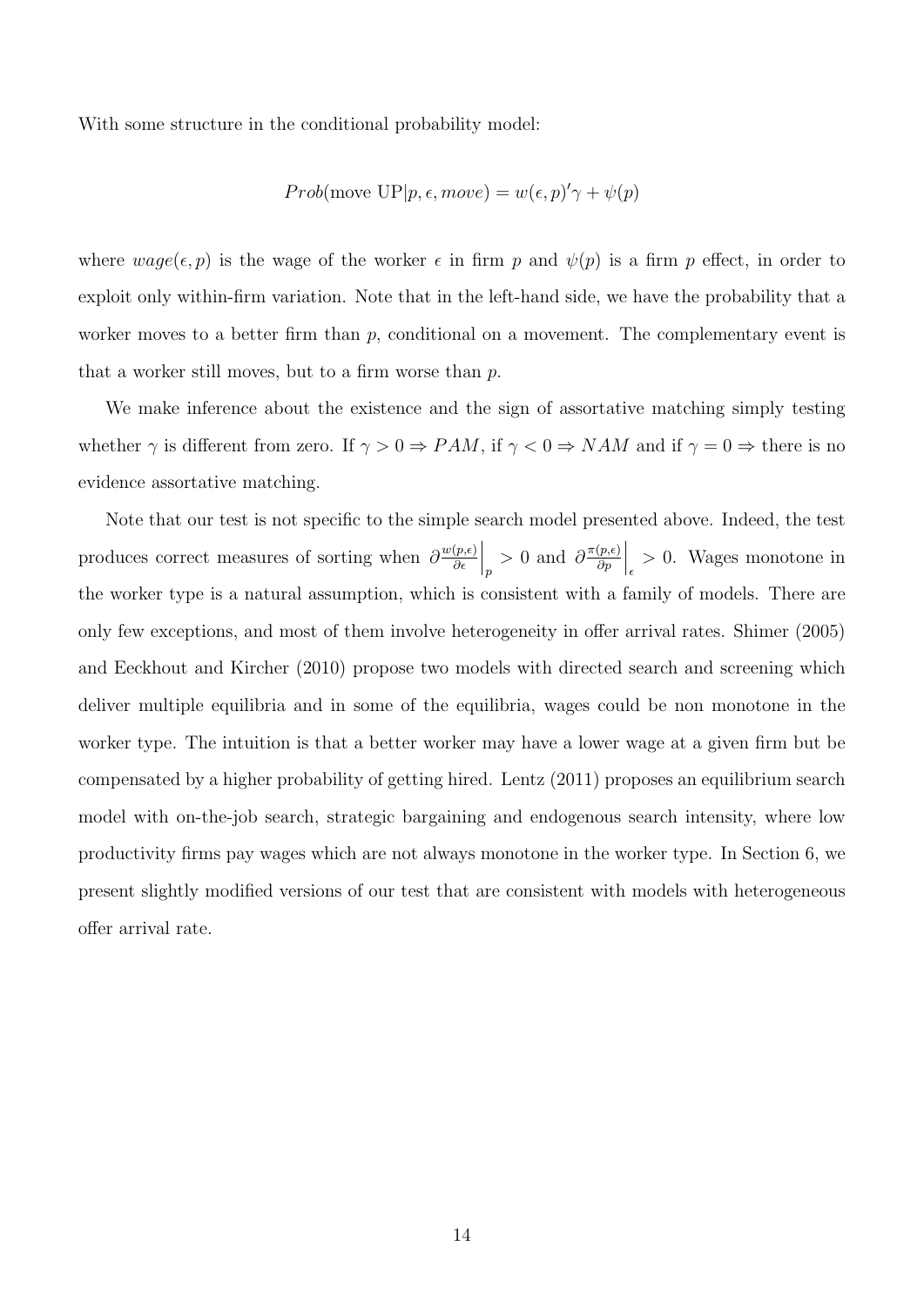# 4 Data, Definitions and Institutional Background

### 4.1 Institutional Background

Wage setting in Italy is governed by a "two-level" bargaining system.<sup>13</sup> Sectoral agreements (generally negotiated every two years) establish contractual minimum wages for different occupation classes (typically 7 or 8 sector-specific classes), that are automatically extended to all employees in the sector. Unions can also negotiate firm-specific contracts that provide wage premiums over and above the sectoral minimums. During the mid-1990s such firm-level bargains covered about 40% of private sector employees nationwide (ISTAT, 2000). In addition, individual employees receive premiums and bonuses that add to the minimum contractual wage for their job. In our estimation sample nearly all employees earn at least some premium: the 5th percentile of the percentage premium is 2.5%, while the median is 24%. The combination of sector and occupation minimum wages with individual-level wage premiums means that within-firm wage variability is quantitatively significant. In particular, according to Lazear and Shaw (2008), within-firm wage variability in Italy represents about two thirds of total wage variability, in line with the international evidence reported in their study.

### 4.2 Data

The data set used in the paper was obtained by Card, Devicienti and Maida (2010) by combining information from two different sources: individual labor market histories and earnings records, and firm balance sheet data. The job histories and earnings data were derived from the Veneto Workers History (VWH) dataset, constructed by a team leaded by Giuseppe Tattara at the University of Venice, using administrative records of the Italian Social Security System. The VWH contains information on private sector employees in the Veneto region of Italy over the period from 1975 to 2001 (see Tattara and Valentini, 2007).<sup>14</sup> Specifically, it includes register-based information for any job that lasts at least one day. On the employee side, the VWH includes total earnings during the calendar year for each job, the number of days worked during the year, the code of the

<sup>&</sup>lt;sup>13</sup>This system was introduced in 1993, replacing an earlier system that included local and sectoral agreements and a national indexation formula. See Casadio (2003) and Dell'Aringa and Lucifora (1994). The Netherlands, Spain, and Portugal have similar two-level systems.

<sup>&</sup>lt;sup>14</sup>The Veneto region has a population of about 4.6 million - approximately  $8\%$  of the total population of Italy.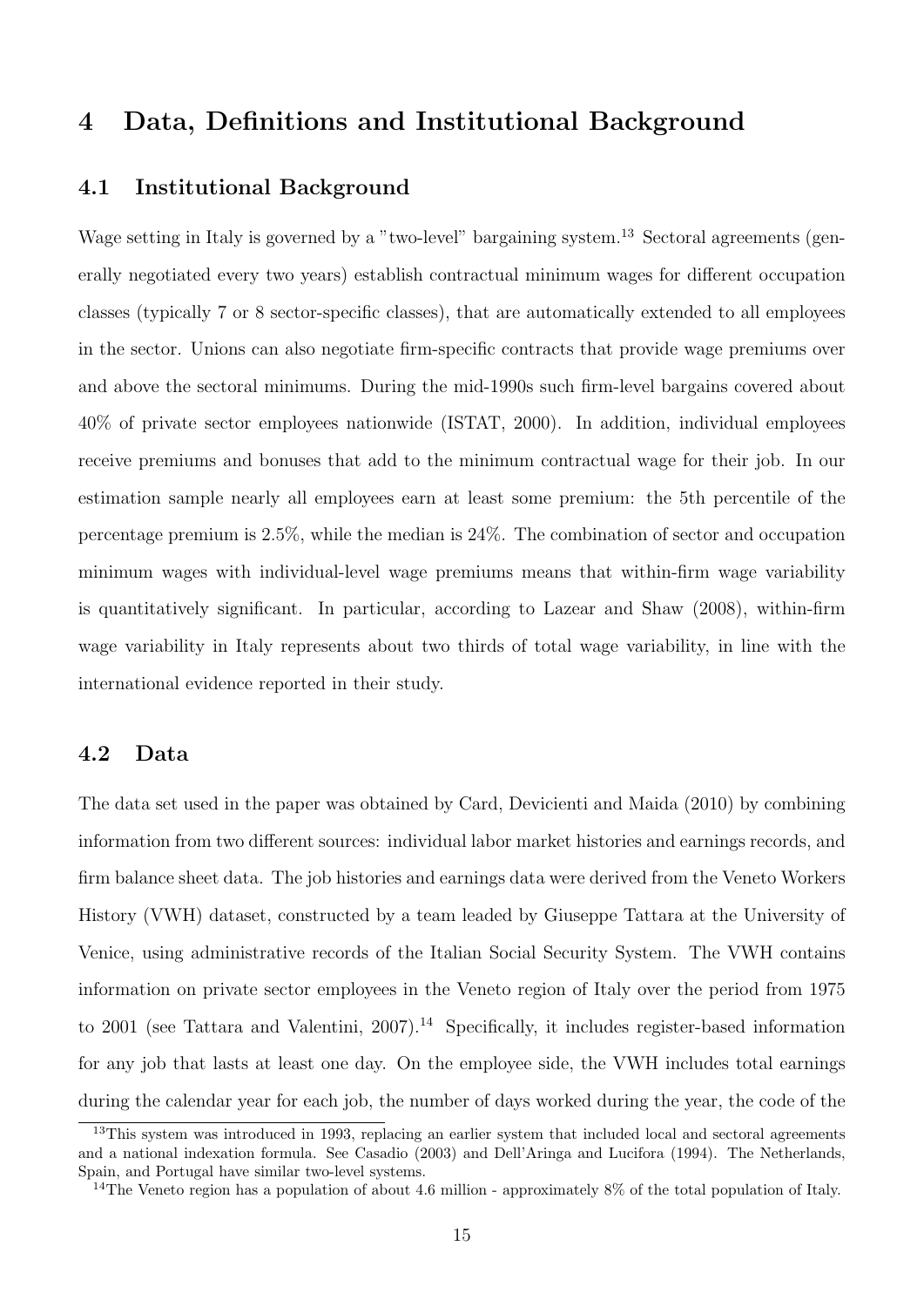appropriate collective national contract and level within that contract (i.e., a "job ladder" code), and the worker's gender, age, region (or country) of birth, and seniority with the firm. On the employer side the VWH includes industry (classified by 5-digit ATECO 91), the dates of "birth" and closure of the firm (if applicable), the firm's location, and the firm's national tax number (codice fiscale).

Firm-level balance sheet information was obtained from AIDA (Analisi Informatizzata Delle Aziende), a database distributed by Bureau Van Dijk, which includes information for incorporated non-financial firms in Italy with annual sales of at least 500,000 Euros.<sup>15</sup> AIDA contains the official balance sheet data for these firms, and is available starting in 1995. The AIDA data include sales, value added, total wage bill, capital, the total number of employees, industry (categorized by 5-digit code), and the firm's tax number.

Tax code identifiers are used to match job-year observations for employees in the VWH to employer information in AIDA for the period from 1995 to 2001. Additional checks of business names (*ragione sociale*) and firm location (firm address) in the two data sources were carried out to minimize false matches. As reported by Card et al. (2010), the match rate was relatively high: for about 95% of the AIDA firms it was possible to find a matching firm in the VWH.<sup>16</sup> The characteristics of our initial sample - potential matches between VWH and AIDA - are reported in column (1) of Table 1. Over the 1995-2001 period, the matched dataset contains about 850,000 individuals aged 16-64 who were observed in about 1 million job spells (about 3 million job\*year observations) at over 23,000 firms.<sup>17</sup> On average 29% of workers in the sample are female,  $20\%$ 

<sup>15</sup>See http://www.bvdep.com/en/aida.html. Only a tiny fraction of firms in AIDA are publicly traded. We exclude these firms and those with consolidated balance sheets (i.e., holding companies).

<sup>&</sup>lt;sup>16</sup>The quality of the matches was further evaluated by comparing the total number of workers in the VWH who are recorded as having a job at a given firm (in October of a given year) with the total number of employees reported in AIDA (for the same year). In general the two counts agree very closely. After removing a small number of matches for which the absolute difference between the number of employees reported in the balance sheet and the number found in the VWH exceeded 100 (less than 1% of all firms), the correlation between the number of employees in the balance sheet and the number found in the VWH is 0.99. Total wages and salaries for the calendar year as reported in AIDA were compared with total wage payments reported for employees in the VWH. The two measures are highly correlated (correlation  $> 0.98$ ), and the median ratio between them is close to 1.0.

<sup>&</sup>lt;sup>17</sup>These represent about  $10\%$  of the total universe of firms contained in the VWH. The vast majority of the unmatched firms are non-incorporated, small family business (societa' di persona) that are not required by existing regulations to maintain balance sheets books, and are therefore outside the AIDA reference population. The average firm size for the matched sample of incorporated businesses (about 190 employees) is therefore substantially above the average for all firms (incorporated plus non-incorporated businesses) in the VWH (7.0 employees). Mean daily wages for the matched sample are also higher than in the entire VWH, while the fractions of female and younger workers are lower. See Card et al. (2010) for further details.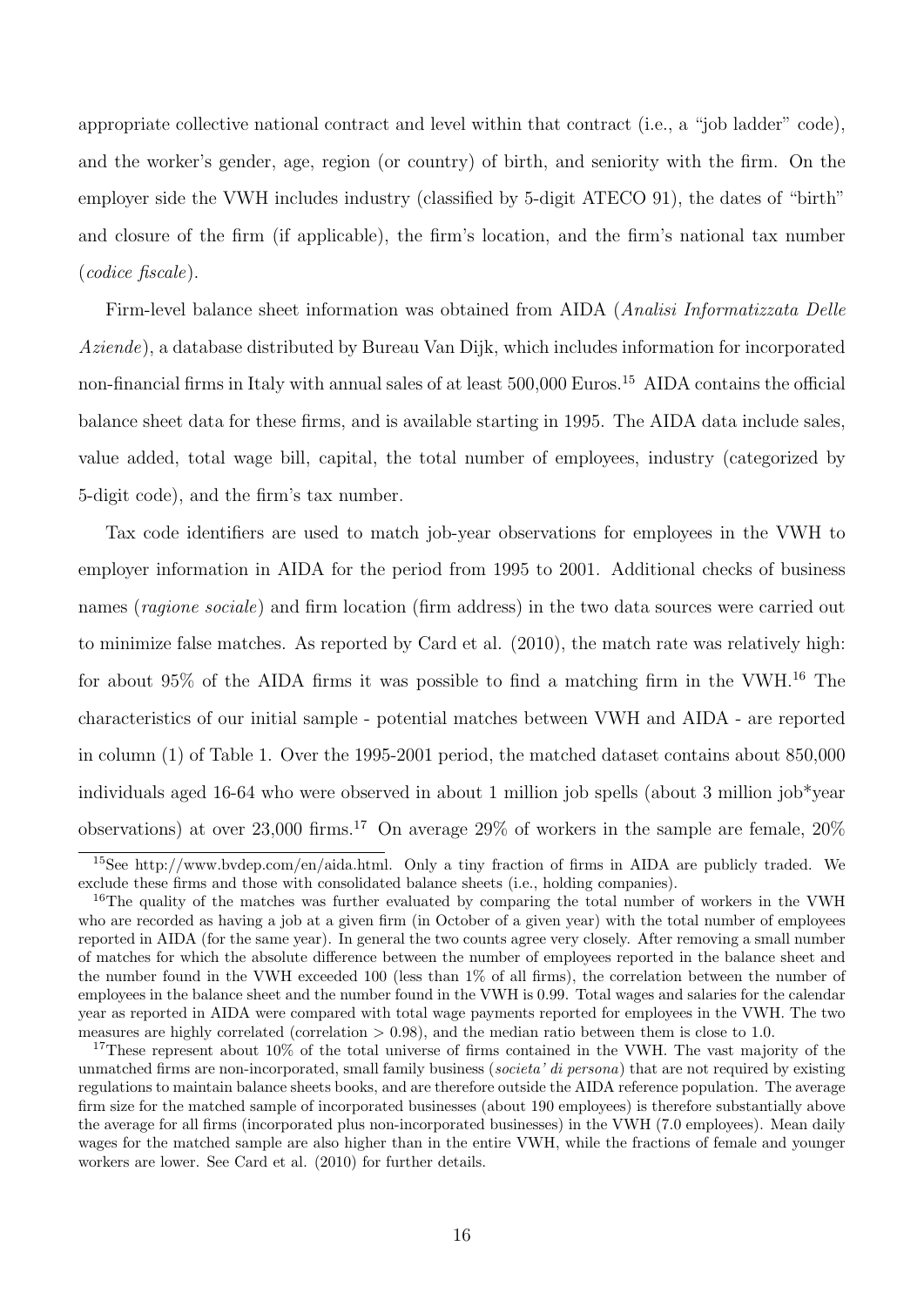are white collars and a tiny minority, about 1%, are managers. The mean age is 35, mean tenure is 8.5 years and the mean daily wage was 69 Euros. While the median firm size is 69, the presence of a small number of relatively large firms raises the mean to 190 employees.

The bottom rows of Table 1 show the mean values of various indicators of firm profitability. We first compute a proxy for economic profits  $(\pi_{j,t})$ , as follows:

$$
\Pi_{j,t} = Y_{j,t} - materials_{j,t} - w_{j,t}L_{j,t} - r_tK_{j,t}
$$

where  $Y_{j,t}$  denotes total sales of firm j in year t,  $w_{j,t}L_{j,t}$  are firm labor costs, as reported in the firm's profit and loss report. To deduct capital costs, we compute  $K_{j,t}$  as the sum of tangible fixed assets (land and buildings, plant and machinery, industrial and commercial equipments) plus immaterial fixed assets (intellectual property, R&D, goodwill).

The literature on capital investment in Italy suggests that during the mid-to-late 1990s a reasonable estimate of the user cost of capital  $(r_t)$  is in the range of 8 – 12%. Elston and Rondi (2006) report a distribution of estimates of the user cost of capital for publicly traded Italian firms in the 1995-2002 period, with a median of 11% (Elston and Rondi, 2006, Table A4). Arachi and Biagi (2005) calculate the user cost of capital, with special attention to the tax treatment of investment, for a panel of larger firms over the 1982-1998 period. Their estimates for 1995-1998 are in the range of  $10 - 15\%$  with a value of  $11\%$  in 1998 (Arachi and Biagi, 2005, Figure 2).<sup>18</sup> We assume that  $r_t$  is at 10% in the estimation reported below. As we also show below, the results are not dependant on any particular definition of profit. Four additional profitability measures from the firm's profit and loss report are reported in Table 1: gross operating surplus (GOS):

$$
GOS = sales - materials - LaborCosts - depreciation,
$$

after-tax accounting profits (AP):

 $AP = sales - materials - LaborCosts - depreciation - DebtServicees - tax$ 

<sup>&</sup>lt;sup>18</sup>Franzosi (2008) calculates the marginal user cost of capital taking into account the differential costs of debt and equity financing, and the effects of tax reforms in 1996 and 1997. Her calculations suggest that the marginal user cost of capital was about 7.5% pre-1996 for a firm with 60% debt financing, and fell to 6% after 1997.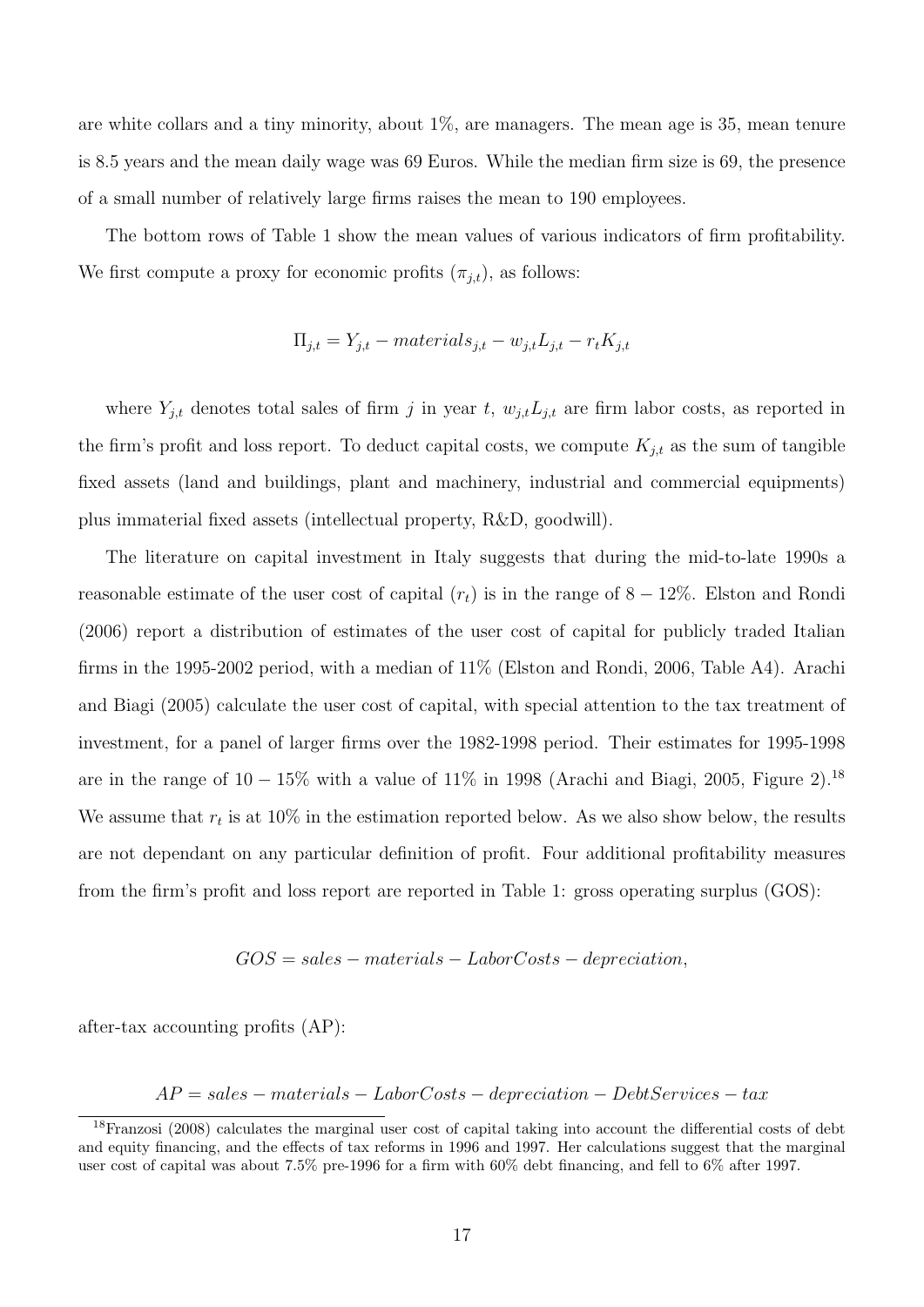as well as GOS per worker and AP per worker. Table 1 reports an average profit at about 3.6 million euros (in 2000 prices), and a profit per workers of around 14,900 euros. GOS are, on average, at 2.8 million, or 11,400 euros per worker. Mean AP are at 1,2 million and 4,100 per worker.

From the set of potential matches we made a series of exclusions to arrive at our estimation sample. First, we considered only those workers who - within the 1995-2001 period - switched from a firm in the dataset to another firm in the dataset at least once. Second, we eliminated apprentices and part-time employees. Third, we eliminated jobs at firms that had fewer than 10 employees. Finally, to minimize measurement error in wages we further restricted the sample to workers with a minimum of labor market attachment: workers that have worked a minimum of 26 days with the employer from which they separate and have earned wages not lower than the minimum of the "minimum wages" set by national contracts for the lowest category (this roughly corresponds to the bottom  $1\%$  of the wage distribution).<sup>19</sup> We also eliminated unusually high wages by dropping wages higher than the top 1% of the overall wage distribution.

Column (2) of Table 4.2 reports the characteristics of the of the workers and the firms, included in the sub-sample used for estimation. There are around 166,000 job switchers in the sample (or some 20% of the original sample), coming from 11,000 firms. As expected, job changers are on average younger than the overall sample (mean age in column (2) is 31), have lower tenure (less than 3 years) and earn comparatively less than the rest of the population (62 euro daily). The percentage of female workers, white collars workers and managers are also smaller in the job changer sample than in the overall sample of column (1). The table also reports the number of months that have elapsed from the separation from the former employer and the association with the new one. The median of this variable (labeled "lag" for short) is only 2 months. However, the mean lag is 7.7 months, which is consistent with the existence a relatively large fraction of long-term unemployed workers.

<sup>&</sup>lt;sup>19</sup>Information about contractual minimum wages (inclusive of any cost-of-living allowance and other special allowances) were obtained from records of the national contracts. See Card et al. (2010) for details.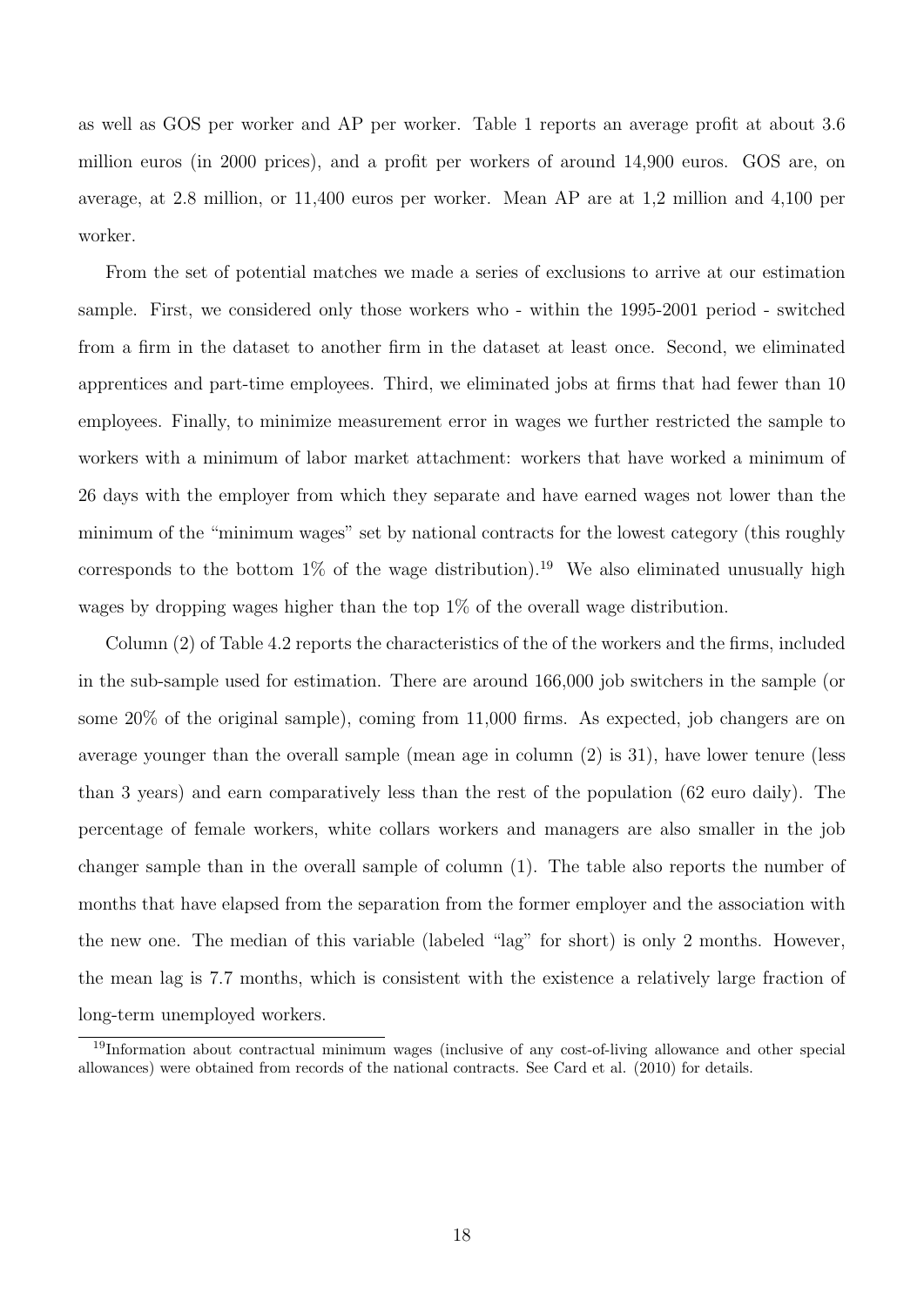|                                              | VWH - AIDA      |               |
|----------------------------------------------|-----------------|---------------|
|                                              | Complete Sample | Movers sample |
| no. Job*year obs                             | 3,088,113       | 214,588       |
| no. Jobs                                     | 1,064,694       | 203,803       |
| no. individuals                              | 838,619         | 166,192       |
| no. firms                                    | 23,448          | 11,030        |
| mean age                                     | 35.2            | 31.1          |
| $%$ female                                   | 29.3            | 27.1          |
| $%$ white collar                             | 29.6            | 25.4          |
| % manager                                    | 1.1             | 0.3           |
| mean tenure (months)                         | 102.5           | 36.5          |
| mean wage                                    | 69.4            | 61.7          |
| mean log wage                                | 4.12            | 4.05          |
| mean lag (in months)                         |                 | 7.7           |
| median lag                                   |                 | 2.0           |
| mean firm size                               | 191             | 209           |
| median firm size                             | 69.0            | 67            |
| mean profit <sup>*</sup>                     | 3612.0          | 3871.9        |
| mean profit p.w.*                            | 14.9            | 13.9          |
| mean $GOS^*$                                 | 2781.9          | 2829.5        |
| mean GOS p.w.*                               | 11.4            | 9.8           |
| mean account. profit <sup>*</sup>            | 1245.8          | 1091.3        |
| mean acc. profit p.w. (after $\text{tax}$ )* | 4.1             | 1.6           |

Table 1: Descriptive Statistics

Note: <sup>∗</sup> 1000's of real euros

# 5 Results

The model is stylized, and hence it seems prudent to include a set of observable characteristics of the worker and the firm to control for other confounding mechanisms.<sup>20</sup> There are many worker characteristics that might affect wages and worker mobility, such as age, gender or migration status. Moreover, it is not clear to what extent the required monotonicity conditions for payoffs make sense when comparing co-workers in different occupations or firms in different sectors. Therefore, using a sample of movers we estimate the following conditional probability model:

$$
Prob(\text{move UP}|p_j, \epsilon_i, x_{i,j}, move) = x'_{i,j}\beta + w(\epsilon_i, p_j)'\gamma + \psi_j
$$
\n(1)

 $^{20}$ Results from a simpler specification, only including log-wages and firms fixed effects as regressors, are presented in Table A1 in the Appendix. That specification is the direct empirical counterpart of equation (1). Results in Table A1 also give significant evidence of positive assortative matching.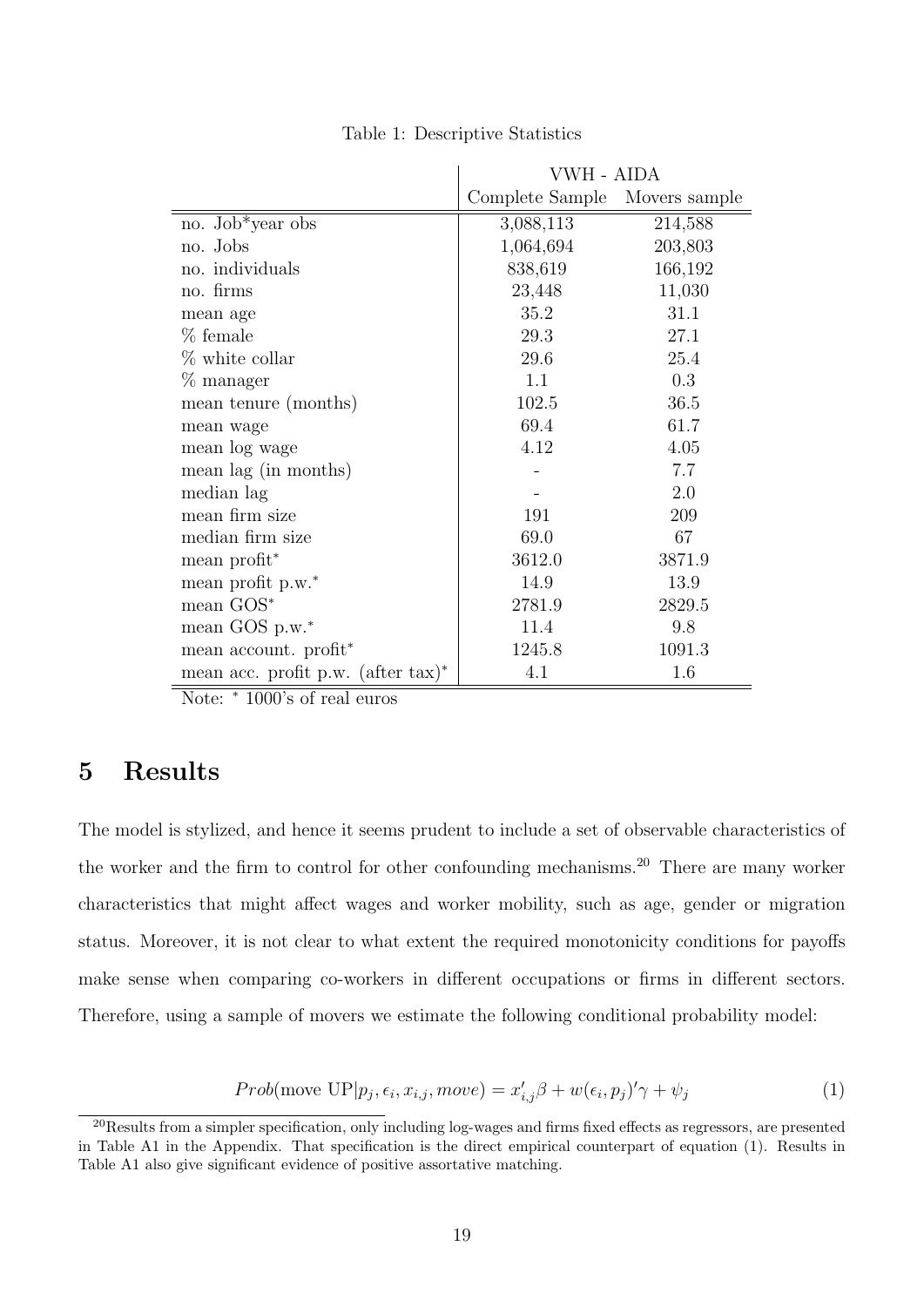where  $Prob(\text{move } UP|p_j, \epsilon_i, x_{i,j}, move)$  is the conditional probability that an employee i who was working in a firm j, moves to a firm better than j.  $wage_{\epsilon_i,p_j}$  is the wage that the worker received in the firm j.  $\eta_j$  is a firm j fixed effect, in order to partial out between firm variation.  $x_{i,j}$  are characteristics of the worker i and her job in firm j.  $x_{i,j}$  includes measures of the worker age, age squared, tenure, tenure squared, time dummies and indicators for females, migrants, blue collar, white collars and managerial occupations.

Table 2 shows results obtained when firm quality is defined in terms of economic profits. In column (1) the dependent variable is a indicator function that takes the value 1 when the new employer has a higher level of profit (measured at the time of hiring) than the old employer (measured at the time the worker has separated). Note that the previous measure of profits is firm and time specific. We think of the type as a fixed characteristic of the worker or the firm. Therefore, in the presence of transitory productivity shocks or measurement error, average profit across time can provide a more precise ordering of firms according to their type. In column (2), the indicator variable is therefore defined in terms of average profits, computed as:

$$
AvProfit_j = \frac{\sum_{t=1}^{T_j} \pi_{j,t}}{T_j}
$$

where  $T_j$  is the total number of periods where we observe the firm j in the sample. Workers may have been able to observe the evolution of profits over time and base their search and matching behavior on firms' time-averaged profits. Therefore columns (4) and (5) present results with past average profits, namely:

$$
FastProfit_{j,t} = \frac{\Sigma_{\tau=1}^{t} \pi_{j,\tau}}{t}
$$

Finally, columns (3) and (5) consider average profit and average profit per worker, respectively. The LOGIT estimates of columns  $(1)$ - $(5)$  show that the log wage has a positive and significant impact on the probability that the worker moves to a firm with higher profits than his current firm, regardless of which definition of profit we use. This implies PAM: better workers are more likely to move to better firms.

The specifications where we use average profit and average profit per worker as a measure of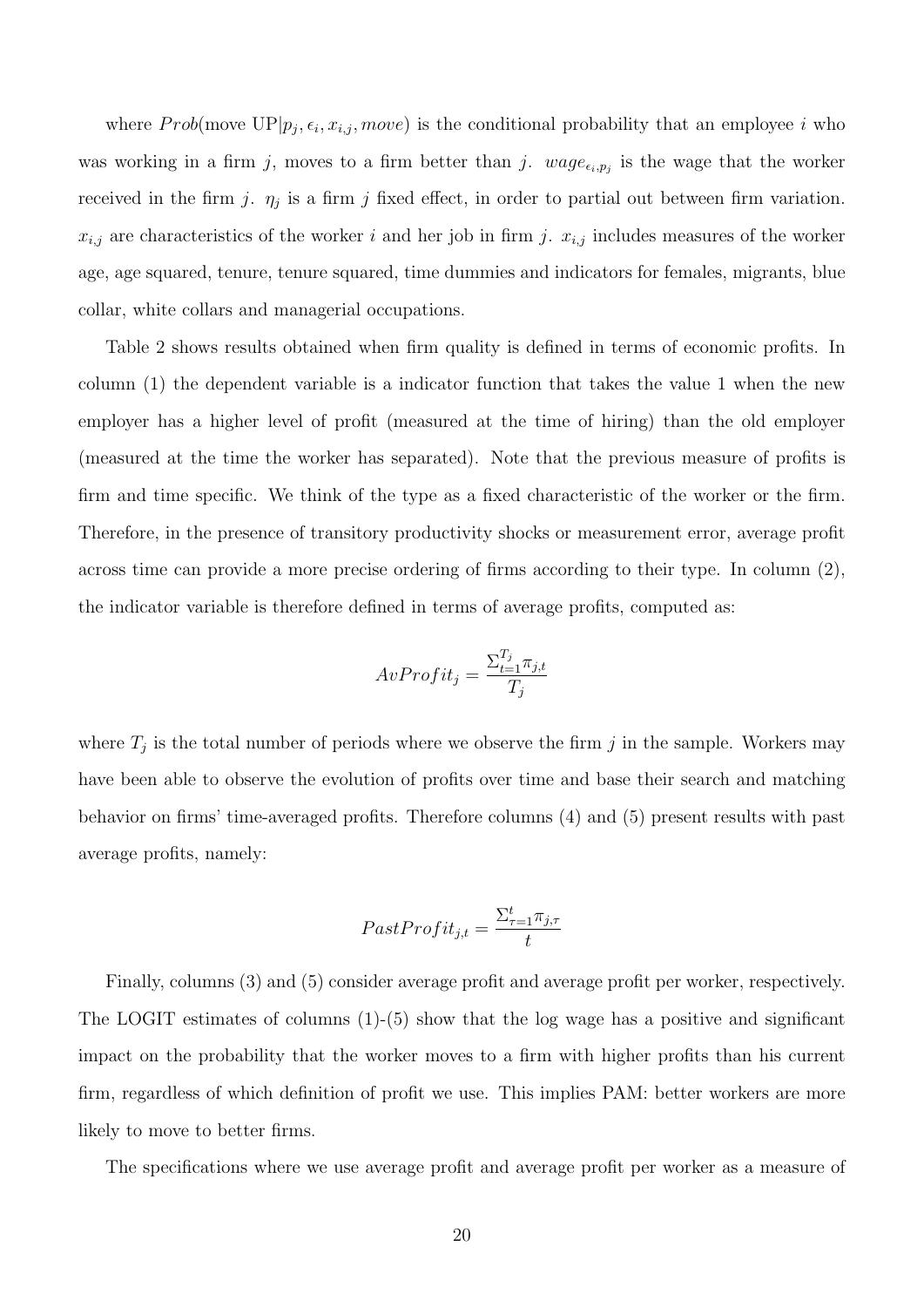|                                       | (1)            | $\left( 2\right)$ | (3)                        | $\left(4\right)$ | (5)            |
|---------------------------------------|----------------|-------------------|----------------------------|------------------|----------------|
| <b>LOGIT</b>                          |                |                   | Definition of firm quality | $(\pi_{j,t})$    |                |
|                                       |                | Average           | Average                    | Past             | Past Av.       |
| $y = 1$ (next $\Pi >$ current $\Pi$ ) | Profits        | Profit            | Profit                     | Average          | Profit         |
|                                       |                |                   | per worker                 | Profit           | per worker     |
| Log Wage                              | 0.060          | 0.2076            | 0.2381                     | 0.0960           | 0.1593         |
|                                       | (0.025)        | (0.0280)          | (0.0275)                   | (0.0266)         | (0.0267)       |
| age                                   | $-0.022$       | 0.1303            | 0.1296                     | $-0.0335$        | 0.0053         |
|                                       | (0.004)        | (0.0051)          | (0.0050)                   | (0.0046)         | (0.0046)       |
| $\rm age^2$                           | 0.0002         | $-0.0019$         | $-0.0019$                  | $-0.0003$        | $-0.00018$     |
|                                       | (0.0001)       | (0.0001)          | (0.0001)                   | (0.00006)        | (0.00006)      |
| Female                                | 0.0414         | $-0.0838$         | $-0.2039$                  | $-0.0501$        | $-0.1099$      |
|                                       | (0.0157)       | (0.0177)          | (0.0174)                   | (0.0164)         | (0.0165)       |
| Migrant                               | $-0.077$       | $-0.2056$         | $-0.1284$                  | $-0.0756$        | $-0.0725$      |
|                                       | (0.022)        | (0.0237)          | (0.0237)                   | (0.0227)         | (0.0229)       |
| Tenure                                | 0.0011         | $-0.0016$         | $-0.0001$                  | 0.0008           | 0.0022         |
|                                       | (0.0003)       | (0.0004)          | (0.0003)                   | (0.0003)         | (0.00033)      |
| Tenure <sup>2</sup>                   | $-1.84e^{-6}$  | $8.41e^{-7}$      | $-3.40e^{-6}$              | $-1.37e^{-6}$    | $-7.47e^{-6}$  |
|                                       | $(1.44e^{-6})$ | $(1.57e^{-6})$    | $(1.49e^{-6})$             | $(1.46e^{-6})$   | $(1.45e^{-6})$ |
| firm effects                          | yes            | yes               | yes                        | yes              | yes            |
| Observations                          | 177,707        | 175,003           | 171,738                    | 175,657          | 174,470        |
| Pseudo $R^2$                          | 0.1875         | 0.2841            | 0.2729                     | 0.2317           | 23.44          |

Table 2: Different definitions of Firm Quality

The dependent variable is a dummy that takes the value one if the worker switches to a firm with higher profits. Profits are defined as  $\Pi_{j,t} = Y_{j,t} - materials_{j,t} - L'_{j,t}w_{j,t} - K'_{j,t}r_t$ . Each column represents a single logistic regression. Year and occupation dummies are included in all regressions. Standard errors in parentheses.

firm quality fit the data significantly better than the alternative specifications. This pattern is observed in most of the robustness checks performed along the paper. One potential mechanism that explains this regularity is the existence of idiosyncratic shocks to productivity. In the presence of shocks to productivity, the average profit is a more stable function of the time-invariant firm type. <sup>21</sup>

Note that there appears to be some heterogeneity in the conditional probability of moving to a better firm for workers belonging to various sub-groups, although in many cases the impact of worker characteristics is not clear-cut and is not always precisely estimated. After conditioning for wages, female and migrant workers seem to be less likely than the rest of workers to move to better firms. The effect of age and tenure is instead more dubious, with only very weak evidence that more mature workers and those with a longer tenure are more likely to improve the quality of their employers.

<sup>&</sup>lt;sup>21</sup>This is because the variance of the average shock is of order  $1/T_j^2$ , as opposed to the variance of the idiosyncratic shocks, where  $T_j$  is the number of periods where the firm  $j$  is observed.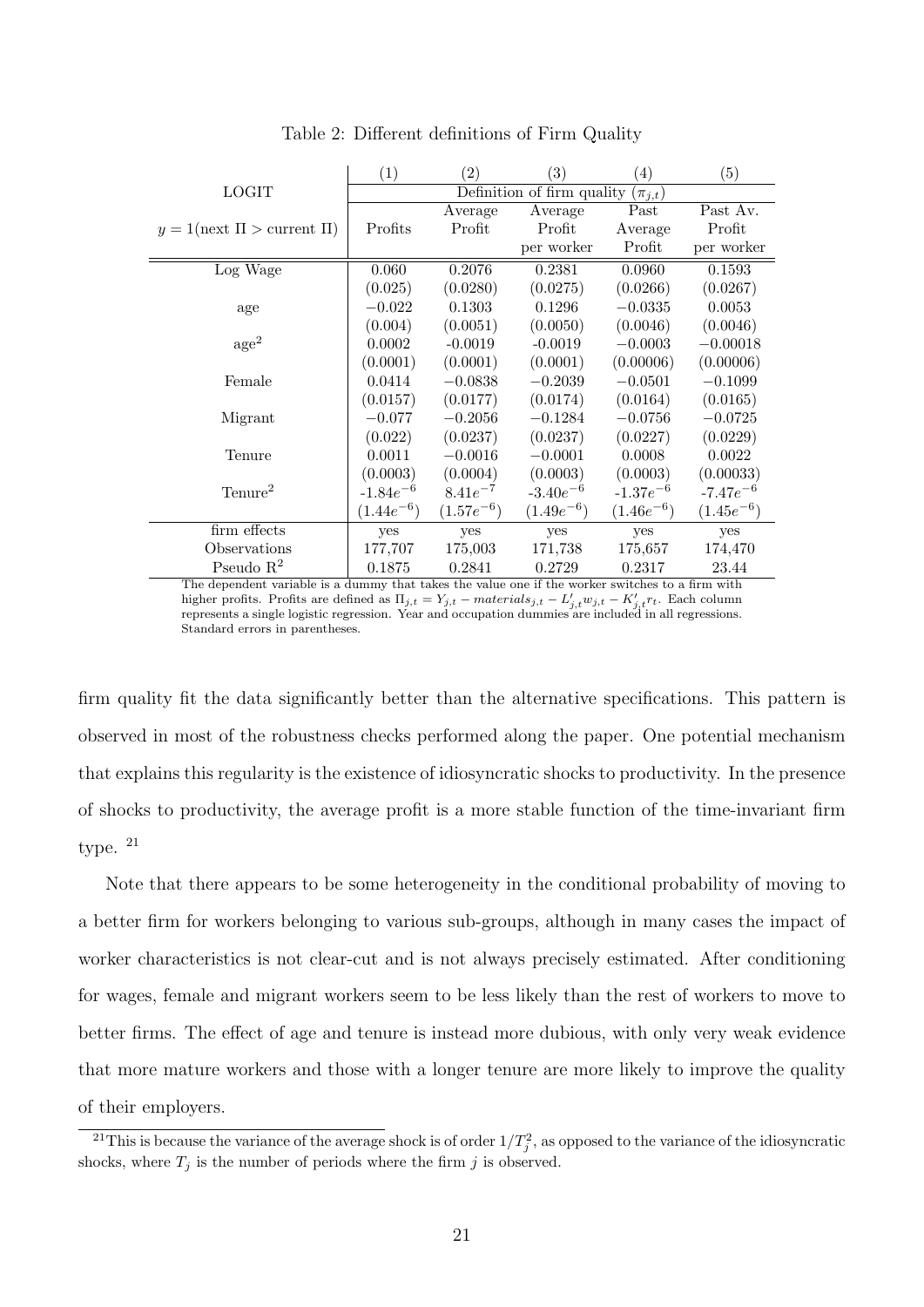In the Appendix we show that evidence in favor of the PAM result is robust and pervasive across various population subgroups. Re-estimating our models on the sub-sample of males confirms the results shown above for any profit definition. PAM is also found if we re-estimate our models separately on the sub-sample of blue collar workers and on the sub-sample of white collar workers (including the small number of managers). PAM is broadly confirmed for workers aged 30 or less, and is somewhat less statistically significant (but still positive) for workers aged 45 or more. Finally, separate estimation by sector confirm that, for any profit definitions, PAM is found in both the manufacturing and the service sector, with some evidence of a stronger PAM in the former sector.

# 5.1 Different Specifications of the Conditional Probability Model

In Table 3 firm's quality is defined in terms of current profit per worker, but different specifications of the conditional probability model are compared. Wages are only an ordinal measure of the worker type. Any monotone transformation of wages is also a valid candidate to include in the regressions. Some transformations might imply a better fit of the data than others. Entering the wage in levels (as opposed to in logs) does not affect our main result: the coefficient remains positive and statistically significant (column  $1$ ).<sup>22</sup> Columns (2) and (3) compare PROBIT and LOGIT estimates, showing that the PAM result is robust to these alternative distributional assumptions. We next take on board a linear probability model, which allows us to show that the results are insensitive to partialling out wages at the firm level (i.e. inserting in the model firm fixed effect; column 4) as opposed at the firm and year level (i.e. using unrestricted firm\*year fixed effects, as in column 5). Note that, since the combination of firm and year effect is very large (14,723), the average number of observations per firm-year cell is only 8.84. Therefore LOGIT or PROBIT would generate biased estimated due to the presence of incidental parameters; however, it is still possible to differentiate them out using the linear probability model.

 $22$ Most of the specifications have been replicated using wages as opposed to log-wages without significant changes in results.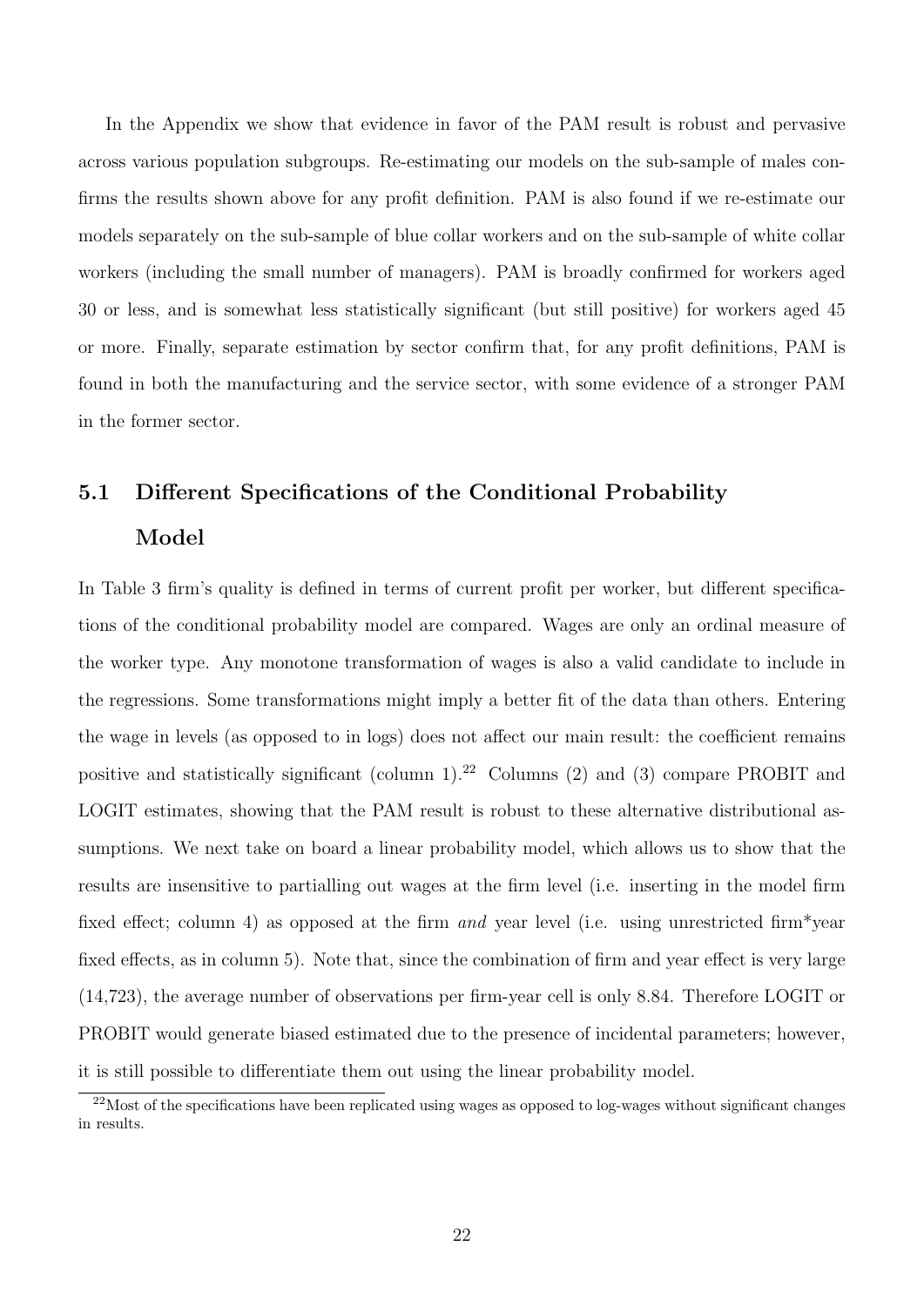|                                       | (1)            | (2)            | (3)                                  | $\left( 4\right)$ | (5)            |
|---------------------------------------|----------------|----------------|--------------------------------------|-------------------|----------------|
|                                       |                |                | <b>Conditional Probability Model</b> |                   |                |
|                                       |                |                |                                      | Linear            | Linear         |
| $y = 1$ (next $\Pi >$ current $\Pi$ ) | <b>LOGIT</b>   | <b>LOGIT</b>   | PROBIT                               | Probability       | Probability    |
|                                       |                |                |                                      | Model             | Model          |
| Wage                                  | 0.0011         |                |                                      |                   |                |
|                                       | (0.0003)       |                |                                      |                   |                |
| Log Wage                              |                | 0.1155         | 0.0668                               | 0.0223            | 0.0343         |
|                                       |                | (0.0253)       | (0.0152)                             | (0.0050)          | (0.0062)       |
| age                                   | 0.0023         | 0.0015         | 0.0010                               | 0.0003            | $-0.0011$      |
|                                       | (0.0042)       | (0.0043)       | (0.0025)                             | (0.0008)          | (0.0010)       |
| $\rm{age}^2$                          | $-.0001$       | $-0.0001$      | $-0.0001$                            | $-0.0001$         | $3.88e^{-6}$   |
|                                       | (0.0001)       | (0.0001)       | (0.0001)                             | (0.0001)          | $(1.43e^{-5})$ |
| Female                                | 0.0623         | $-0.0584$      | $-0.0346$                            | $-0.0113$         | $-0.0134$      |
|                                       | (0.0155)       | (0.0155)       | (0.0093)                             | (0.0031)          | (0.0036)       |
| Migrant                               | $-0.0542$      | $-0.0514$      | $-0.0313$                            | $-0.0101$         | $-0.0041$      |
|                                       | (0.0218)       | (0.0218)       | (0.0131)                             | (0.0043)          | (0.0052)       |
| Tenure                                | 0.0020         | 0.0019         | 0.0011                               | 0.0004            | 0.0003         |
|                                       | (0.0003)       | (0.0003)       | (0.0002)                             | (0.0001)          | (0.0001)       |
| $T$ enure <sup>2</sup>                | $-6.41e^{-6}$  | $-6.06e^{-6}$  | $-3.66e^{-6}$                        | $-1.16e^{-6}$     | $-1.19e^{-6}$  |
|                                       | $(1.40e^{-6})$ | $(1.41e^{-6})$ | $(8.47e^{-7})$                       | $(2.79e^{-7})$    | $(3.40e^{-7})$ |
| firm effects                          | yes            | yes            | yes                                  | yes               | yes            |
| firm by year effect                   | no             | no             | no                                   | no                | yes            |
| <b>Observations</b>                   | 178,094        | 178,094        | 90,614                               | 178,094           | 130,212        |
| Number of firms                       | 7,746          | 7,746          | 7,746                                | 7,746             | 14,723         |
| Av. Movers per firm                   | 22.99          | 22.99          | 22.99                                | 22.99             | 8.84           |
| Pseudo $R^2$                          | 0.1732         | 0.1732         | 0.2033                               | 0.1798            | 0.2984         |

Table 3: Different Specifications of the Probability Model

The dependent variable is a dummy that takes the value one if the worker switches to a firm with higher profits. Profits are defined as  $\Pi = Y_{j,t} - materials_{j,t} - L'_{j,t}w_{j,t} - K'_{j,t}r_t$  over the number of workers.<br>Each column represents a single regression. Year and occupation dummies are included in all regressions. Standard errors in parentheses. Number of firms in Column (5), represents number of firms-years groups. Average number of movers in Column (5) represents the average number of movers by firm-year.

# 5.2 Different Definitions of Profits

With the next set of estimates, we further investigate the robustness of the results to different definitions of profits. In Table 4, firm quality is alternatively defined in terms of gross operating surplus (GOS), GOS per worker. Average GOS and average GOS per worker are also considered, using either the whole sequence of observed GOS or only GOS up to the time of the worker separation (see section 4 for details). The same set of estimates are reported in Table 5 but with reference to accounting profit measures  $AP$ ). In the appendix (Table A.2) we show that all these different measures of firm quality are positively correlated; however the range of the correlation coefficients (as low as 0.3 for some measures) suggests that they may convey non-redundant information. It is reassuring that in all these cases we find robust evidence of PAM.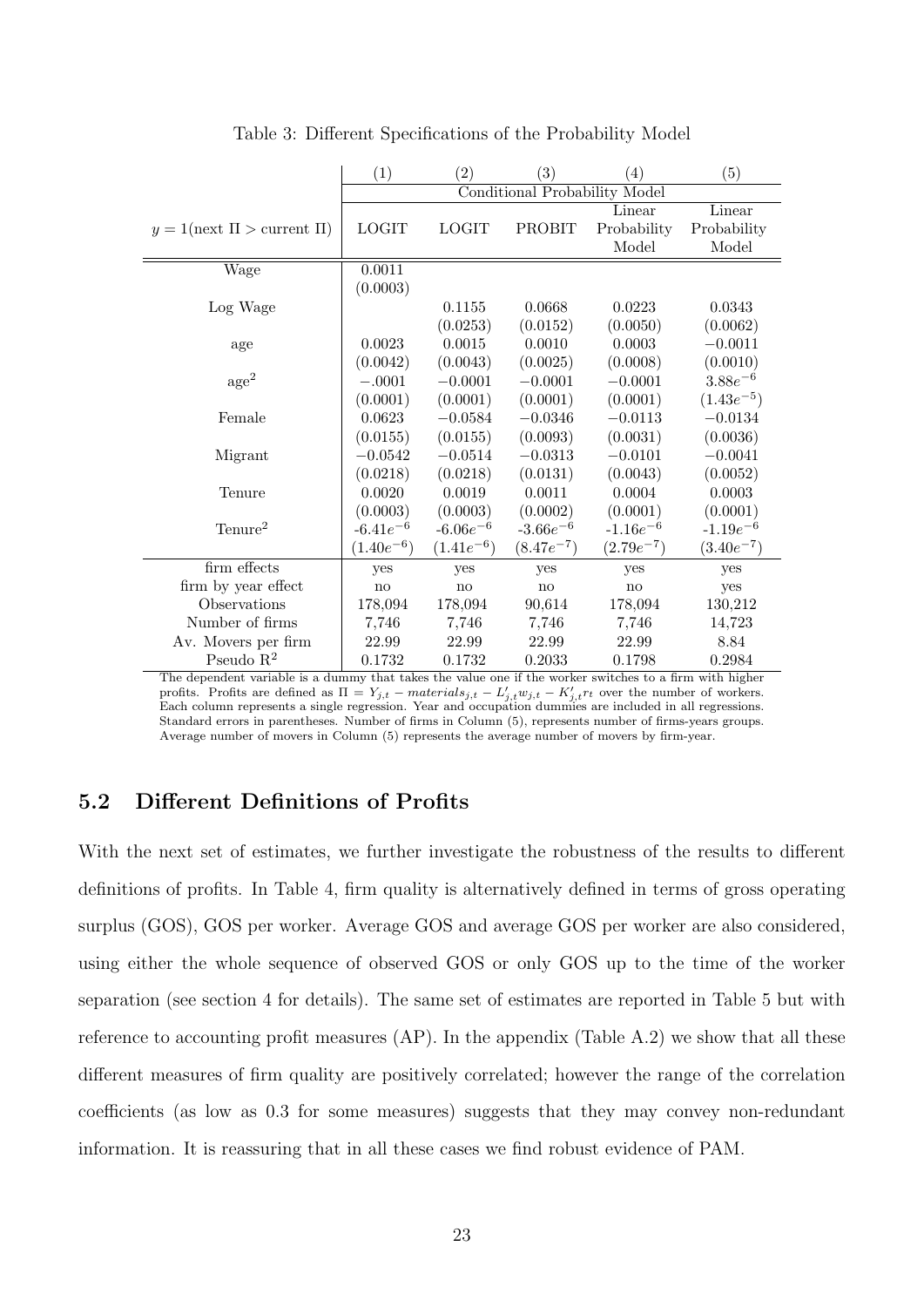|                                       | (1)          | (2)          | (3)          | $\left( 4\right)$         | (5)          | (7)          |
|---------------------------------------|--------------|--------------|--------------|---------------------------|--------------|--------------|
| <b>LOGIT</b>                          |              |              |              | Definition of firm Profit |              |              |
|                                       | Gross        | GOS          | Average      | Average                   | Past Av.     | Past Av.     |
| $y = 1$ (next $\Pi >$ current $\Pi$ ) | Operating    | per worker   | GOS          | GOS                       | GOS          | GOS          |
|                                       | Surplus      |              |              | per worker                |              | per worker   |
| Log-wage                              | 0.154        | 0.102        | 0.231        | 0.184                     | 0.236        | 0.186        |
|                                       | (0.03)       | (0.029)      | (0.032)      | (0.031)                   | (0.031)      | (0.03)       |
| Age                                   | 0.014        | 0.0007       | 0.027        | 0.005                     | 0.011        | $-.008$      |
|                                       | (0.007)      | (0.007)      | (0.007)      | (0.007)                   | (0.007)      | (0.007)      |
| Age <sup>2</sup>                      | $-.0003$     | $-.0001$     | $-.0005$     | $-.0002$                  | $-.0003$     | $-.00005$    |
|                                       | (0.0001)     | (0.0001)     | (0.0001)     | (0.0001)                  | (0.0001)     | (0.0001)     |
| Female                                | 0.038        | $-.075$      | 0.022        | $-.084$                   | 0.048        | $-.103$      |
|                                       | (0.021)      | (0.021)      | (0.022)      | (0.022)                   | (0.022)      | (0.022)      |
| Migrant                               | $-.152$      | $-.051$      | $-.162$      | $-.046$                   | $-.147$      | $-.069$      |
|                                       | (0.03)       | (0.03)       | (0.032)      | (0.032)                   | (0.031)      | (0.031)      |
| Tenure                                | 0.0004       | 0.002        | 0.0005       | 0.002                     | 0.0009       | 0.002        |
|                                       | (0.0004)     | (0.0004)     | (0.0004)     | (0.0004)                  | (0.0004)     | (0.0004)     |
| Tenure <sup>2</sup>                   | $-1.07e-06$  | $-6.37e-06$  | $-4.26e-06$  | $-7.10e-06$               | $-4.20e-06$  | $-7.42e-06$  |
|                                       | $(1.83e-06)$ | $(1.78e-06)$ | $(1.98e-06)$ | $(1.91e-06)$              | $(1.92e-06)$ | $(1.85e-06)$ |
| firm effects                          | yes          | yes          | yes          | yes                       | yes          | yes          |
| Observations                          | 103,214      | 102,441      | 98,131       | 95,594                    | 100,435      | 99,109       |
| Number of firms                       | 6,431        | 6,460        | 6,080        | 5,771                     | 6,186        | 6,026        |
| Movers/firm                           | 16.05        | 15.86        | 16.14        | 16.56                     | 16.24        | 16.45        |
| Pseudo $\mathbb{R}^2$                 | 0.2303       | 0.1976       | 0.2646       | 0.2525                    | 0.2591       | 0.2358       |

Table 4: Different definitions of Profits

The dependent variable is a dummy that takes the value one if the worker switches to a firm with higher profits. Gross Operating Surplus is defined as  $\Pi_{j,t} = Y_{j,t} - materials_{j,t} - L'_{j,t}w_{j,t}$ . Each column represents a single logistic regression. Year and occupation dummies are included in all regressions. Standard errors in parentheses.

### 5.3 Within-Firm Regressions

The test requires that wages are monotone in the worker type. This condition implies that within the firm, worker types can be indexed by their wages. In previous specification we have included a firm fixed effect in the conditional probability model in order to have wages relatives to the mean wage in each firm. It could be the case that other moments of the within-firm distributions of wages are firm-specific. For example in models with between-firms Bertrand competition and twosided heterogeneity, such as Cahuc, Postel-Vinay and Robin (2006), the within-firm variance and skewness are associated with the firm type. If this is the case, the effect of wages on the probability of a transition could be heterogeneous across firms. In Table 6 we show results obtained with within-firm regressions. In particular, we run linear probability models or LOGIT models firmby-firm. In these specification every moment of the within-firm distribution of wages is allowed to be firm-type dependent. Estimation requires that we restrict ourselves to the subsample of relatively large firms where a minimum number of job changers can be observed (30 in our case).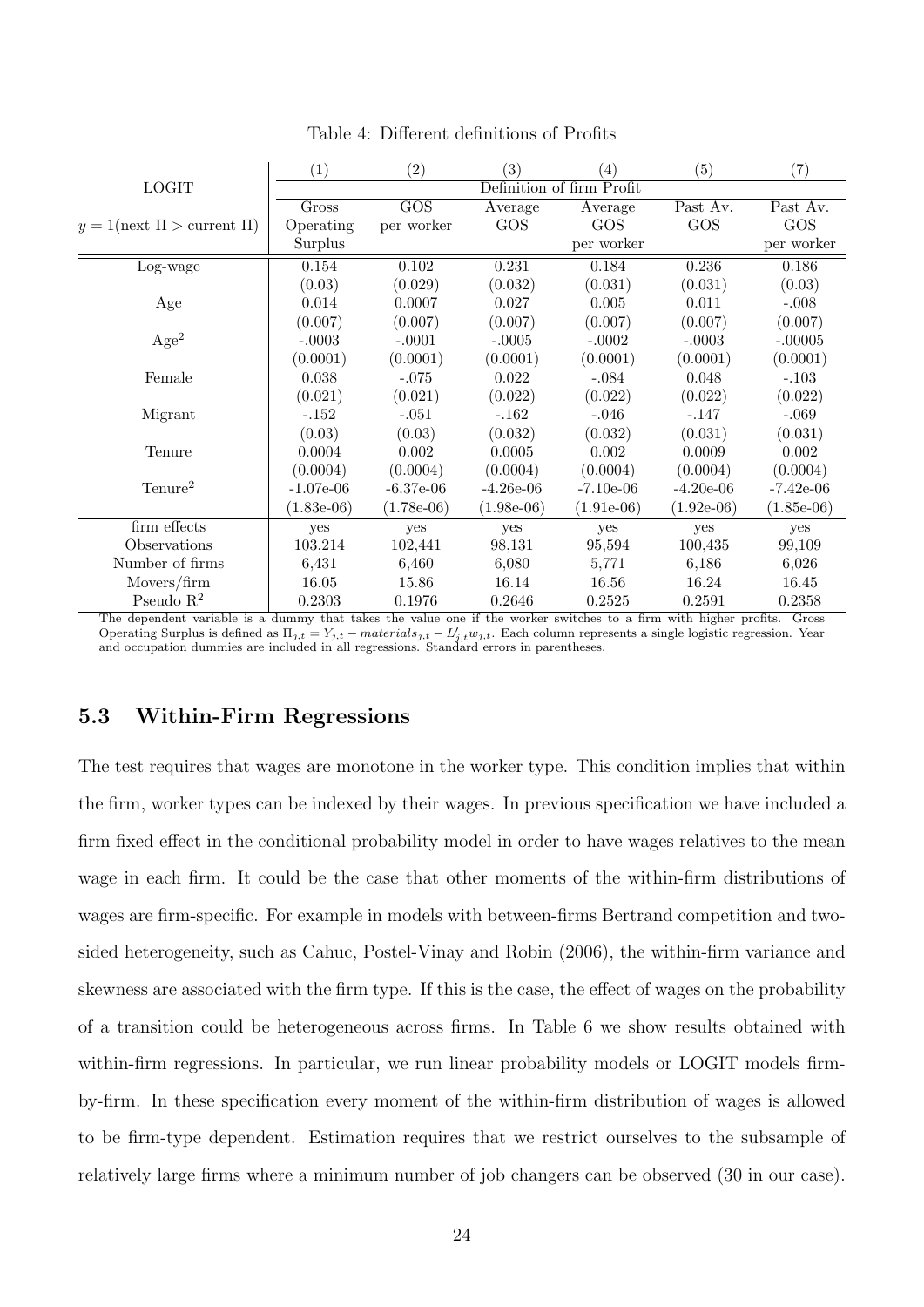|                                       | $\left( 1\right)$ | (2)          | $\left( 3\right)$         | $\left( 4\right)$ | (5)          | $\left( 7\right)$ |
|---------------------------------------|-------------------|--------------|---------------------------|-------------------|--------------|-------------------|
| <b>LOGIT</b>                          |                   |              | Definition of firm Profit |                   |              |                   |
|                                       | Accounting        | Accounting   | Average                   | Average           | Past Av.     | Past Av.          |
| $y = 1$ (next $\Pi >$ current $\Pi$ ) | Profits           | Profits      | AP                        | AP                | AP           | AP                |
|                                       |                   | per worker   |                           | per worker        |              | per worker        |
| Log-wage                              | 0.156             | 0.126        | 0.063                     | 0.058             | 0.124        | 0.097             |
|                                       | (0.029)           | (0.028)      | (0.032)                   | (0.031)           | (0.031)      | (0.03)            |
| Age                                   | 0.0009            | $-.007$      | 0.015                     | 0.011             | 0.001        | 0.002             |
|                                       | (0.007)           | (0.007)      | (0.007)                   | (0.007)           | (0.007)      | (0.007)           |
| Age <sup>2</sup>                      | $-.0001$          | $-1.00e-05$  | $-.0004$                  | $-.0003$          | $-.0001$     | $-.0002$          |
|                                       | (0.00009)         | (0.00009)    | (0.0001)                  | (0.0001)          | (0.0001)     | (0.0001)          |
| Female                                | 0.016             | $-.030$      | 0.004                     | $-.051$           | 0.019        | $-.048$           |
|                                       | (0.021)           | (0.02)       | (0.023)                   | (0.022)           | (0.022)      | (0.021)           |
| Migrant                               | $-.112$           | $-.062$      | $-.108$                   | $-.089$           | $-.097$      | $-.099$           |
|                                       | (0.03)            | (0.03)       | (0.032)                   | (0.032)           | (0.031)      | (0.031)           |
| Tenure                                | 0.0007            | 0.001        | 0.0003                    | 0.002             | 0.001        | 0.002             |
|                                       | (0.0004)          | (0.0004)     | (0.0005)                  | (0.0004)          | (0.0004)     | (0.0004)          |
| Tenure <sup>2</sup>                   | $-2.00e-06$       | $-4.62e-06$  | $-1.18e-06$               | $-4.67e-06$       | $-2.47e-06$  | $-7.32e-06$       |
|                                       | $(1.80e-06)$      | $(1.74e-06)$ | $(2.02e-06)$              | $(1.89e-06)$      | $(1.91e-06)$ | $(1.81e-06)$      |
| firm effects                          | yes               | yes          | yes                       | yes               | yes          | yes               |
| Observations                          | 104,733           | 103,198      | 98,533                    | 95,929            | 101,379      | 98,874            |
| Number of firms                       | 6,744             | 6,517        | 6,280                     | 5,767             | 6,376        | 6,038             |
| Movers/firm                           | 15.53             | 15.84        | 15.69                     | 16.63             | 15.90        | 16.38             |
| Pseudo $\mathbb{R}^2$                 | 0.2143            | 0.1854       | 0.2830                    | 0.2477            | 0.2602       | 0.2246            |

Table 5: Different definitions of Profits

The dependent variable is a dummy that takes the value one if the worker switches to a firm with higher profits. Accounting profits are defined as value of sales minus cost of materials, wages, depreciation of capital and debt services. Each column represents a single logistic regression. Year and occupation dummies are included in all regressions. Standard errors in parentheses.

The estimated coefficients for each firm were then averaged across firms and reported in the table, along with the standard deviation of the average. Albeit we loose some precision in this exercise, the results are once more suggestive of PAM.

### 5.4 Within-Firm Wage Quantiles

Assuming that wages are monotone in the worker type allows us to use within-firm variation on wages to order workers relative to their co-workers. Wages are not a cardinal measure of worker types. A different possibility that comes out of the same ordinal variable is to include in the regressions the quantile in the within-firm distribution of wages. Including the wage-quantile instead of the wage in the regression gives a closer connection with the ordering intuition exploited in this paper. The quantile of the within-firm distribution of wages only tells us which worker is better without any information on the size of that difference.

Results are presented in Table 7. We observe that if we do not include the worker's wage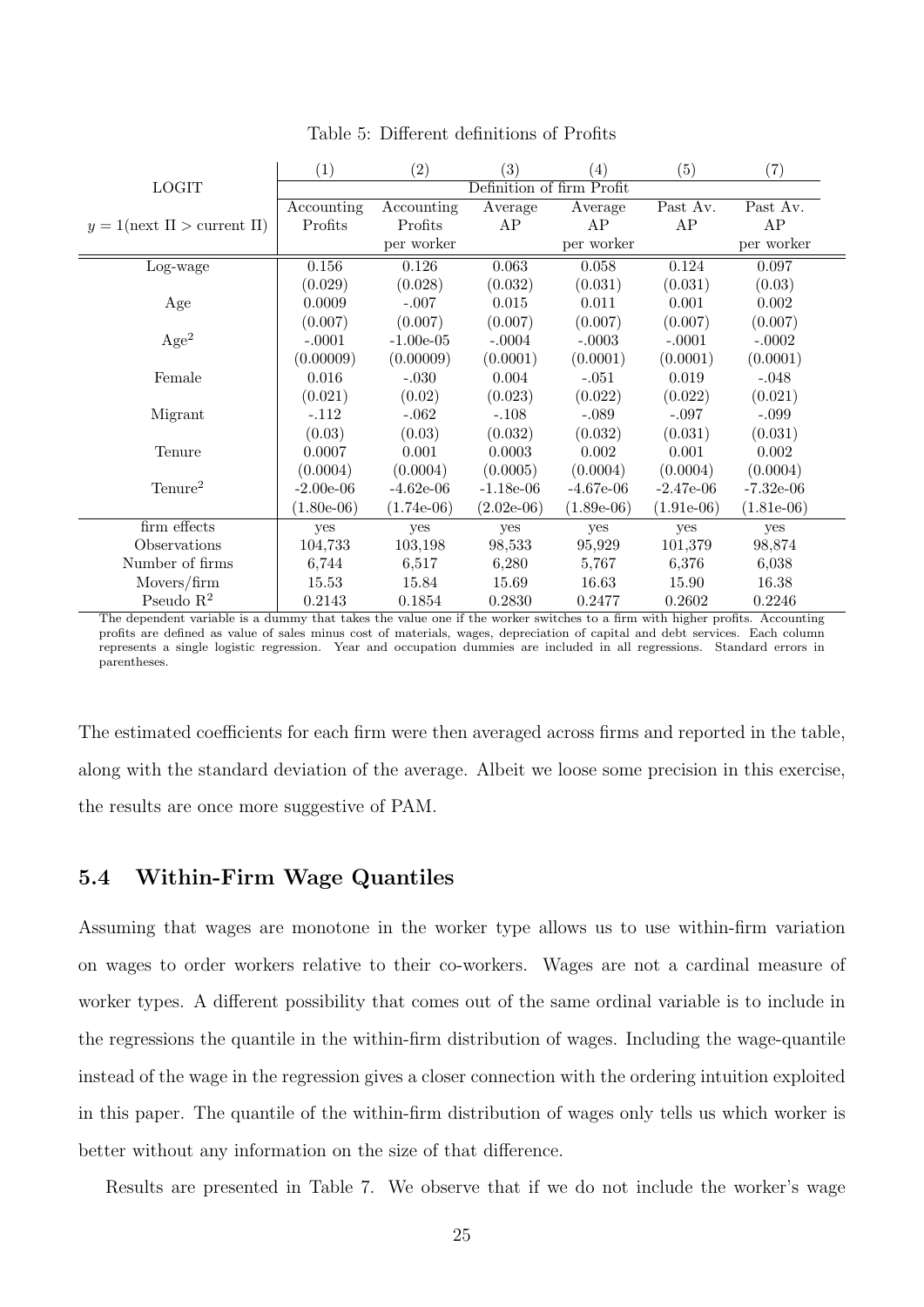|                                       | (1)         | (2)          | $\left(3\right)$  | (4)          |
|---------------------------------------|-------------|--------------|-------------------|--------------|
|                                       |             |              | Profit per Worker |              |
|                                       | Linear      |              | Linear            |              |
| $y = 1$ (next $\Pi >$ current $\Pi$ ) | Probability | <b>LOGIT</b> | Probability       | <b>LOGIT</b> |
|                                       | Model       |              | Model             |              |
| Log-Wage                              | 0.058       | 4.125        | 0.060             | 0.651        |
|                                       | (0.022)     | (2.550)      | (0.015)           | (0.170)      |
| Age                                   | 0.003       | $-6.205$     | 0.003             | $-0.637$     |
|                                       | (0.003)     | (1.951)      | (0.002)           | (0.189)      |
| Age <sup>2</sup>                      | $-6.20e-5$  | 0.087        | $-5.57e-5$        | 0.009        |
|                                       | $(5.17e-5)$ | (0.028)      | $(3.52e-5)$       | (0.003)      |
| Female                                | $-0.009$    | 0.138        | 0.001             | $-0.039$     |
|                                       | (0.011)     | (0.113)      | (0.008)           | (0.052)      |
| Migrant                               | $-0.029$    | $-0.018$     | $-0.017$          | $-0.125$     |
|                                       | (0.011)     | (0.081)      | (0.008)           | (0.048)      |
| Tenure                                | 0.0003      | $-0.167$     | 0.001             | $-0.014$     |
|                                       | (0.0004)    | (0.067)      | (0.0003)          | (0.007)      |
| Tenure <sup>2</sup>                   | $3.98e-6$   | 0.003        | $-9.04e-6$        | 0.001        |
|                                       | $(1.03e-5)$ | (0.001)      | $(8.96e-6)$       | (0.0002)     |
| Observations                          | 47,459      | 47,459       | 107,110           | 107,110      |
| Number of firms                       | 713         | 713          | 1325              | 1325         |
| Av. Movers per firm                   | 66.56       | 66.56        | 80.84             | 80.84        |

Table 6: Within-Firm Regressions

The dependent variable is a dummy that takes the value one if the worker switches to a firm with higher profits. Profits are defined as  $\Pi_{j,t} = Y_{j,t} - materials_{j,t} - L'_{j,t} w_{j,t} - 0.1 \times K_{j,t}$ . Each column<br>presents the mean and the standard deviation of the mean of coefficients estimated in individual regressions at the firm level.

but its quantile on the within-firm distribution of wages, we still obtain evidence of PAM. The coefficient of the wage quantile is significantly positive in every specification, with the exception of Column (1) which uses aggregated economic profit as a measure of the firm quality. As noted before, when we use average profits or average profits per worker as a measure of firm quality, we generally get a better fit of the data and more stable results.

### 5.5 Different Definitions of Movers

In the model presented in Section 3 there is no on-the-job search. Hence, it describes movements of workers between firms with an interim unemployment spell. In the previous tables we have considered every mover, independently of the duration of the interim unemployment spell. In order to guarantee that every mover considered in the analysis is a worker that comes from a match destruction, we restrict our sample in terms of the duration of the interim unemployment spell. Moreover, we ask how our results change if instead of movers that comes from a match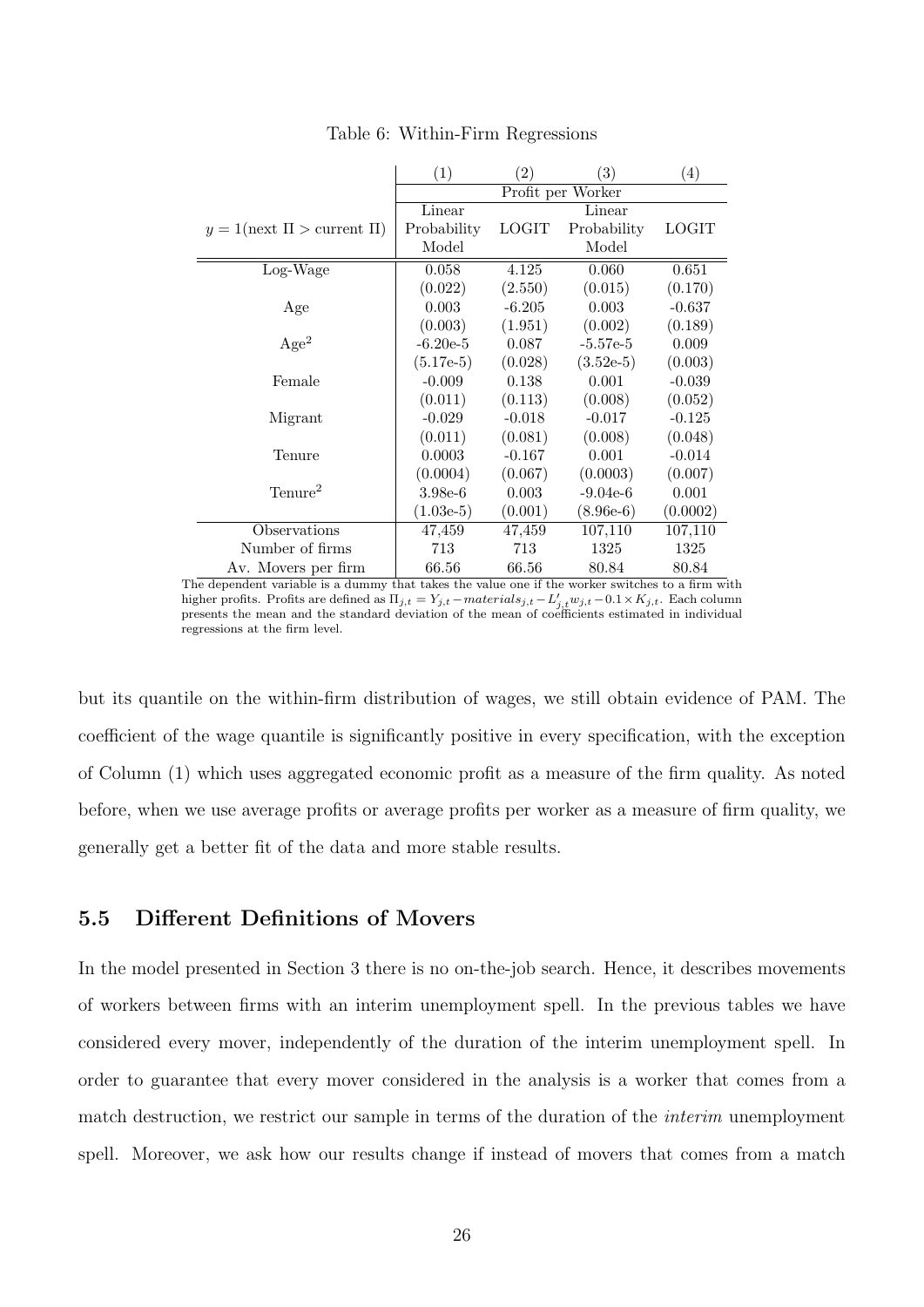|                                       | $\left( 1\right)$ | (2)          | (3)          | (4)                       | (5)          | (7)          |
|---------------------------------------|-------------------|--------------|--------------|---------------------------|--------------|--------------|
| <b>LOGIT</b>                          |                   |              |              | Definition of firm Profit |              |              |
|                                       |                   |              | Average      | Average                   | Past Av.     | Past Av.     |
| $y = 1$ (next $\Pi >$ current $\Pi$ ) | Profit            | Profit       | Profit       | Profit                    | Profit       | Profit       |
|                                       |                   | per worker   |              | per worker                |              | per worker   |
| Wage Quantile                         | 0.008             | 0.091        | 0.153        | 0.216                     | 0.052        | 0.152        |
|                                       | (0.023)           | (0.023)      | (0.025)      | (0.025)                   | (0.024)      | (0.024)      |
| Age                                   | $-.021$           | 0.001        | 0.131        | 0.129                     | $-.033$      | 0.005        |
|                                       | (0.004)           | (0.004)      | (0.005)      | (0.005)                   | (0.005)      | (0.005)      |
| Age <sup>2</sup>                      | 0.0002            | $-.00009$    | $-.002$      | $-.002$                   | 0.0004       | $-.0002$     |
|                                       | (0.00006)         | (0.00006)    | (0.00007)    | (0.00007)                 | (0.00006)    | (0.00007)    |
| Female                                | 0.034             | $-.063$      | $-.092$      | $-.208$                   | 0.043        | $-.113$      |
|                                       | (0.016)           | (0.015)      | (0.018)      | (0.017)                   | (0.016)      | (0.016)      |
| Foreign                               | $-.081$           | $-.052$      | $-.206$      | $-.125$                   | $-.078$      | $-.070$      |
|                                       | (0.022)           | (0.022)      | (0.024)      | (0.024)                   | (0.023)      | (0.023)      |
| Tenure                                | 0.001             | 0.002        | $-.002$      | $-.0003$                  | 0.0009       | 0.002        |
|                                       | (0.0003)          | (0.0003)     | (0.0004)     | (0.0003)                  | (0.0003)     | (0.0003)     |
| Tenure <sup>2</sup>                   | $-2.20e-06$       | $-5.92e-06$  | 8.55e-07     | $-2.94e-06$               | $-1.52e-06$  | $-7.00e-06$  |
|                                       | $(1.45e-06)$      | $(1.42e-06)$ | $(1.58e-06)$ | $(1.50e-06)$              | $(1.50e-06)$ | $(1.46e-06)$ |
| firm effects                          | yes               | yes          | yes          | yes                       | yes          | yes          |
| Observations                          | 177,740           | 178,144      | 175,040      | 171,782                   | 175,695      | 174,517      |
| Number of firms                       | 7,656             | 7,750        | 7,597        | 7,409                     | 7,409        | 7,345        |
| Av. Movers per firm                   | 23.21             | 22.98        | 23.04        | 23.18                     | 23.71        | 23.75        |
| Pseudo $R^2$                          | 0.18              | 0.17         | 0.28         | 0.27                      | 0.25         | 0.23         |

Table 7: Within-Firm Wage Quantiles

The dependent variable is a dummy that takes the value one if the worker switches to a firm with higher profits. Profits are defined as  $\Pi_{j,t} = Y_{j,t} - materials_{j,t} - L'_{j,t}w_{j,t} - K'_{j,t}r_t$ . Each column represents a single regression. Year and occupation dummies are included in all regressions. Standard errors in parentheses.

destruction, we consider job-to-job movers.

We cannot directly identify job-to-job transitions. However, given that we observe the number of months between the worker's separation from the current employer and the association to a new employer, we can define job-to-job movers as those with no more than 1 month between the two jobs.<sup>23</sup> The results for the subsample excluding job-to-job movers are shown in column (1) of Table 8. For robustness, column (2) adopts a more stringent requirement to identify workers whose job are destroyed: all these workers have spent at least 3 months in unemployment before getting a job with a new employer. The results for the sub-sample of only job-to-job movers are shown in column (3) of Table 8. The remaining columns consider alternative definitions of movers, as detailed in the last row of the table: those with an intervening spell of up to three months (column 3) and those with a spell up to six months (column 4). As before wages significantly increase the probability of moving to a firm with higher profit per worker, and are therefore

 $^{23}$ Royalty (1998) and Nagypal (2004) define job-to-job transitions equivalently.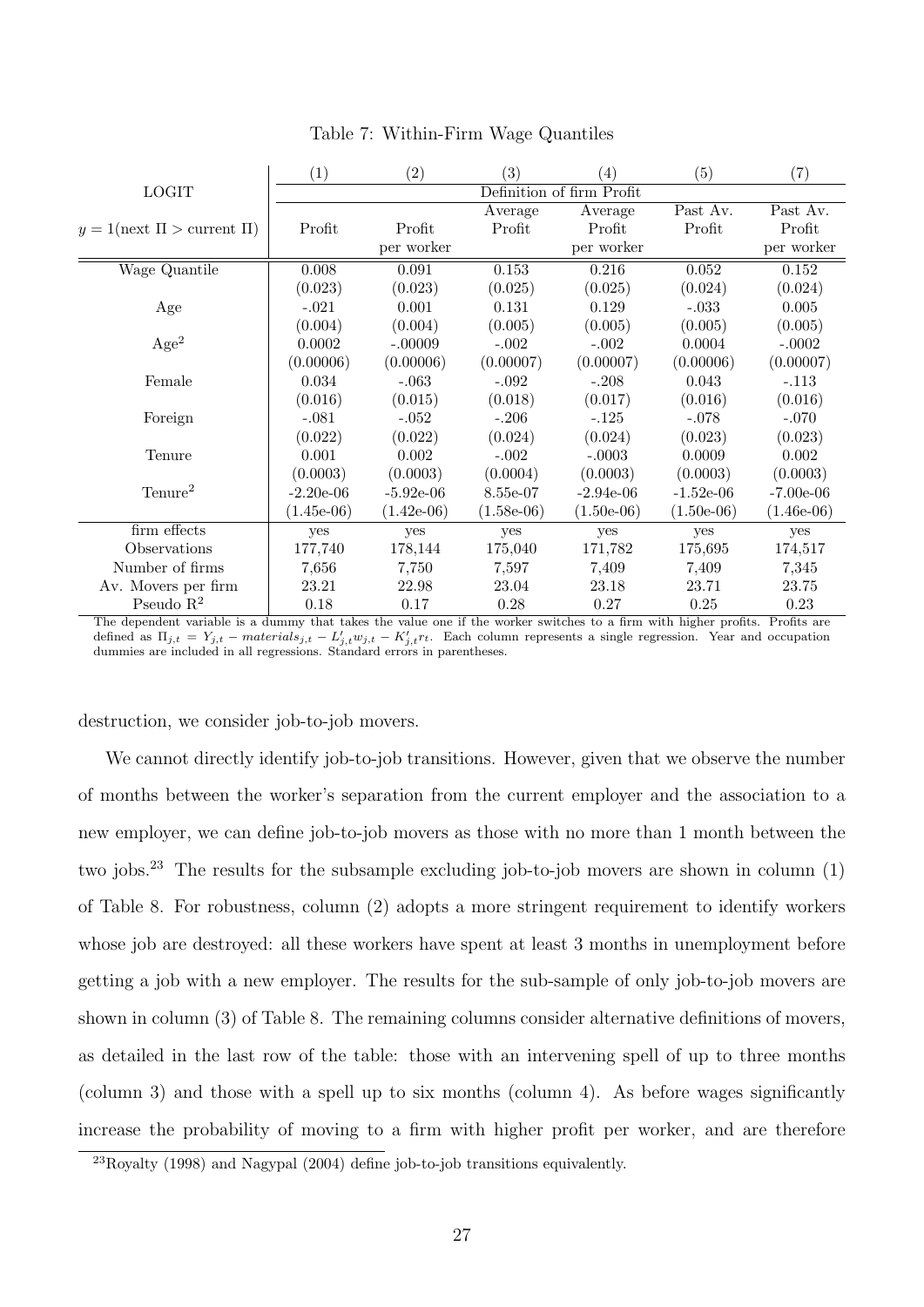consistent with PAM. There are no major differences in the various definitions of movers.

|                                       | (1)            | (2)            | (3)                                      | (4)            | (5)            |
|---------------------------------------|----------------|----------------|------------------------------------------|----------------|----------------|
| <b>LOGIT</b>                          |                |                | Definition of firm quality $(\Pi_{i,t})$ |                |                |
|                                       | Current        | Current        | Current                                  | Current        | Current        |
| $y = 1$ (next $\Pi >$ current $\Pi$ ) | profits        | Profit         | Profit                                   | Profit         | Profit         |
|                                       | per worker     | per worker     | per worker                               | per worker     | per worker     |
| Log Wage                              | 0.1126         | 0.1036         | 0.1295                                   | 0.1278         | 0.1265         |
|                                       | (0.0296)       | (0.0465)       | (0.0376)                                 | (0.0347)       | (0.0329)       |
| age                                   | 0.0017         | 0.007          | 0.0029                                   | 0.0054         | 0.0035         |
|                                       | (0.0048)       | (0.0048)       | (0.0080)                                 | (0.0073)       | (0.0068)       |
| $\rm age^2$                           | $-.0001$       | $-.0002$       | $-0.0002$                                | $-0.0002$      | $-0.0002$      |
|                                       | (0.0001)       | (0.0001)       | (0.0001)                                 | (0.0001)       | (0.0001)       |
| Female                                | $-0.0414$      | $-0.0288$      | $-0.1110$                                | $-0.1224$      | $-0.1220$      |
|                                       | (0.0177)       | (0.0026)       | (0.0256)                                 | (0.0231)       | (0.0215)       |
| Migrant                               | $-0.0549$      | $-0.0423$      | $-0.0021$                                | $-0.0679$      | $-0.0455$      |
|                                       | (0.0248)       | (0.0341)       | (0.0379)                                 | (0.0332)       | (0.0301)       |
| Tenure                                | 0.0016         | 0.0060         | 0.0011                                   | $-0.0013$      | 0.0017         |
|                                       | (0.0004)       | (0.0006)       | (0.0004)                                 | (0.0004)       | (0.0004)       |
| $T$ enure <sup>2</sup>                | $-4.95e^{-6}$  | $-1.19e^{-6}$  | $-3.54e^{-6}$                            | $-4.26e^{-6}$  | $-7.15e^{-7}$  |
|                                       | $(1.70e^{-6})$ | $(2.68e^{-6})$ | $(2.02e^{-6})$                           | $(1.88e^{-6})$ | $(1.79e^{-6})$ |
| firm effects                          | yes            | yes            | yes                                      | yes            | yes            |
| Observations                          | 133,711        | 98,820         | 76,800                                   | 90,614         | 102,256        |
| Number of firms                       | 6,945          | 6,021          | 5,616                                    | 6090           | 6,397          |
| Av. Movers per firm                   | 19.25          | 16.41          | 13.68                                    | 14.88          | 15.98          |
| Pseudo $R^2$                          | 0.1717         | 0.1907         | 0.2038                                   | 0.2033         | 0.2317         |
| Duration of the unemployment spell    | $[1,\infty]$   | $[3,\infty]$   | [0,1]                                    | [0,3]          | [0,6]          |

Table 8: Different Definitions of Movers

The dependent variable is a dummy that takes the value one if the worker switches to a firm with higher profits. Profits are defined as  $\Pi_{j,t} = Y_{j,t} - materials_{j,t} - L'_{j,t}w_{j,t} - K'_{j,t}r_t$ . Each column represents a single logistic regression. Duration<br>of the unemployment spell is the number of months between two consecutive job spells. Year and occup are included in all regressions. Standard errors in parentheses.

# 5.6 Exogenous Match Destruction

Involuntary worker separations identified as in Table 8 are likely to provide reasonably good empirical counterparts of the exogenous job destructions described by the model in Section 3. One concern is that, although separations with one month or even up to three months of intervening unemployment are involuntary for the worker, they may not be independent from the worker type. One may suspect that the firm selects which worker to fire according to their underlying characteristics, and therefore the workers that separate from a firm represent a non-random sample from a firm's workforce.

It is possible to obtain estimates of the strength and direction of sorting that are unaffected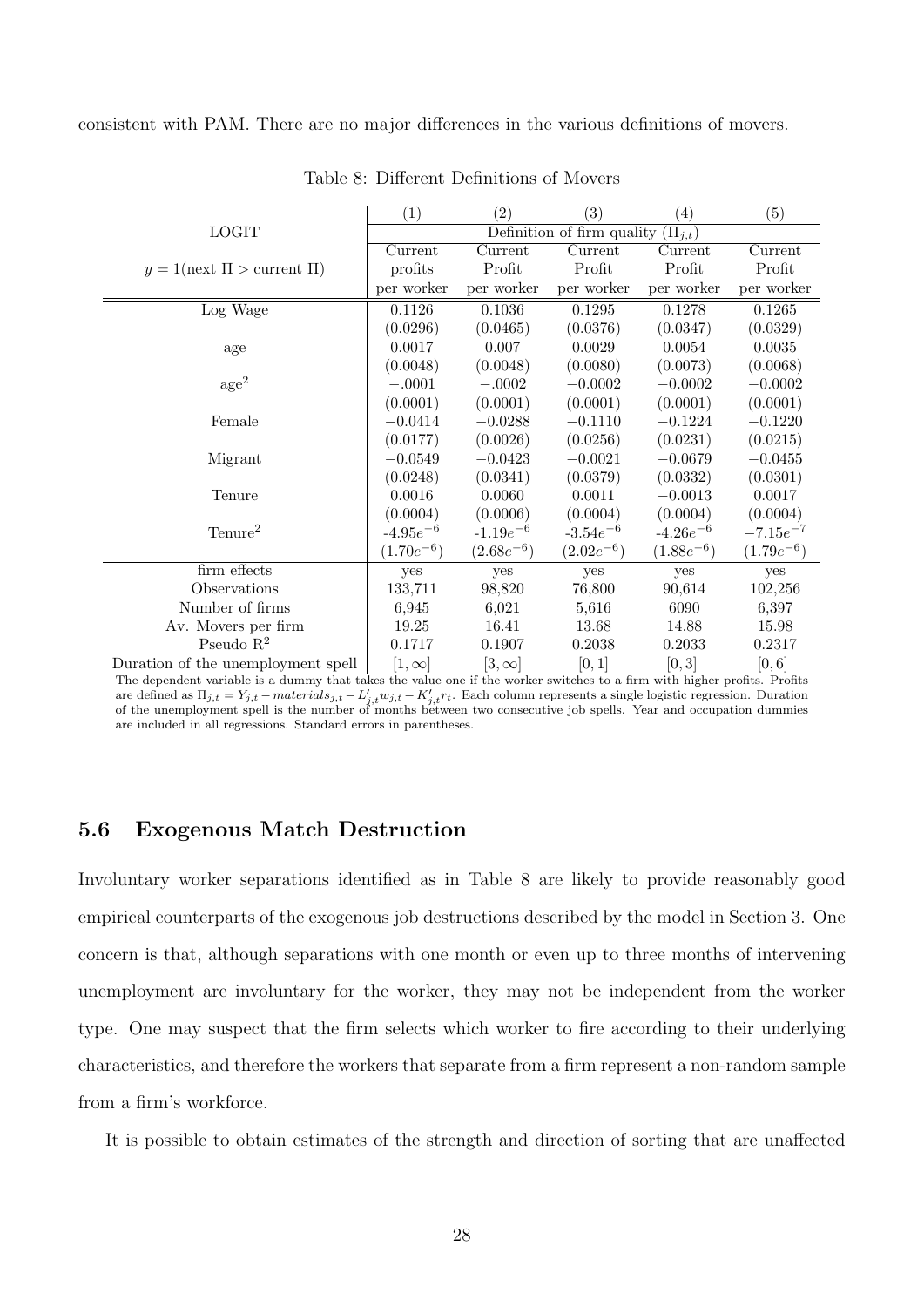by such a concern by limiting the sample to workers who separate because of a firm closure.<sup>24</sup> In this case, all workers are forced to leave the firm, irrespective of their characteristics. With our data, it is possible to identify 710 firms which closed their business during the 1995-2001 time period, involving about 12,000 workers. Despite this dramatic reduction in sample size, the results from this additional sets of estimates, collected in Table 9, are once again indicative of PAM. Column (1) shows the results from a logit regression with firm fixed effects, while column (2) show the results from a linear probability model with firm\*year fixed effects. In both cases, the wage coefficient is positive, statistically significant and similar in magnitude to the estimates reported earlier.

The results presented in column (1) and (2) are obtained using our test, but only using data on movers who come from a firm closure. With this test, we make inference on assortative matching analysing how the probability of moving up in the firm productivity ladder differs for co-workers of different types. We order firms by their types using profits. Even though we are using average profit (instead of current profit) for this exercise, it is still possible that the estimates may be contaminated by the low profitability of firms that are closing down. For this reason, in columns (3) and (4), we slightly modify our test in a way that does not depend on the profit of the separating (closing) firm. Specifically, in columns (3) and (4) we run linear regression models where the dependent variable is the quantile in the distribution of firm profit of the worker's new employer. We use the same set of controls than before (including firm, or firm and year, fixed effects, respectively). Note that, in analogy with the ordinal nature of the dependent variable, the quality of the worker is represented by the worker's rank in the wage distribution of the separating firm. The results are once more supportive of PAM. After a firm closure, workers with higher wages than their former co-workers move to better firms than those co-workers do.

<sup>&</sup>lt;sup>24</sup>Cingano and Rosolia (forthcoming) use a similar strategy to identify the strength of information spillovers on workers' unemployment duration.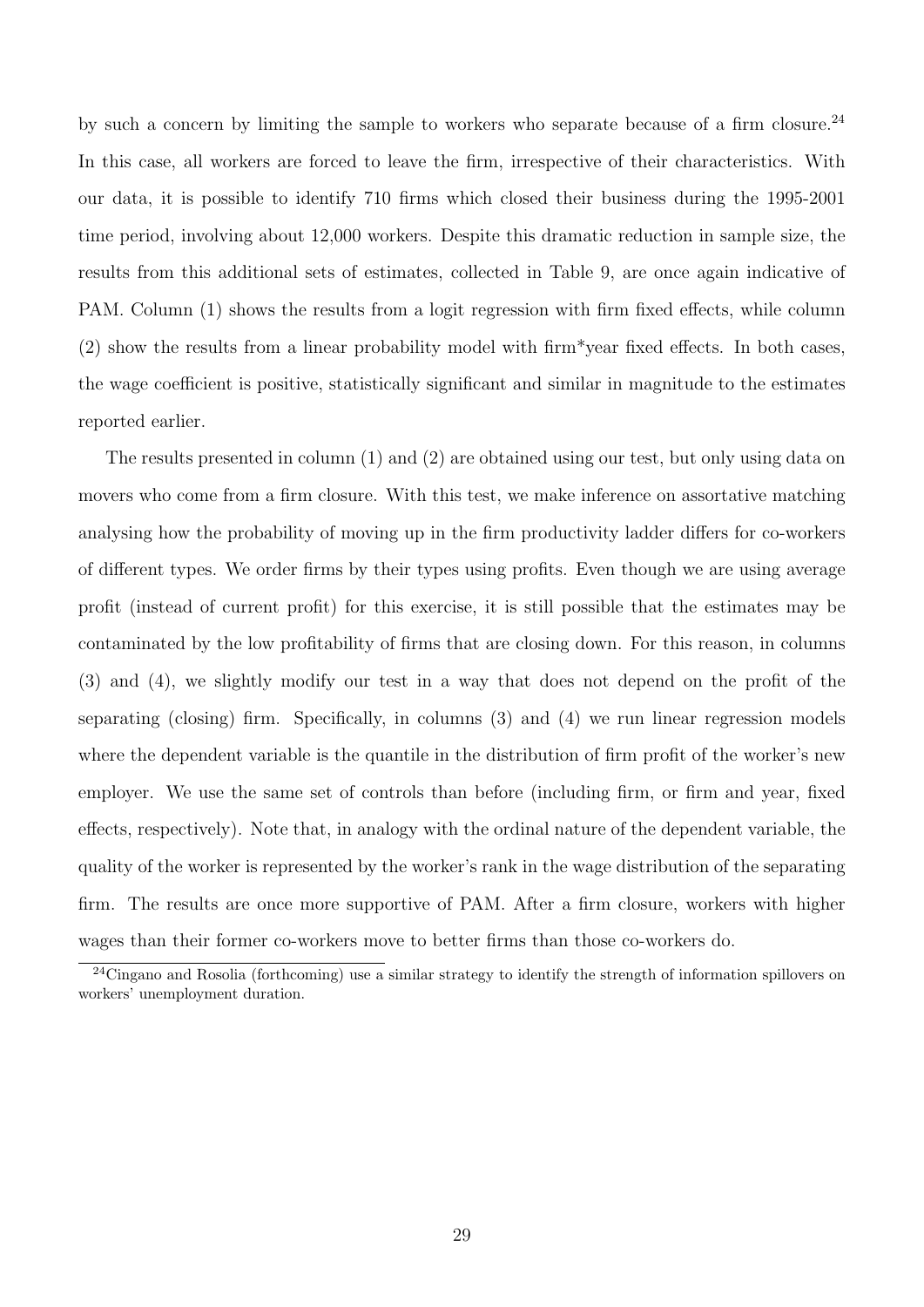|                        | (1)          | $\left( 2\right)$                     | $\left( 3\right)$ | (4)                 |
|------------------------|--------------|---------------------------------------|-------------------|---------------------|
|                        |              | $y = 1$ (next $\Pi >$ current $\Pi$ ) |                   | $y =$ current $\Pi$ |
|                        |              | Linear                                | Linear            | Linear              |
|                        | <b>LOGIT</b> | Probability                           | Regression        | Regression          |
|                        |              | Model                                 |                   |                     |
| Log wage               | 0.233        | 0.036                                 |                   |                     |
|                        | (0.114)      | (0.015)                               |                   |                     |
| Wage quantile          |              |                                       | 0.019             | 0.029               |
|                        |              |                                       | (0.01)            | (0.011)             |
| age                    | 0.043        | 0.003                                 | 0.004             | 0.003               |
|                        | (0.021)      | (0.003)                               | (0.002)           | (0.002)             |
| Age <sup>2</sup>       | $-.0007$     | $-.00006$                             | $-.00008$         | $-.00007$           |
|                        | (0.0003)     | (0.00004)                             | (0.00003)         | (0.00003)           |
| Female                 | $-.237$      | $-.030$                               | $-.028$           | $-.024$             |
|                        | (0.068)      | (0.009)                               | (0.007)           | (0.007)             |
| Migrant                | 0.016        | 0.009                                 | $-.026$           | $-.025$             |
|                        | (0.098)      | (0.014)                               | (0.01)            | (0.01)              |
| Tenure                 | 0.002        | 0.00009                               | $-.00003$         | $-.00005$           |
|                        | (0.001)      | (0.0002)                              | (0.0001)          | (0.0001)            |
| $T$ enure <sup>2</sup> | $-9.16e-06$  | $-8.77e-07$                           | $5.12e-07$        | 5.86e-07            |
|                        | $(5.20e-06)$ | $(7.34e-07)$                          | $(5.34e-07)$      | $(5.60e-07)$        |
| firm effects           | yes          |                                       | yes               |                     |
| $firm*year$ effects    |              | yes                                   |                   | yes                 |
| Obs.                   | 10049        | 12068                                 | 10680             | 10680               |
| $(pseudo)R^2$          | 0.270        | 0.532                                 | 0.183             | 0.281               |

Table 9: Exogenous Match Destruction

In col. (1) and (2) the dependent variable is a dummy that takes the value one if the worker switches to a firm with higher profits. In col. 3 and 4 the dependent variable is the percentile in the profit distribution of the worker's new employer. In col (5) the dependent variable is the log of the new employer's profit. Profit is defined as average profit per worker. Year and occupation dummies are included in all regressions. Standard errors in parentheses.

# 6 Discussion

# 6.1 Firm Fixed Effects and Worker Fixed Effects in Wage Equations

In order to compare our results with the ones obtained using the approach presented in Abowd, Kramarz and Margolis (1999), we estimate the following equation:

$$
w_{i,j,t} = x'_{i,j,t}\beta + \eta_i + \xi_j + u_{i,j,t},
$$
\n(2)

where  $x_{i,j,t}$  are observable, time varying, characteristics of the worker and the firm,  $\eta_i$  is the worker *i* fixed effect and  $\xi_j$  is the firm j fixed effect.

The results are presented in Table 10. We find the standard result of a negative and significant correlation between the worker fixed effects and the firm fixed effects. It is striking that using our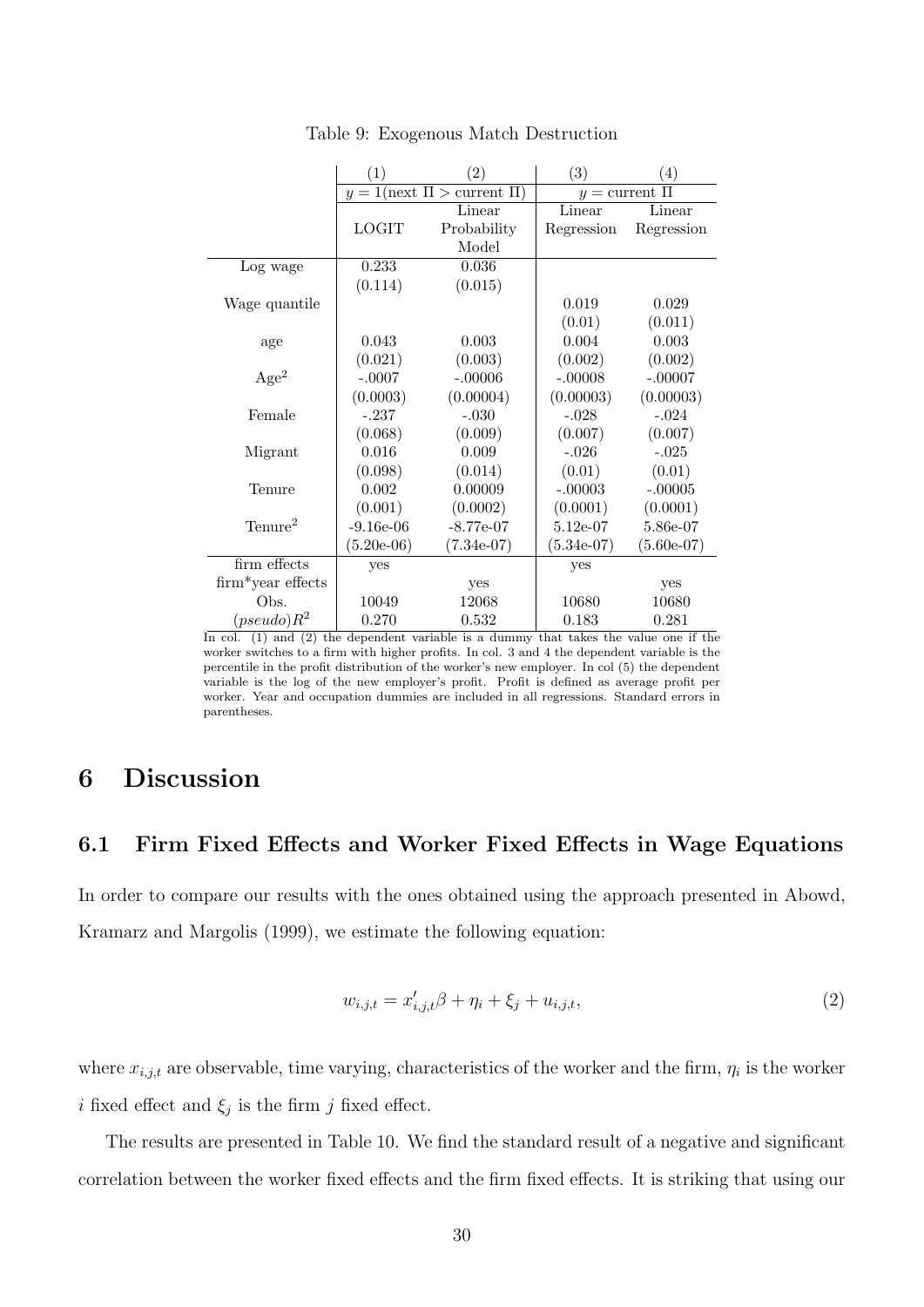|                                                                | <b>AKM</b> Approach |              |  |  |
|----------------------------------------------------------------|---------------------|--------------|--|--|
| Log-Wages                                                      | Coefficient         | Std-Dev.     |  |  |
| Age                                                            | 0.0486              | (0.00018)    |  |  |
| Age <sup>2</sup>                                               | $-0.0004$           | $(2.34E-06)$ |  |  |
| Tenure                                                         | 0.0006              | (0.000013)   |  |  |
| Tenure <sup>2</sup>                                            | $-1.43E-06$         | $(5.90E-08)$ |  |  |
| White-Collard                                                  | 0.0510              | (0.000734)   |  |  |
| Manager                                                        | 0.2879              | (0.003016)   |  |  |
| Firm Fixed Effects $\eta_i$                                    | 11,985              |              |  |  |
| Worker Fixed Effects $\eta_i$                                  | 778,388             |              |  |  |
| Observations                                                   |                     | 2,672,812    |  |  |
| $Correlation(\xi_i, \eta_i) = -0.0216$ with $p-value < 0.0001$ |                     |              |  |  |

Table 10: OLS estimates of equation(2)

approach we find significant evidence of PAM and using the AKM approach we find significant evidence of NAM. In the rest of this section we provides some insights into the potential mechanism that generates this difference.

### 6.2 Wages non-monotone in the firm type

One of the potential explanations of the divergence in results is the mechanism presented in Eeckhout and Kircher (2011) and in Lopes de Melo (2011). They argue that if the value of a vacancy depends on the firm type, it is not always the case that a better firm pays a higher wage. A type-dependent value of vacancies is consistent with firms investing to acquire their type; there could be ex-ante free entry, but after investment in their type the value of the vacancy depends on the firm's productivity. If wages are non-monotone in the firm type, equation (2) is mis-specified. In this subsection, we show evidence suggesting that wages are not always monotone in the firm type. In particular, we analyze whether workers that move to better (or worse) firms according to our metric of firm quality receive higher (or lower) wages. Note that by tracking the same worker we keep the worker effect constant. Results are presented in Table 11.

Considering that our measure to orders firms by their quality is correct, we find strong evidence of non-monotonicity of wages in the firm type. There is an association between positive changes in firm type and positive changes in wages. But we observe a large number of workers moving to worse firms where they receive better wages and workers that end up in a better firm receiving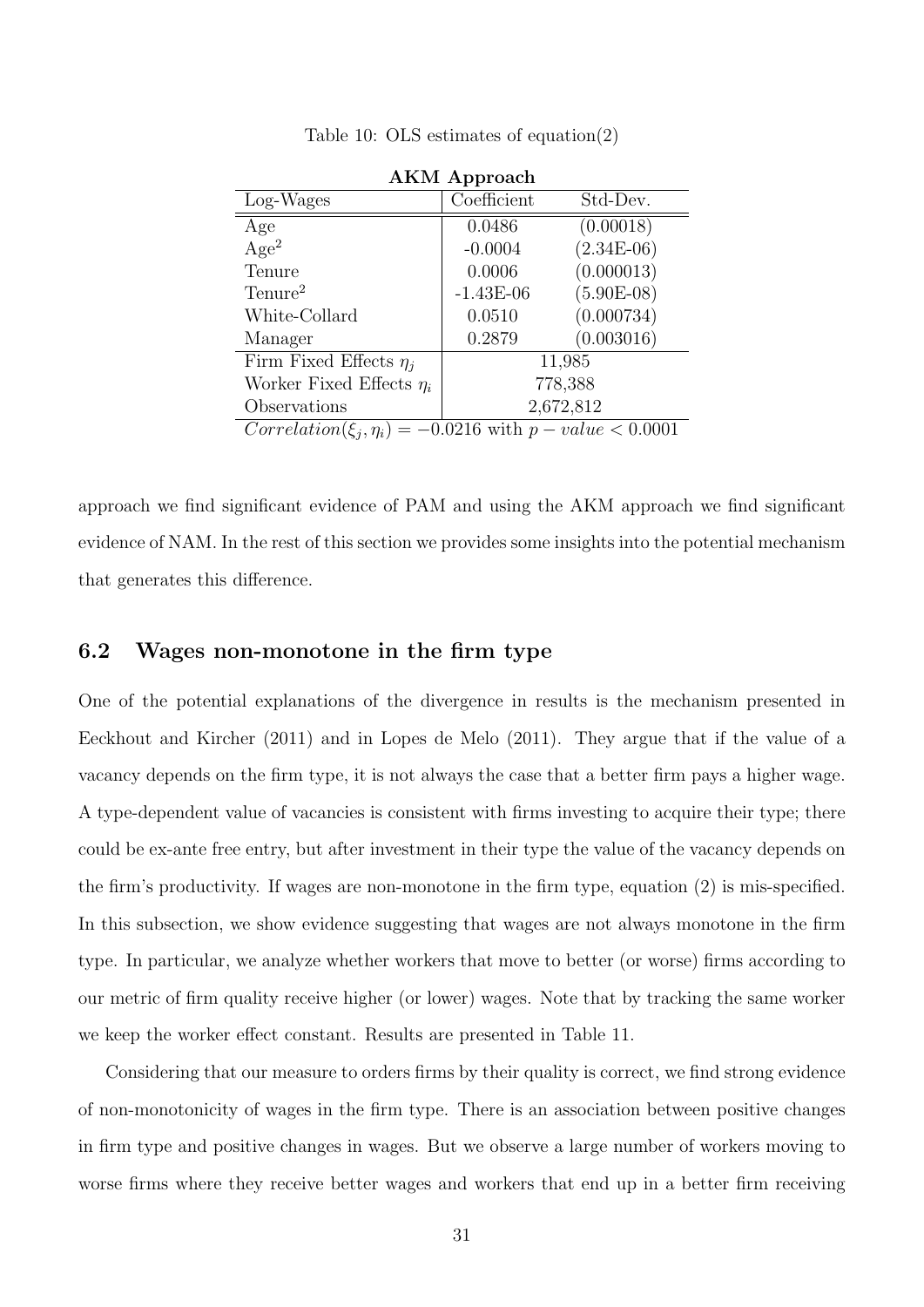|                |            |            |            |                                                                                                      |            | Profits per Worker |             |            |                       |                                 |             |            |
|----------------|------------|------------|------------|------------------------------------------------------------------------------------------------------|------------|--------------------|-------------|------------|-----------------------|---------------------------------|-------------|------------|
|                |            |            | Any Movers |                                                                                                      |            | Job-to-Job Movers  |             |            |                       | Job-to-Job Movers & Stable Jobs |             |            |
|                |            | Worse Wage |            | Better Wage                                                                                          |            | Worse Wage         | Better Wage |            |                       | Worse Wage                      | Better Wage |            |
| Vorse Quality  | 49,381     | $47.1\%$   | 55.467     | $(52.9\%)$                                                                                           | 19,981     | $(43.2\%)$         | 26,257      | $56.8\%$   | 7,752                 | $(39.2\%)$                      | 12,032      | $(60.8\%)$ |
|                | $(90.9\%)$ |            | 43.9%      |                                                                                                      | $(48.5\%)$ |                    | $(43.1\%)$  |            | $(46.0\%)$            |                                 | $(43.1\%)$  |            |
| Better Quality | 47,680     | $(40.2\%)$ | 70,905     | $(59.8\%)$                                                                                           | 21,186     | $(38.0\%)$         | 34,633      | $(62.0\%)$ | 9,086                 | $(36.4\%)$                      | 15.854      | $(63.6\%)$ |
|                | 49.1%      |            | 56.1%      |                                                                                                      | 51.5%      |                    | $56.9\%$    |            | 54.0%                 |                                 | 56.9%       |            |
|                |            |            |            |                                                                                                      |            | Profits            |             |            |                       |                                 |             |            |
|                |            |            | Any Movers |                                                                                                      |            | Job-to-Job Movers  |             |            |                       | Job-to-Job Movers & Stable Jobs |             |            |
|                |            | Worse Wage |            | Better Wage                                                                                          |            | Worse Wage         | Better Wage |            |                       | Worse Wage                      | Better Wage |            |
| Vorse Quality  | 50,105     | $47.1\%$   | 56,338     | $(52.9\%)$                                                                                           | 20,760     | $(42.8\%)$         | 27,713      | $(57.2\%)$ | 8,260                 | $(38.8\%)$                      | 13,040      | $(61.2\%)$ |
|                | $(51.6\%)$ |            | 44.6%      |                                                                                                      | (50.4%)    |                    | $(45.5\%)$  |            | $(49.1\%)$<br>$8,578$ |                                 | $(46.8\%)$  |            |
| Better Quality | 46,956     | $(40.1\%)$ | 0.034      | $(59.9\%)$                                                                                           | 20,407     | $(38.1\%)$         | 33,177      | (61.9%     |                       | $(36.6\%)$                      | 14,846      | $(63.4\%)$ |
|                | 48.4%      |            | 55.4%      |                                                                                                      | 49.6%      |                    | 54.5%       |            | 50.9%                 |                                 | $53.2\%$    |            |
|                |            |            |            | 1999年1月1日,中国的国家的国家的"国家",中国的"国家"的"国家"的"国家",中国的"国家"的"国家",中国的"国家"的"国家",中国的"国家"的"国家",中国的"国家",中国的"国家",中国的 |            |                    |             |            |                       |                                 |             |            |

| ļ                       |                                                                            |
|-------------------------|----------------------------------------------------------------------------|
| $\overline{1}$          |                                                                            |
|                         |                                                                            |
| <br> <br>               |                                                                            |
| j                       |                                                                            |
|                         | ֖֖֖֖֖֖֖֖֧֪ׅ֖֧֪ׅ֖֧֪ׅ֖֧֪ׅ֖֧֪֪֪֧֪֪֧֧֧֧֧֚֚֚֚֚֚֚֚֚֚֚֚֚֚֚֚֚֚֡֝֝֝֝֝֝֝֝֝֬֝֬֝֬֞֝֬֝֬ |
| )                       |                                                                            |
|                         |                                                                            |
|                         |                                                                            |
| l<br>$Tab$ <sup>1</sup> |                                                                            |

Note: Change in wages is calculated as the difference between the average daily wages in two consecutive spells. Job-to-Job movers are<br>defined as movements between two consecutive spells with less than 1 month of unemploym Note: Change in wages is calculated as the difference between the average daily wages in two consecutive spells. Job-to-Job movers are defined as movements between two consecutive spells with less than 1 month of unemployment in between. Stable jobs are defined as

spells that last at least one year.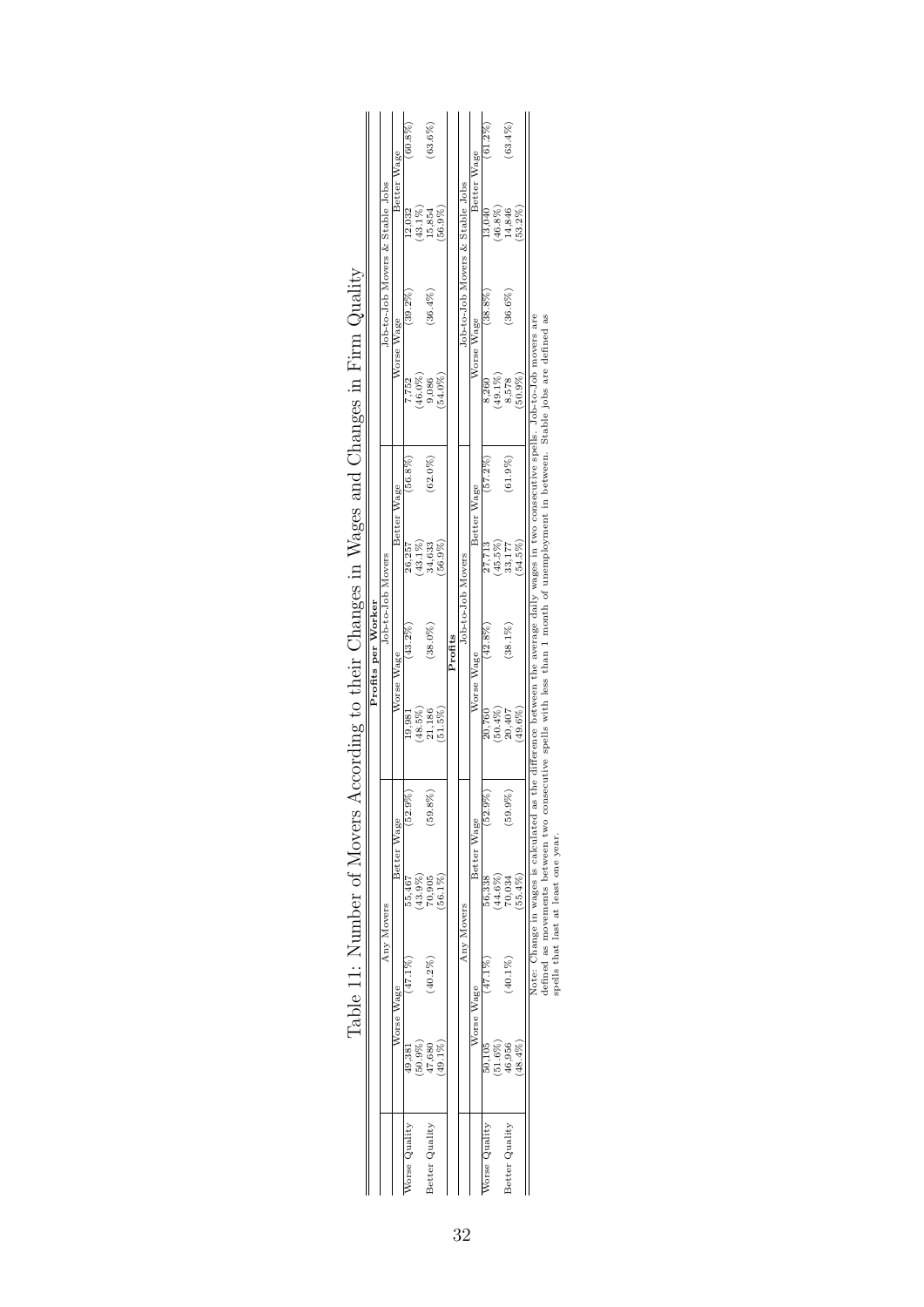lower wages. If we consider only job-to-job movers with stable jobs,  $2<sup>5</sup>$  36 percent of movers going to a better firm end up receiving a wage decrease and 60 percent of movers going to worse firm get a wage increase.

## 6.3 Amenities

In the tabulations presented in Table 11, there is a surprisingly large number of workers moving to jobs with lower wages. When only considering job-to-job movements, this proportion is significantly lower, but still large. Amenities are the first candidates to explain this pattern. The dataset used in this paper does not contain information on amenities. Nevertheless, as long as the level of amenities is constant within the firm, our measure of sorting is not affected by the presence of workers moving to firms that offer them lower wages but higher compensating differentials. This is because we only use wages to order workers within the firm.

However, amenities might affect the AKM measure of sorting. This is due to the fact that firm quality is inferred from mean wages paid by the firm. To illustrate this point, consider to identical firms with different compensations strategies. One pays higher wages and lower level of amenities and the other one pays lower wages with higher level of amenities. The AKM approach would wrongly conclude that the first firm is better than the last one. Moreover, amenities might not simply mean different compensating strategies: good working conditions may have a positive impact on firm-level productivity (see Daniel and Sofer (1998) for a discussion).

### 6.4 Endogenous Search Intensity

The model presented in Section 3, as Eeckhout and Kircher (2011) and Lopes de Melo (2011) emphasize the role of the limitations on firms to post new vacancies as the mechanism that generates sorting in the labor market. Alternatively, sorting can be generated by allowing endogenous search intensity in standard equilibrium search models. In this case the firm is totally passive and sorting is a result of differential search intensities rather than matching-set variation. This model

<sup>&</sup>lt;sup>25</sup>This sample selection aims to reduce noise, but the same pattern are true for different groups of movers (see Table 11). Job-to-Job movements are defined as movements between two consecutive employment spells with less than 1 month of unemployment in between. Stable jobs are defined as employment spells that last at least one year.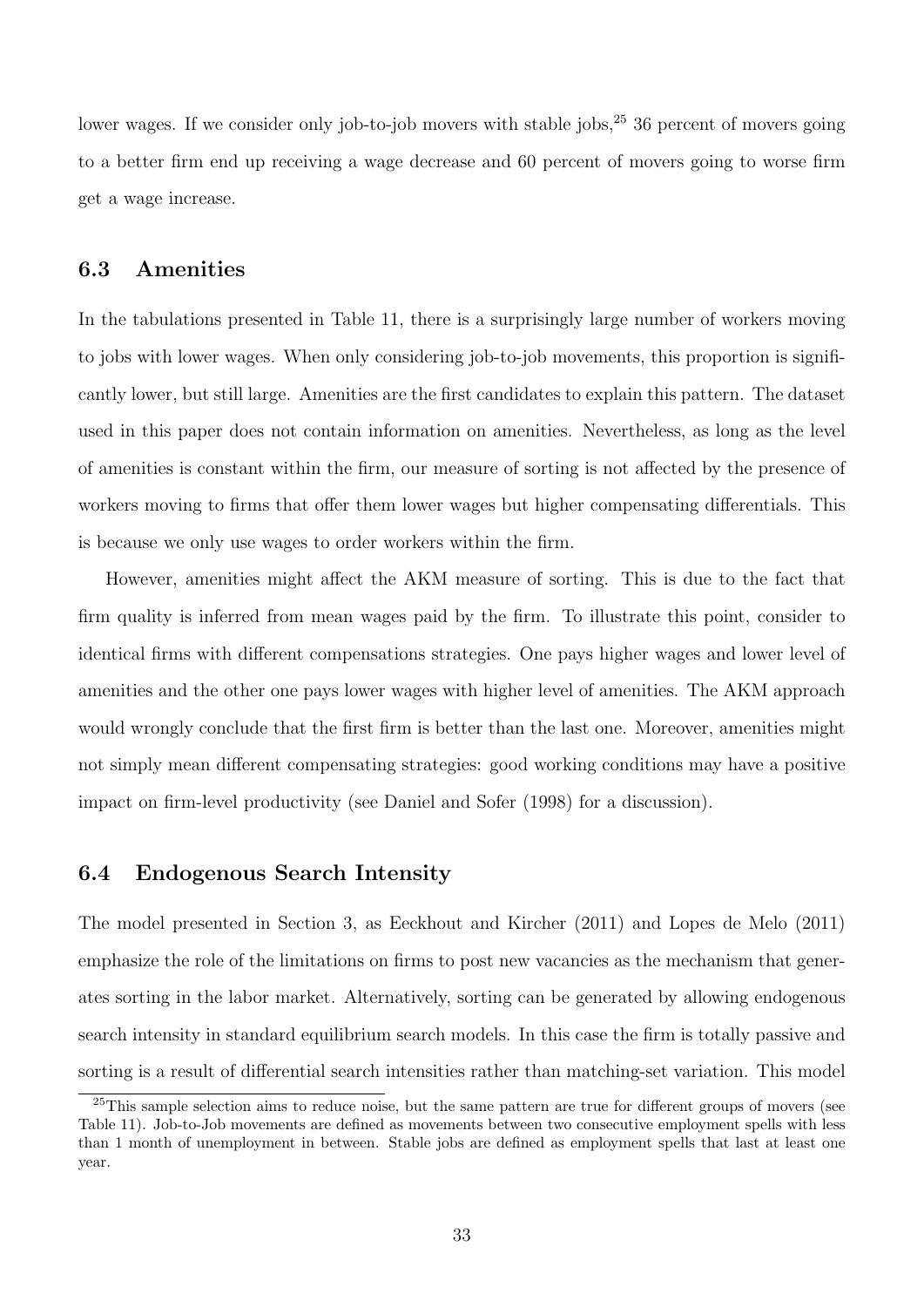is fundamentally asymmetric in that sorting is driven by worker behavior only. This mechanism is proposed in Lentz (2010).

The environment described in Lentz (2010) implies that every worker, independently of her type, prefers to have a job in a better firm. This implication seems dubious in light of the evidence presented in Table 11, where more than 40% of job-to-job movers end up in a worse firm than before, and a large portion of them with a higher wage. Nevertheless, as it has been discussed in section 5, it could be the case that not all of these movements are necessarily job-to-job.<sup>26</sup> Moreover, some of these movements can be driven by non-economic reasons. Therefore, we are concerned about the performance of our test if sorting is generated purely by search intensity.

Sorting by search intensity may also generate biased measures of sorting using the AKM strategy, because wages might be non-monotone in the firm type but also non-monotone in the worker type (Bagger and Lentz, 2011). In this subsection we show that a slightly modified version of our test, one consistent with the environment described in Lentz (2010), also gives significant evidence of positive assortative matching. One of the critical conditions required for consistency of our measure of sorting is partial monotonicity of wages on the worker type. As it is pointed out in Bagger and Lentz (2011), to endogenize search intensity generates wages that are not always increasing in the worker type, even after conditioning on the firm type. In the case of a supermodular production function, search intensity is increasing in the worker type. Bagger and Lentz (2011) show that, if the production function is supermodular, since the present values of future outcomes is more valuable for a high skilled worker than for a low skilled worker, at low-productivity firms the difference in wage growth expectations may result in lower wages for the high skilled worker. This is because the firm extracts part of the rent generated by the higher present value of future offers.

Although in this case wages are not always monotone in the worker type, we can select the sample to have only observations where this condition holds. In the model presented in Lentz (2011), there is on-the-job search and strategic bargaining that generates Bertrand competition between the incumbent firm and a rival "poaching" firm.<sup>27</sup> When one worker meets a potential

<sup>26</sup>We are unable to distinguish between voluntary and involuntary separations in our data. As it has been pointed out in section 5, we define job-to-job changers equivalently to Royalty (1998) and Nagypal (2004), as these unemployment spells with no more than 1 month of unemployment in between.

<sup>&</sup>lt;sup>27</sup>This wage setting scenario has been proposed in Postel-Vinay and Robin (2002). An extension where the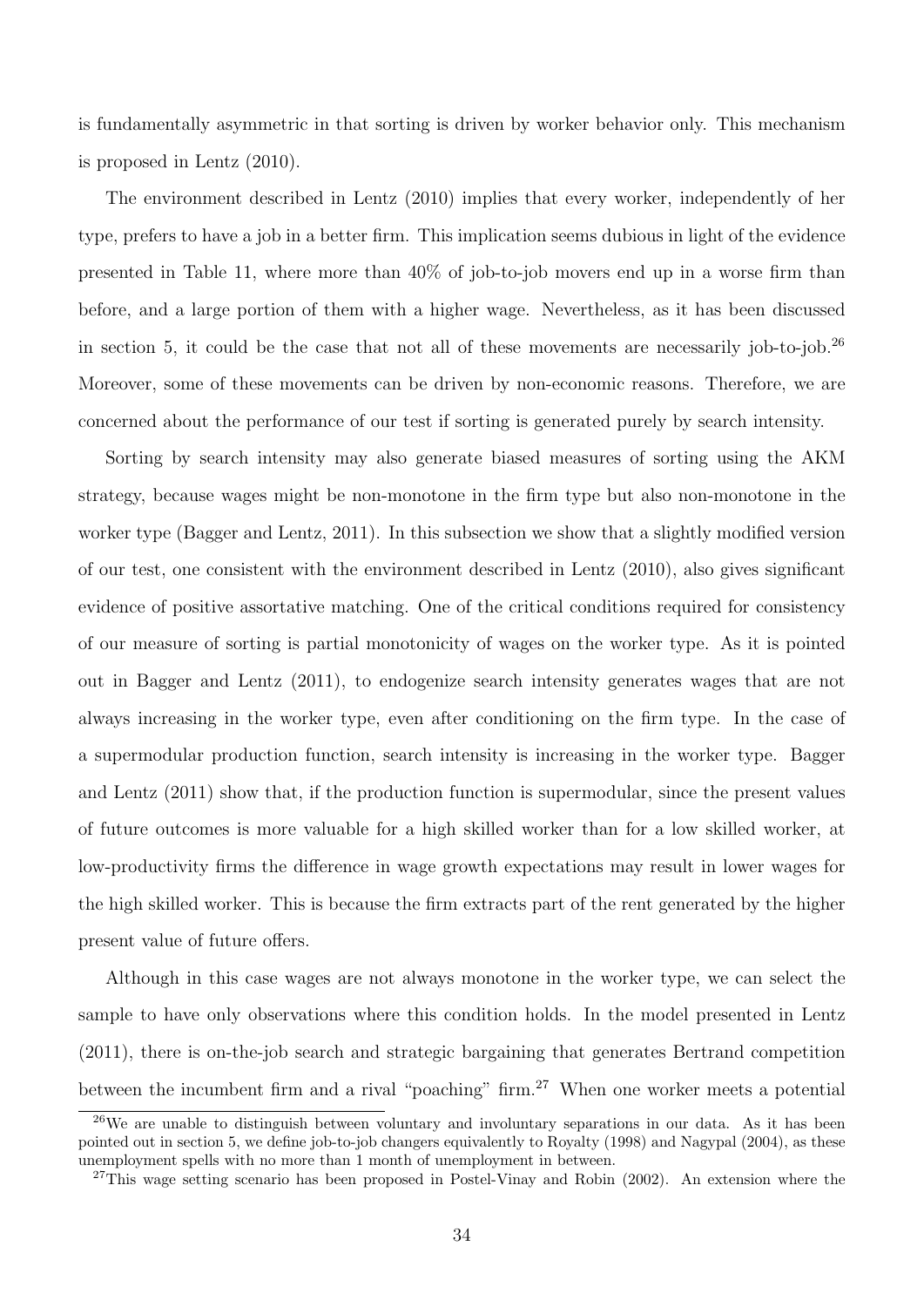|                                       | (1)               | $\left( 2\right)$ | (3)               | $\left( 4\right)$ |
|---------------------------------------|-------------------|-------------------|-------------------|-------------------|
|                                       | Similar firms     | Similar firms     | Top firms         | Top firms         |
| $y = 1$ (next $\Pi >$ current $\Pi$ ) | defined in terms  | defined in terms  | defined in terms  | defined in terms  |
|                                       | of 10 percentiles | of 5 percentiles  | of 10 percentiles | of 5 percentiles  |
| $Wage \times similar-firm$            | 0.064             | 0.093             |                   |                   |
|                                       | (0.024)           | (0.033)           |                   |                   |
| $Wage \times (1-similar-firm)$        | 0.017             | 0.018             |                   |                   |
|                                       | (0.013)           | (0.013)           |                   |                   |
| similar-firm                          | $-.272$           | $-.392$           |                   |                   |
|                                       | (0.135)           | (0.186)           |                   |                   |
| Wage                                  |                   |                   | 0.0510            | 0.0407            |
|                                       |                   |                   | (0.0096)          | (0.011)           |
| Age                                   | 0.007             | 0.007             | $-0.0004$         | 0.0014            |
|                                       | (0.003)           | (0.003)           | (0.0027)          | 0.0033)           |
| Age <sup>2</sup>                      | $-.0001$          | $-.0001$          | $-9.83e-06$       | $-.0001$          |
|                                       | (0.00004)         | (0.00004)         | (0.00003)         | (0.00005)         |
| Female                                | $-.032$           | $-.032$           | 0.0270            | 0.0231            |
|                                       | (0.009)           | (0.009)           | (0.0073)          | (0.0081)          |
| Foreign                               | $-.024$           | $-.024$           | $-0.0083$         | 0.0359            |
|                                       | (0.011)           | (0.011)           | (0.0144)          | (0.0168)          |
| Tenure                                | 0.0002            | 0.0002            | 0.0002            | 0.0001            |
|                                       | (0.0006)          | (0.0006)          | (0.002)           | (0.0002)          |
| $T$ enure <sup>2</sup>                | $9.95e-06$        | $1.00e-05$        | $-1.07e-06$       | $-4.14e-07$       |
|                                       | $(1.00e-05)$      | $(1.00e-05)$      | $(6.03e-07)$      | $(6.94e-07)$      |
| Observations                          | 27,956            | 27,956            | 8,281             | 4,080             |
| $R^2$                                 | 0.267             | 0.267             | 0.094             | 0.061             |

Table 12: Endogenous Search Intensity

The dependent variable is a dummy that takes the value one if the worker switches to a firm with higher profits. Firms are ordered in terms of economic profit per worker. Each column represents a single linear probability model with firm dummies. Year and occupation dummies are included in all regressions. Standard errors in parentheses. Column (1) and Column (2) consider workers who switch at least three times. Similar-firm is an indicator that takes the value one if the worker comes from a firm in the same group than the current firm. Column (3) and Column (4) present results only for the right tail of the distribution of firms types.

employer, the current firm and the poaching firm compete for the worker, and the most productive firm wins. In this model, when the poaching firm is identical to the current firm, the worker extract the full rent, and the wage is equal to the match productivity. This last implication can be used to order workers by their types. If the worker's previous firm is close enough to the current firm, wages are almost identical to the match productivity. Therefore, we use wages to order co-workers that come from a similar firm than the current firm in which they are working. We perform the same test as before but only allowing a different effect of wages on the probability of moving to a better firm for co-workers who firstly moved between two similar firms.

Results are presented in Table 12. In Column (1) of Table 12, we define approximately

worker bargaining power is allowed to be different from zero was presented in Flinn and Dey (2005) and Cahuc, Postel-Vinay and Robin (2006)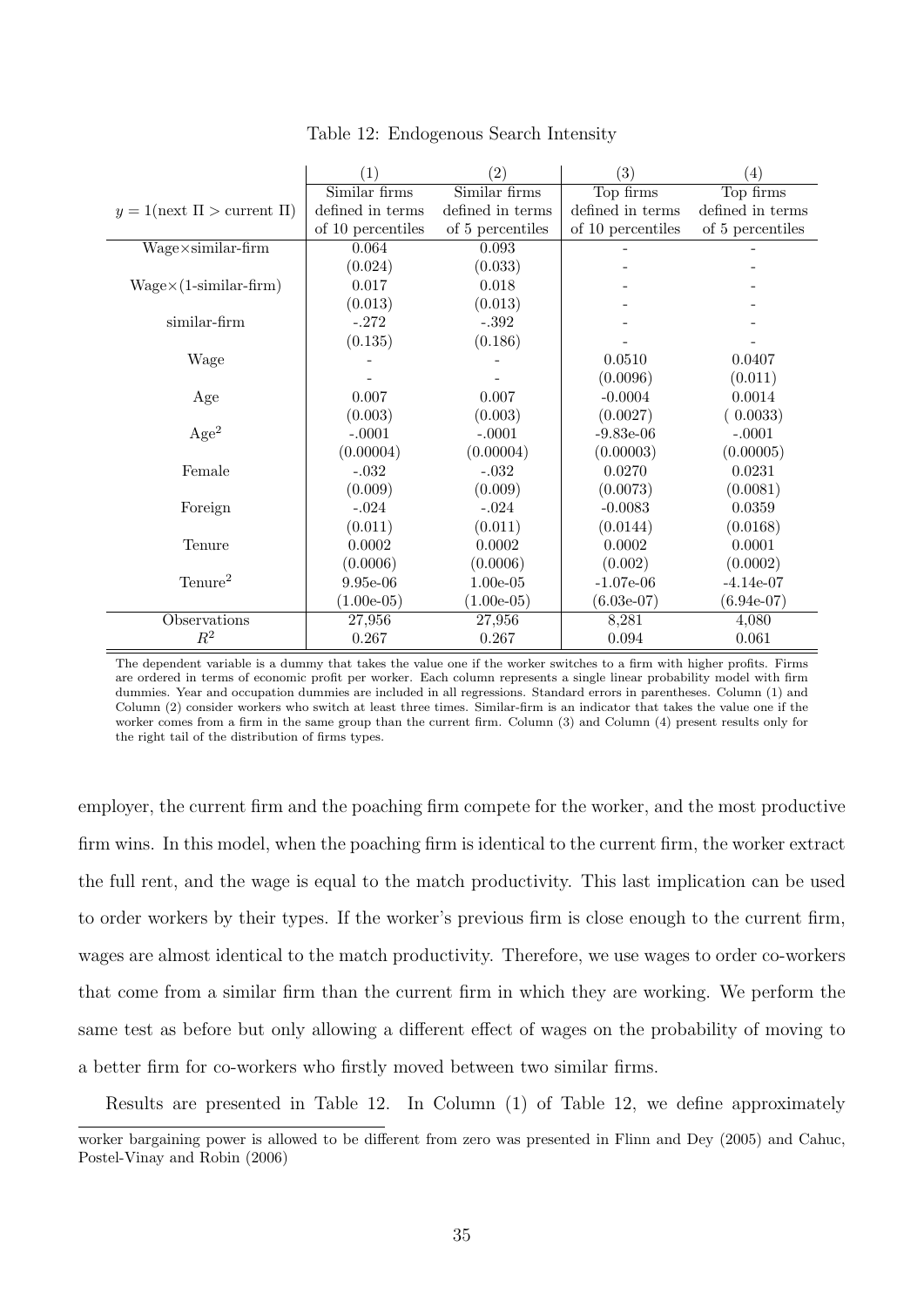homogeneous groups of employers as firms in the same decile of the distribution of profit per worker (ten groups). In Column (2) of Table 12, homogeneous groups are defined in terms of five percentiles of the distribution of average profit per worker (20 groups). The coefficient of wages, for the workers whose previous employer was a firm similar to the current one, is significantly positive in both specifications. Moreover, the effect is stronger for this group of workers than for workers who have not firstly moved between two similar firms.<sup>28</sup>

Note that this last modification of the test is valid whenever there is between firms Bertrand competition. In a similar model with endogenous search intensity but without strategic bargaining we might also have non-monotone wages. Extending the model presented in Bartolucci (2011), where workers can choose their search intensity in the spirit of Lentz (2010), there might be wages which are non-monotone in the worker type in the case of NAM. As in Lentz (2010), in the presence of NAM there are more incentives for low skilled workers to increase their search intensity. Since wages are increasing in the on-the-job offer arrival rate<sup>29</sup>, in some firms, the higher offer-arrival rate of low-type workers can compensate for their lower productivity. Equivalently to the case with Bertrand competition, we can select a subsample of firms where this effect is negligible. Note that, as in the model presented in Lentz (2010), in this case every worker prefers to go to a better firm; therefore, in the best firm of the market any worker continues searching. This means that for firms in the extreme right tail of the distribution of firm types the search intensity effect is negligible, which allows us to use wages to order workers by their type.<sup>30</sup> In this case we perform our test but only including firms in the right tail of the distribution of firm's profit. Results are presented in Table 12. In Column (3) of Table 12, we present results with the sample of firms in the top 10% of the distribution of average profit per worker, and in Column (4) of Table 12, we present results only using a sample of firms in the top 5% of the distribution of average profit per worker. In both sub-samples, wages are posively and significantly correlated

<sup>&</sup>lt;sup>28</sup>Note that this exercise is very demanding in terms of data, because we select workers who move at least three times. To order workers by their wages in this context, we need to identify those workers who come from a firm similar to the current one. For that purpose, we need to track workers in two consecutive spells. Finally, we require a third spell, to see which worker is moving to a better firm and which worker is moving to a worse firm. This sample trimming significantly reduces the number of valid observations per firm. A maximum likelihood estimation of the conditional probability model with firm dummies may generate biased results due to the presence incidental parameters. Therefore, we only present results for a linear probability model.

<sup>&</sup>lt;sup>29</sup>See Figure 1 in Bartolucci  $(2011)$ .

<sup>30</sup>A similar test is proposed in a different context by Bagger and Lentz (2011).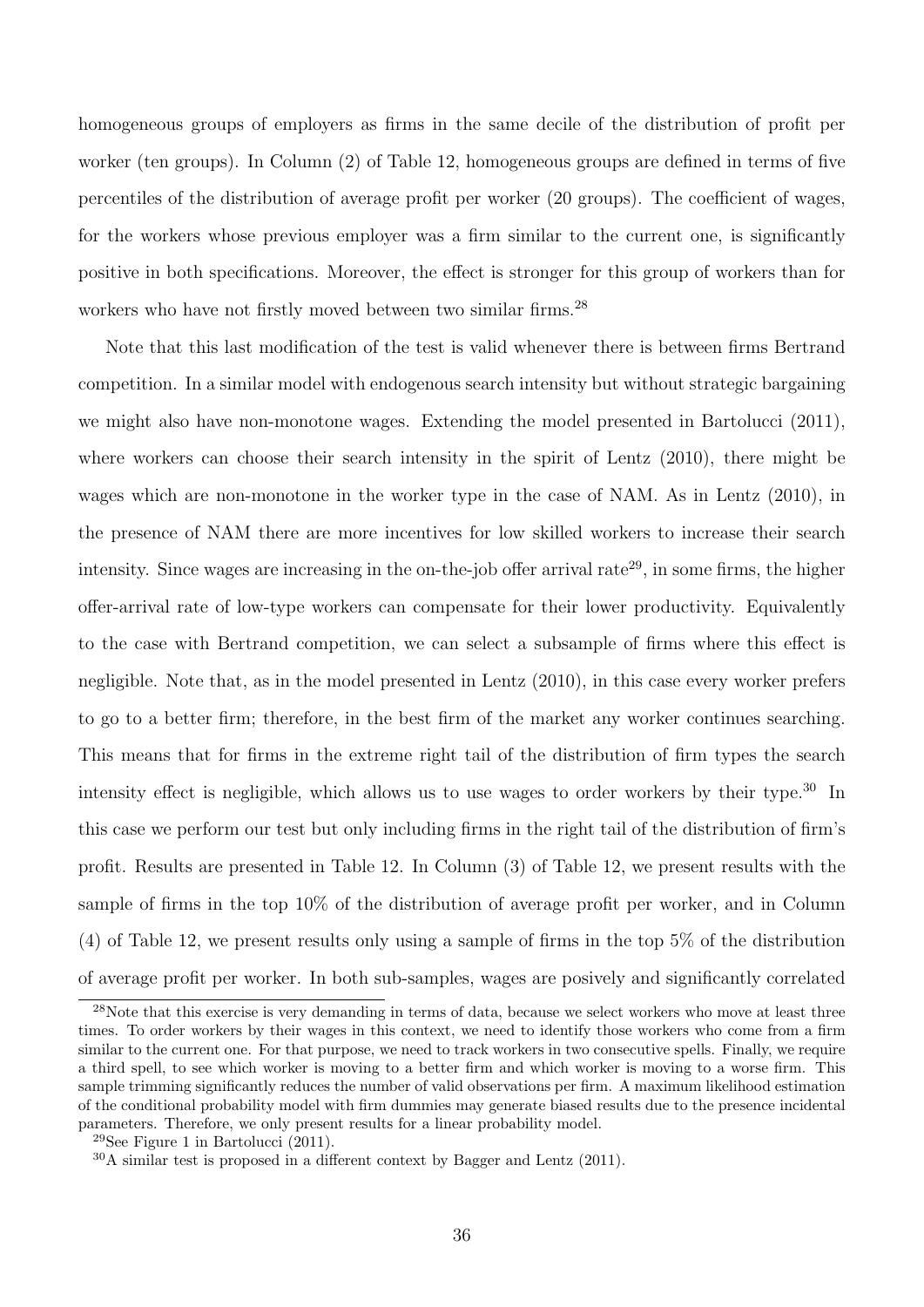with the probability of moving to a better firm.

### 6.5 Heterogenity in search frictions

Both sets of results presented in Table 12 confirm the robustness of the evidence for positive assortative matching. These last tests were primarily to show that the result of PAM is robust to sorting generated by endogenous search intensity, where wages are not always monotone in the worker type. Nevertheless, results presented in Table 12 are also informative on the empirical relevance of an alternative mechanism to generate sorting. Mendes, van den Berg and Lindeboom (2010) argue that heterogeneity in search frictions is another potential mechanism driving the observed PAM. Their intuition is that without complementarity in production, PAM may arise because more productive workers might also be more efficient searchers. If this is the case, better workers climb the productivity ladder more quickly. This kind of sorting is similar to the sorting generated by search intensity discussed in Lentz (2010). In such a situation every worker wants to work in the best firm. This is not consistent with some of the evidence presented in Table 11, where an important fraction of job-to-job movements were toward lower-quality firms, and most of those without a wage cut. Moreover, in Table 12, we show that PAM is persistent when considering only the top firms of the market. In that case, not only are workers moving to worse firms, but also the probability of that event is negatively correlated with the worker's type.

If our results of PAM are driven by heterogeneity in search frictions, we should not find an effect of wages on the probability of moving up in the firm productivity ladder, once we control for that source of heterogeneity. To check for this, we re-estimate our measure of PAM, comparing co-workers who are as similar as possible in terms of labor market frictions.

For that purpose, we exploit the full length of the VWH data. Specifically, we focus on the sub-sample of 1995-2001 movers who have been active in the labor market prior to 1995. For these workers we are actually able to reconstruct their labor market history going back to 1975. Hence, we re-run our main test (as in Table 2), including a full set of controls for worker's past labor market histories. These controls are the worker's number of past employment spells, the number of past unemployment spells, the average duration of past employment spells and the average duration of past unemployment spells. To make our case more compelling, we avoid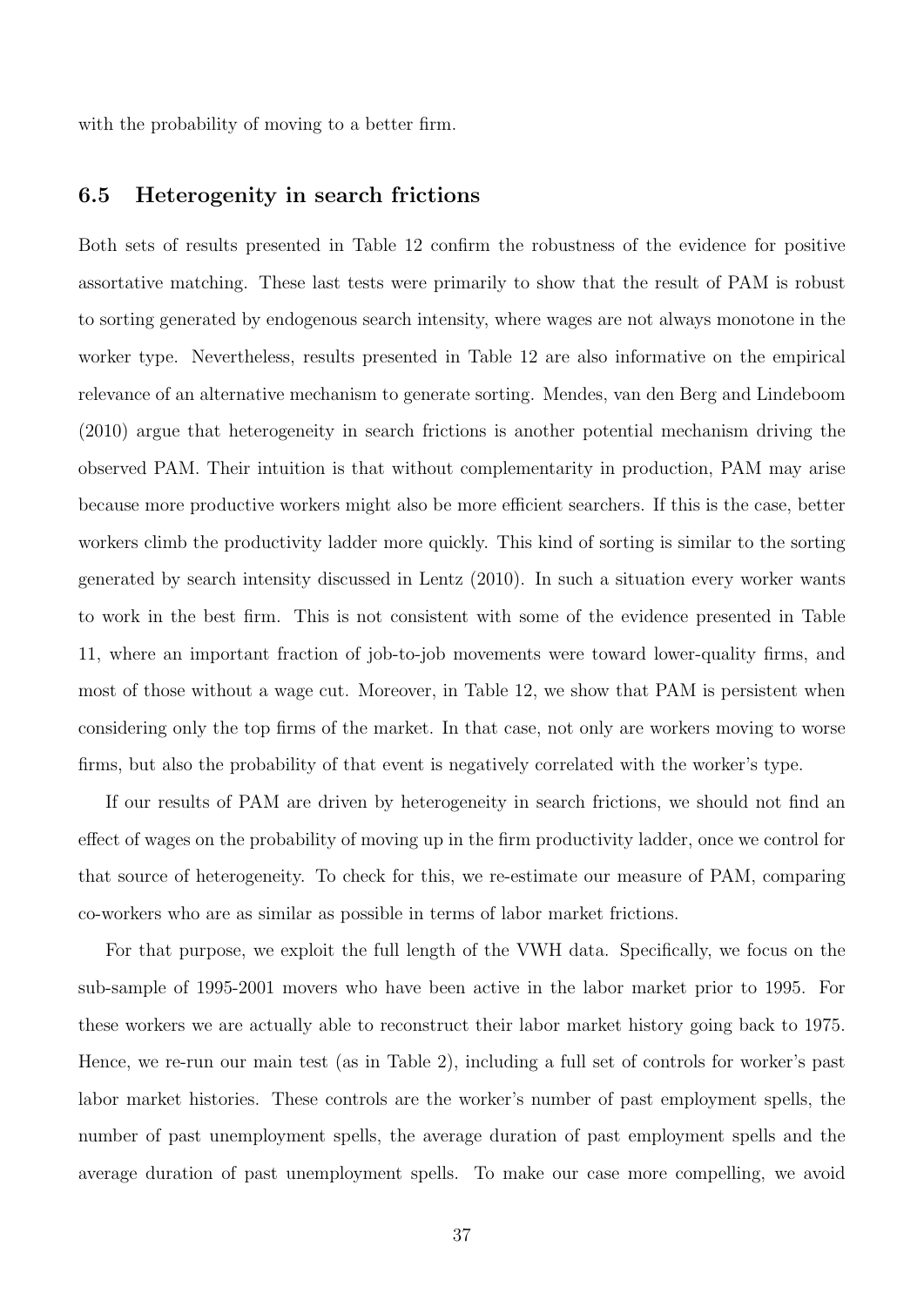gender differences in search behavior by focusing on men only. The results appear in Table 13. Individuals with a larger number of past employment spells, a lower number of unemployment spells, and a shorter duration in past unemployment are found to be more likely to switch to better employers. However, after controlling for this additional source of heterogeneity, the effect of a worker's wage remains positive and statistically significant. Moreover, the estimated coefficient is not significantly different from the one in comparable specifications of previous tables, suggesting that heterogeneity in search intensity is unlikely to play a major role in driving our PAM result.

As stated in the introduction, the presence of complementarities in production is important for policies that aim to achieve the optimal allocation of resources. In this paper, we do not provide direct evidence of such complementarities, but find strong evidence of positive assortative matching, which is consistent with complementarities. In addition, we do not find evidence in favor of PAM driven by a correlation between the worker types and heterogeneity in search efficiency.

# 7 Conclusions

In this paper we propose a test to measure the strength and the direction of assortative matching between firms and workers. We analyze the mobility of workers across firms, exploiting the fact that in the absence of assortative matching we should observe that the probability that workers leave one firm to go to another firm of different quality is independent of the worker quality. In the presence of positive (negative) assortative matching we should observe that good workers are more (less) likely to move to better firms than bad workers. The strategy presented in this paper imposes minimum conditions on the data generating process. Also, our measures of sorting are robust to wages non-monotone in the firm type, which is the main criticism to the existing measures.

Our test does not require cardinal measures of the quality of workers and firms. The test only requires a general monotonicity condition: that the payoffs of the agents are monotone in the agents types, conditional on the partner type. If, given the firm type, wages are monotone in the worker type, we can use within-firm variation on wages, which by definition partials out the firm effect, to order workers within the firm by their types. Meanwhile, if profits per worker are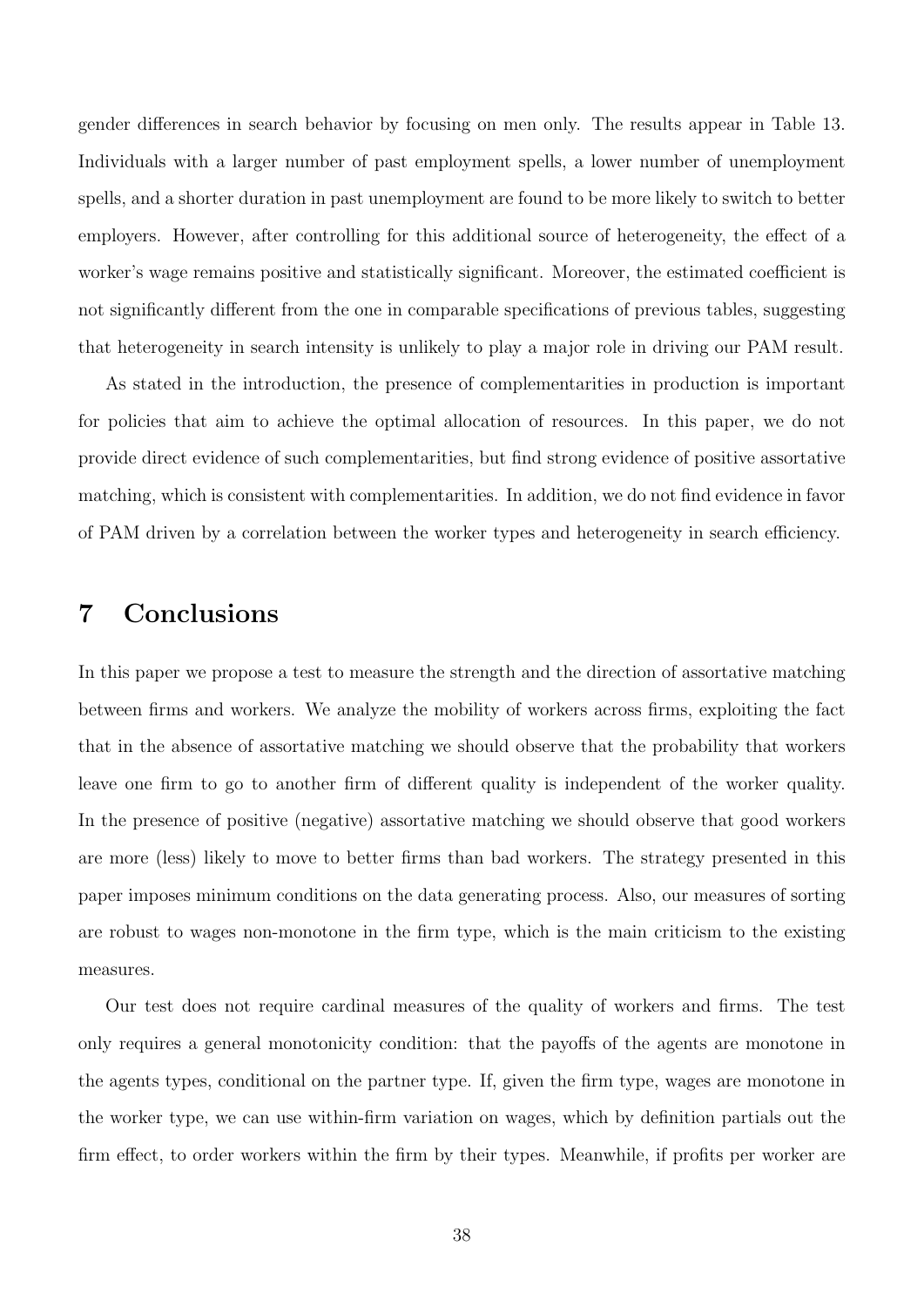|                                       | (1)              | $\left( 2\right)$          | $\left( 3\right)$ | $\left( 4\right)$ |
|---------------------------------------|------------------|----------------------------|-------------------|-------------------|
| <b>LOGIT</b>                          |                  | Definition of firm quality |                   | $(\Pi_{i,t})$     |
|                                       |                  |                            | Average           | Past Av.          |
| $y = 1$ (next $\Pi >$ current $\Pi$ ) | Profit           | Average                    | Profit            | Profit            |
|                                       | per worker       | Profit                     | per worker        | per worker        |
| Log wage                              | 0.162<br>(0.034) | 0.15                       | 0.2<br>(0.036)    | 0.214             |
|                                       |                  | (0.037)                    |                   | (0.035)           |
| Age                                   | 0.006            | 0.122                      | 0.125             | 0.015             |
|                                       | (0.006)          | (0.007)                    | (0.007)           | (0.007)           |
| Age <sup>2</sup>                      | $-.0001$         | $-.002$                    | $-.002$           | $-.0003$          |
|                                       | (0.00008)        | (0.0001)                   | (0.0001)          | (0.00009)         |
| Migrant                               | $-.107$          | $-.251$                    | $-.146$           | $-.158$           |
|                                       | (0.03)           | (0.033)                    | (0.033)           | (0.032)           |
| Tenure                                | 0.002            | $-.001$                    | 0.0004            | 0.002             |
|                                       | (0.0005)         | (0.0005)                   | (0.0005)          | (0.0005)          |
| $T$ enure <sup>2</sup>                | $-5.99e-06$      | $1.65e-06$                 | $-4.44e-06$       | $-8.97e-06$       |
|                                       | $(2.60e-06)$     | $(2.83e-06)$               | $(2.77e-06)$      | $(2.73e-06)$      |
| Past tenure $/100$                    | 0.006            | 0.018                      | 0.053             | 0.023             |
|                                       | (0.035)          | (0.038)                    | (0.038)           | (0.037)           |
| Past unemployment /100                | $-0.114$         | $-0.148$                   | $-0.180$          | $-0.127$          |
|                                       | (0.046)          | (0.050)                    | (0.051)           | (0.049)           |
| No. past spells                       | 0.006            | 0.027                      | 0.041             | 0.005             |
|                                       | (0.007)          | (0.007)                    | (0.007)           | (0.007)           |
| No. un. spells                        | $-.018$          | $-.039$                    | $-.050$           | $-.021$           |
|                                       | (0.008)          | (0.008)                    | (0.008)           | (0.008)           |
| Obs.                                  | 103817           | 101858                     | 99195             | 100930            |
| $pseudoR^2$                           | 0.171            | 0.262                      | 0.254             | 0.230             |

Table 13: Heterogeneity Search Frictions

The dependent variable is a dummy that takes the value one if the worker switches to a firm with higher profits. Profits are defined as  $\Pi_{j,t} = Y_{j,t} - materials_{j,t} - L'_{j,t}w_{j,t} - K'_{j,t}r_t$ . Each column represents a single logistic regression. Year and occupation dummies are included in all regressions. Standard errors in parentheses. Past tenure is the average tenure in past employment spells. Past unemployment is average duration in past unemployment spells. No. past spells is the number of past employment spells. No. un. spells is the number of past unemployment spells. Male workers only. Subsample of 1995-2001 movers who where active in the labor market prior to 1995.

monotone in the firm type, we can use firm-level (observed) profits to estimate the firm's expected profits, and hence order firms by type.

We use a matched data set that combines administrative earnings records for individual workers in the Veneto region of Italy with detailed balance sheet information for their employers. Our test for the presence of assortative matching finds strong evidence of positive assortative matching: better workers are found to have a higher probability of moving to better firms. We find similar results if instead of using the within-firm variation on wages, we use logwages or the worker quantiles in the within-firm distribution of wages. Positive assortative matching is also found if firms are indexed by their economic profit, accounting profits or gross operating margin, profit per worker or profit per firm, and current profits or average profits. The evidence of PAM is also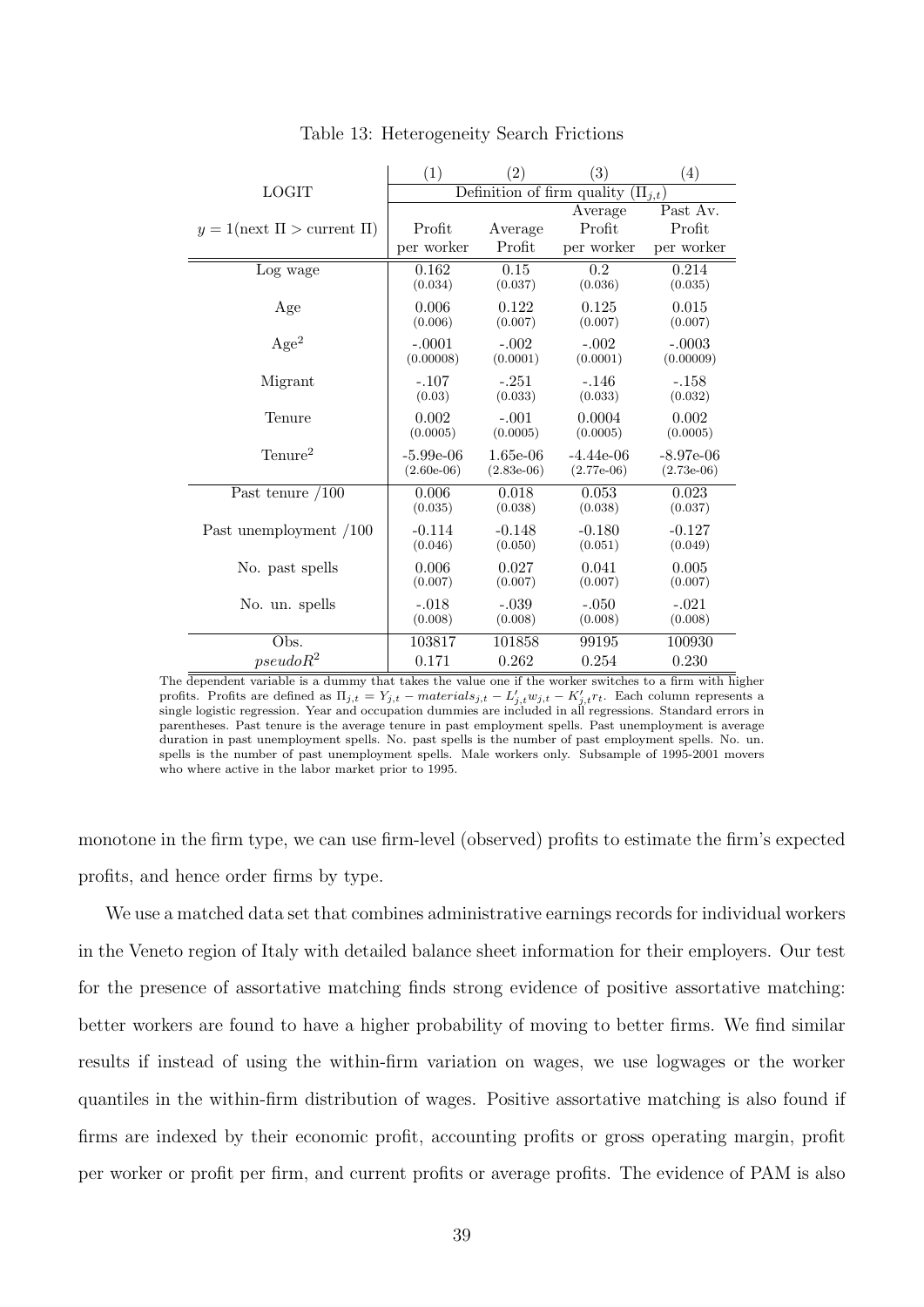robust to the definition of movers; it is true for movers with an interim unemployment spell but also for job-to-job movers. Moreover, our main findings are also confirmed by workers' mobility generated by exogenous firm closures. Our test is also used to compare the strength of sorting in different markets. Sorting is stronger for males than for females, and stronger for workers in the manufacturing sector than for workers in the service sector. We also find that positive assortative matching is stronger for medium age and white collar workers.

Finally, we replicate the AKM strategy in our data, and find the standard result of a significantly negative correlation between firm's and worker's fixed effects from a log-wage equation. There are a number of reasons that can explain the divergence in results between both tests. We observe that a significant number of workers are moving to worse firms with wage gains or to better firms with wage losses. This evidence suggest that wages are non-monotone in the firm type, as described in Eeckhout and Kircher (2011) and Lopes de Melo (2011). There is also a large proportion of workers with job-to-job movements implying wage losses, which suggests that there are non-monetary payoffs for workers. Amenities or compensating differentials can affect the AKM measure but not our test if they are constant within the firm. Heterogeneity in search intensity has also been mentioned as a possible cause of misspecification in the AKM approach. Heterogeneous contact rates might generate wages that are not necessarily monotone in the worker type. We present evidence of PAM using two slightly modified versions of our test that are consistent with worker heterogeneity in job-offer arrival rates. Our results also lend little support to the hypothesis that the observed PAM is driven by a correlation between the worker types and heterogeneity in search efficiency. Although our paper does not provide direct evidence of complementarities in production, the finding of pervasive positive assortative matching does suggest the existence of such complementarities.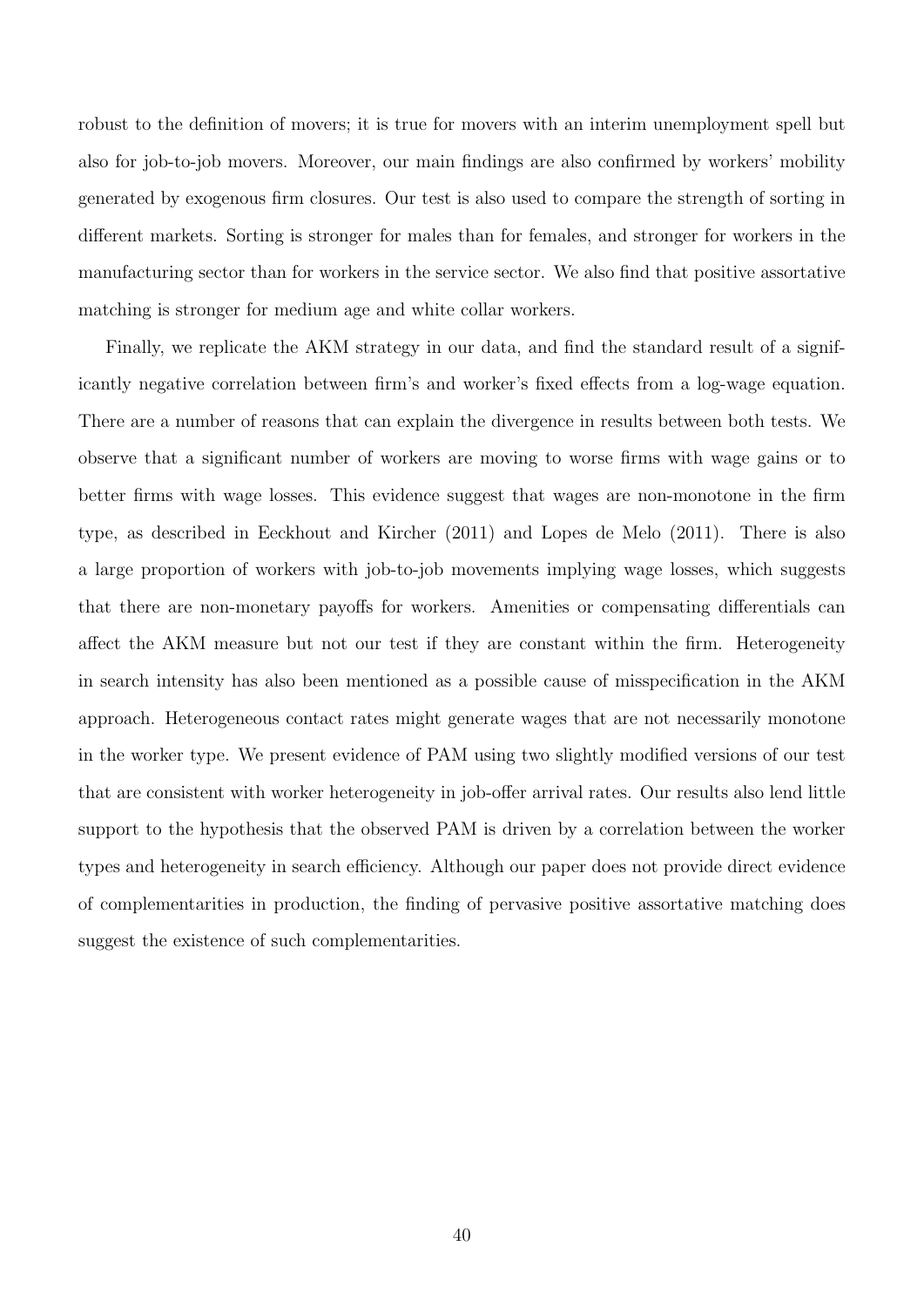# References

- [1] Abowd, J., F. Kramarz, and D. Margolis (1999), "High wage workers and high wage firms". Econometrica, 67 (2), 251-334.
- [2] Abowd, J., F. Kramarz, P. Lengerman, and S. Perez-Duarte, (2004) "Are Good Workers Employed by Good Firms? A Test of a simple assortative matching model for France and the United States" Unpublished Manuscript.
- [3] Andrews, J., L. Gill, T. Schank and R. Upward (2008) "High wage workers and low wage firms: negative assortative matching or limited mobility bias?" Journal of the Royal Statistical Society: Series A, 171(3) pp. 673697.
- [4] Arachi, G. and F. Biagi (2005), "Taxation, Cost of Capital, and Investment: Do Tax Asymmetries Matter?"Giornale degli Economisti e Annali di Economia 64 (2/3), pp. 295-322.
- [5] Atakan A.E. (2006), "Assortative Matching with Explicit Search Costs", Econometrica 74, No. 3, pp. 667-680.
- [6] Bagger, J., and R. Lentz, "An Empirical Model of Wage Dispersion with Sorting," University of Wisconsin mimeo 2011.
- [7] Bartolucci, C (2011) "Gender Wage Gaps Reconsidered: A Structural Approach using Matched Employer-Employee Data", Carlo Alberto Notebook no.116
- [8] Becker, G. (1964), " Human capital; a theoretical and empirical analysis, with special reference to education." New York: Columbia University Press, 1964.
- [9] Becker, G. (1973), "A Theory of Marriage: Part I", The Journal of Political Economy, 81, No. 4, pp. 813-846.
- [10] Bloom, N. and J. van Reenen (2007) "Measuring and Explaining Management Practices across Firms and Countries." Quarterly Journal of Economics, 122(4), pp. 13511408.
- [11] Bloom, N. , M. Schankerman, and J. Van Reenen. 2009. "Technology Spillovers and Product Market Rivalry" CEP working paper No 675.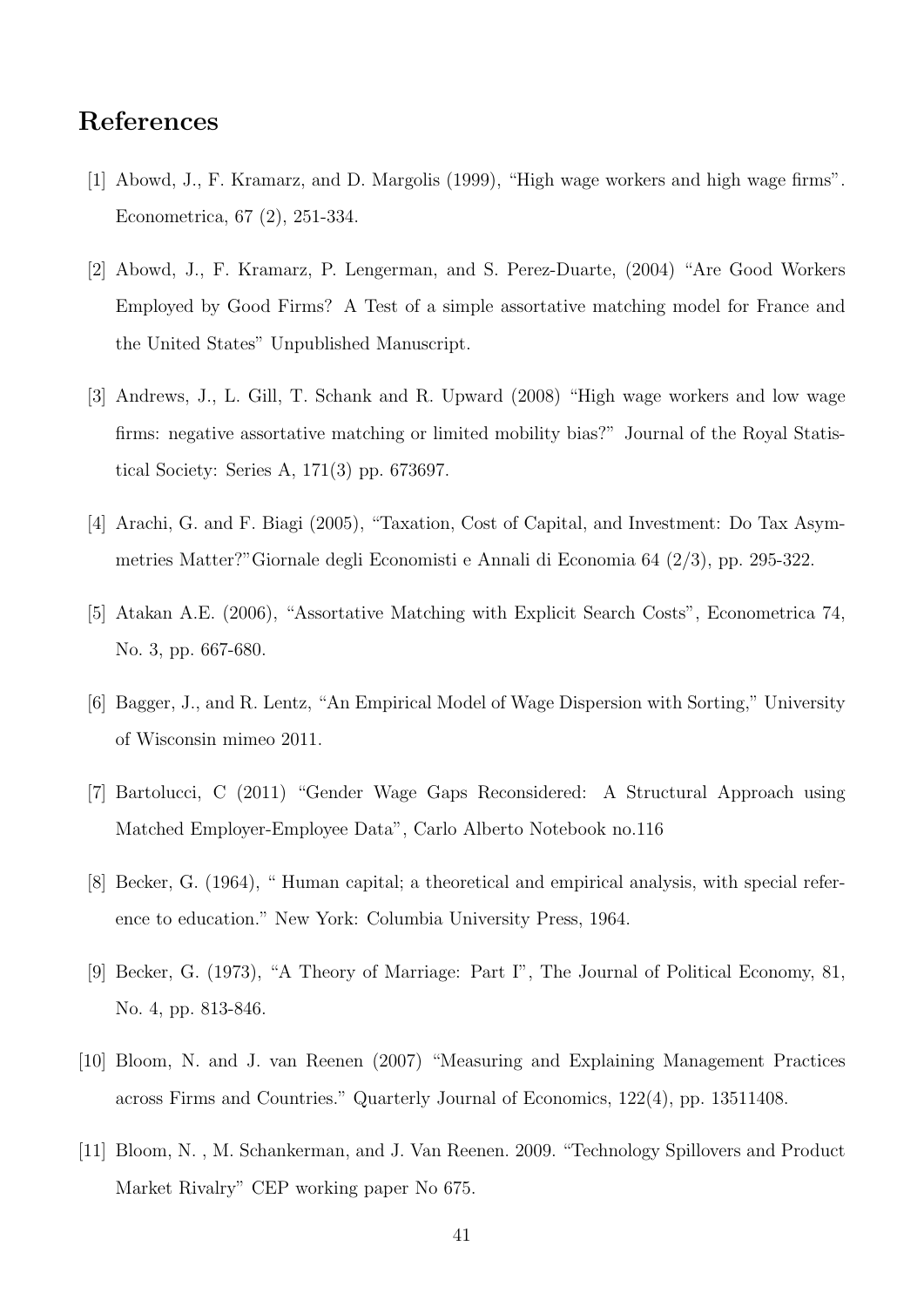- [12] Caballero, R, (1994) "The Cleansing Effect of Recessions" American Economic Review, 84(5), pp. 1350-1368
- [13] Cahuc, P., F. Postel-Vinay and J.-M. Robin, (2006), "Wage Bargaining with On-the-job Search: Theory and Evidence", Econometrica, 74(2), pp. 323-64.
- [14] Card, D., F. Devicienti and A. Maida (2010), "Rent-sharing, Holdup, and Wages: Evidence from Matched Panel Data ", NBER Working Paper No. 16192.
- [15] Casadio Piero (2003), "Wage Formation in the Italian Private Sector After the 1992-93 Income Policy Agreements ". In G. Fagan, F.P. Mongelli and J. Morgan, editors, Institutions and Wage Formation in the New Europe, Cheltenham, UK: Edward Elgar, pp. 112-33.
- [16] Cingano F. and A. Rosolia) "People I know: Job Search and Social Networks', Journal of Labor Economics, forthcoming.
- [17] Collard-Wexler, A. (2010) "Demand Fluctuations in the Ready-Mix Concrete Industry." Unpublished Manuscript.
- [18] Daniel, C., and C. Sofer (1998) "Bargaining, Compensating Wage Dierentials, and Dualism of the Labor Market: Theory and Evidence for France", Journal of Labor Economics, 16(3), pp. 546-575.
- [19] Dell'Aringa, C. and C. Lucifora. (1994). "Collective Bargaining and Relative Earnings in Italy." European Journal of Political Economy, Vol. 10, pp. 727-47.
- [20] Eeckhout, J. and P. Kircher, (2011) "Identifying Sorting in Theory", Review of Economic Studies, forthcoming.
- [21] Eeckhout, J. and P. Kircher, (2010) "Sorting and Decentralized Price Competition", Econometrica 78(2), pp. 539-574.
- [22] Elston, J. and L. Rondi (2006). "Shareholder Protection and the Cost of Capital: Empirical Evidence from German and Italian Firms." CERIS-CNR Working Paper No. 8.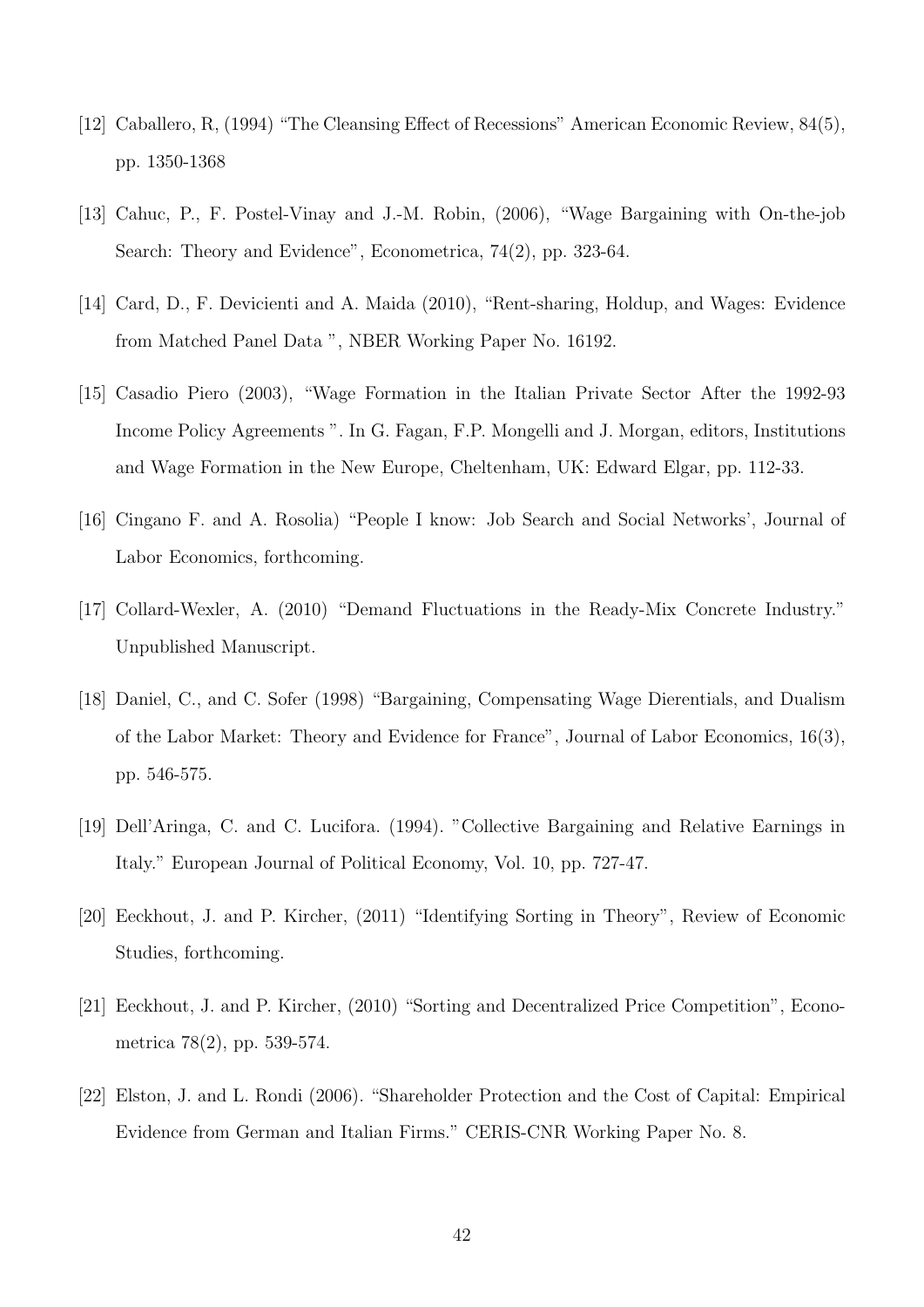- [23] Franzosi, A. (2008). "Costo del Capitale e Struttura Finanziaria: Valutazione degli Effecti di IRAP e DIT."Instituto per la Ricerca Sociale (Milano) Unpublished Manuscript.
- [24] Garicano, L. and P. Heaton (2010). "Information Technology, Organization, and Productivity in the Public Sector: Evidence from Police Departments." Journal of Labor Economics, 18(1), pp. 167-201.
- [25] ISTAT (2000). "La Flessibilit del Mercato del Lavoro nel Periodo 1995-96." Informazioni 34 Roma: ISTAT.
- [26] Hause, J.C. (1980). "The Structure of Earnings and the on-the-job Training Hypothesis", Econometrica, 48(4), pp. 1013-1029.
- [27] Heckman, J. and Y. Rubinstein (2001) "The Importance of Noncognitive Skills: Lessons from the GED Testing Program" The American Economic Review, 91(2) pp. 145-149.
- [28] Hellerstein, J. and Neumark, D. (1998) "Wage discrimination, segregation, and sex differences in wage and productivity within and between plants, "Industrial Relations 37, pp. 232-260.
- [29] Melitz, M. (2003) "The Impact of Trade on Intra-Industry Reallocations and Aggregate Industry Productivity" Econometrica, 71(6) pp. 16951725
- [30] Ichniowski, C. and K. Shaw (2003) "Beyond Incentive Pay: Insiders Estimates of the Value of Complementary Human Resource Management Practices." Journal of Economic Perspectives, 17(1) pp. 15580.
- [31] Lazear, E. and K. Shaw (2008) "Wage structure, Raises and Mobility: International Comparison of the Structure of Wages Within and between Firm", The University of Chicago Press.
- [32] Lentz, R. (2010) "Sorting by Search Intensity", Journal of Economic Theory 145(4) 2010, pp 1436-1452.
- [33] Lillard, L. and Y. Weiss (1979). "Components of variation in panel earnings data: American scientists 1960-1970", Econometrica 47(2), pp. 437-454.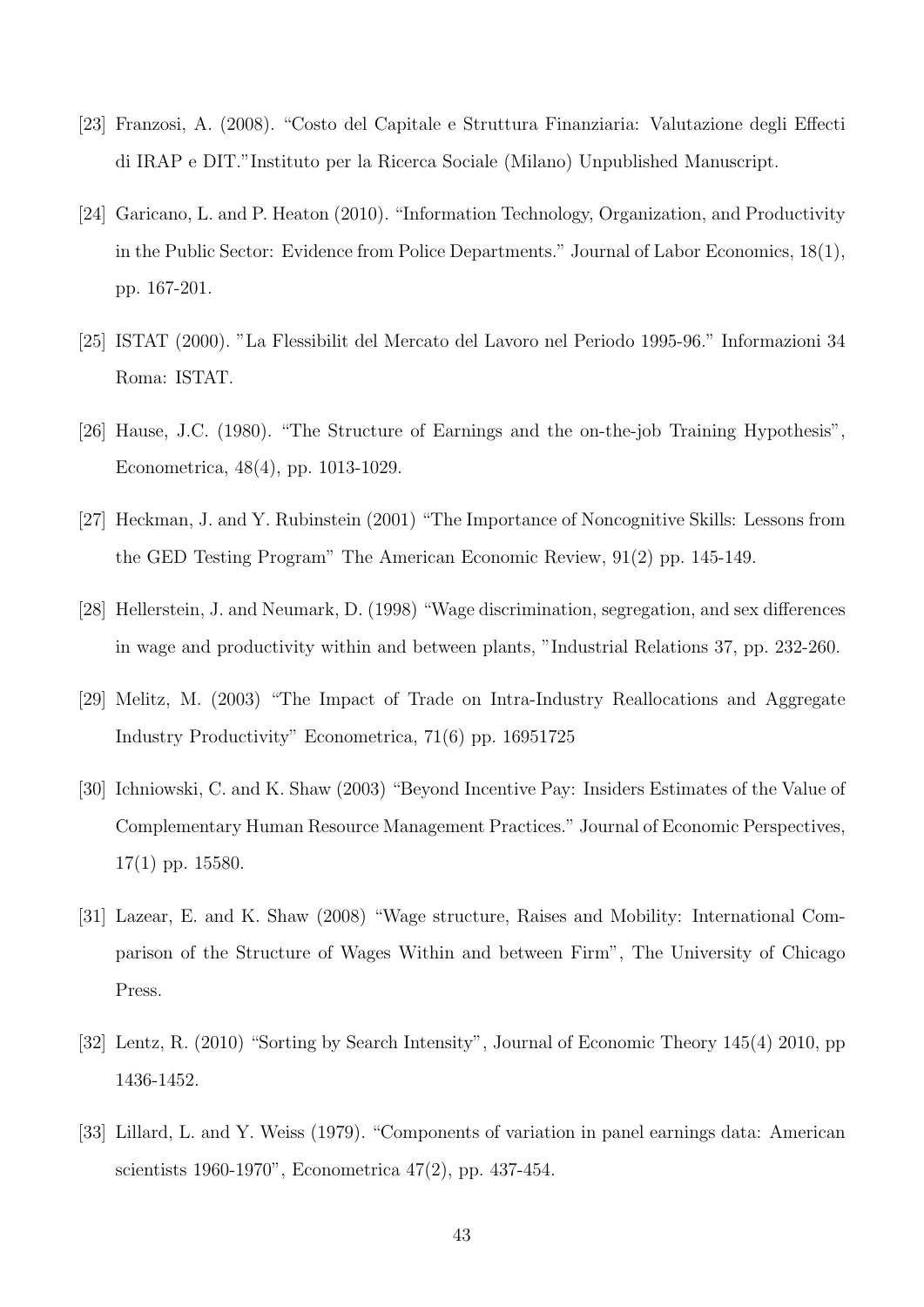- [34] Lise, J., C. Meghir and J.M. Robin, (2011) "Matching, Sorting and Wages ", Unpublished Manuscript.
- [35] Lopes de Melo, R. (2011), "Sorting in the Labor Market: Theory and Measurement", Unpublished Manuscript.
- [36] Meghir, C. and Pistaferri, L. (2004). "Income variance dynamics and heterogeneity", Econometrica, 72(1), pp. 1-32.
- [37] Mendes, R., G. van den Berg, M. Lindeboom, (2011) "An empirical assessment of assortative matching in the labor market", Labor Economics, forthcoming.
- [38] Nagypal, E. (2004), "Worker Reallocation: The Importance of Job-to-Job Transitions", Unpublished Manuscript.
- [39] Postel-Vinay, F. and J.-M. Robin, (2002), "Wage Dispersion with Worker and Employer Heterogeneity", Econometrica, 70(6), pp. 2295-350.
- [40] Royalty, A., (1998) "Job-to-Job and Job-to-Nonemployment Turnover by Gender and Education Level", Journal of Labor Economics 16(2), pp.392-443.
- [41] Shimer, R. and Smith L., (2000) "Assortative Matching and Search ", Econometrica 68, pp. 343-369.
- [42] Shimer, R., (2005) "The Assignment of Workers to Jobs in an Economy with Coordination Frictions,"Journal of Political Economy 113(5), pp. 996-1025.
- [43] Smith, L. (2006) "The marriage model with search frictions" Journal of Political Economy, 114(6), pp. 1124-1144.
- [44] Syverson, c. (2001) "What Determines Productivity?", Journal of Economic Literature, 49(2), PP. 326365
- [45] Tattara, G. and Valentini M. (2007) "The Cyclical Behaviour of Job and Worker Flows", Working Paper No. 16. Department of Economics Ca Foscari University of Venice.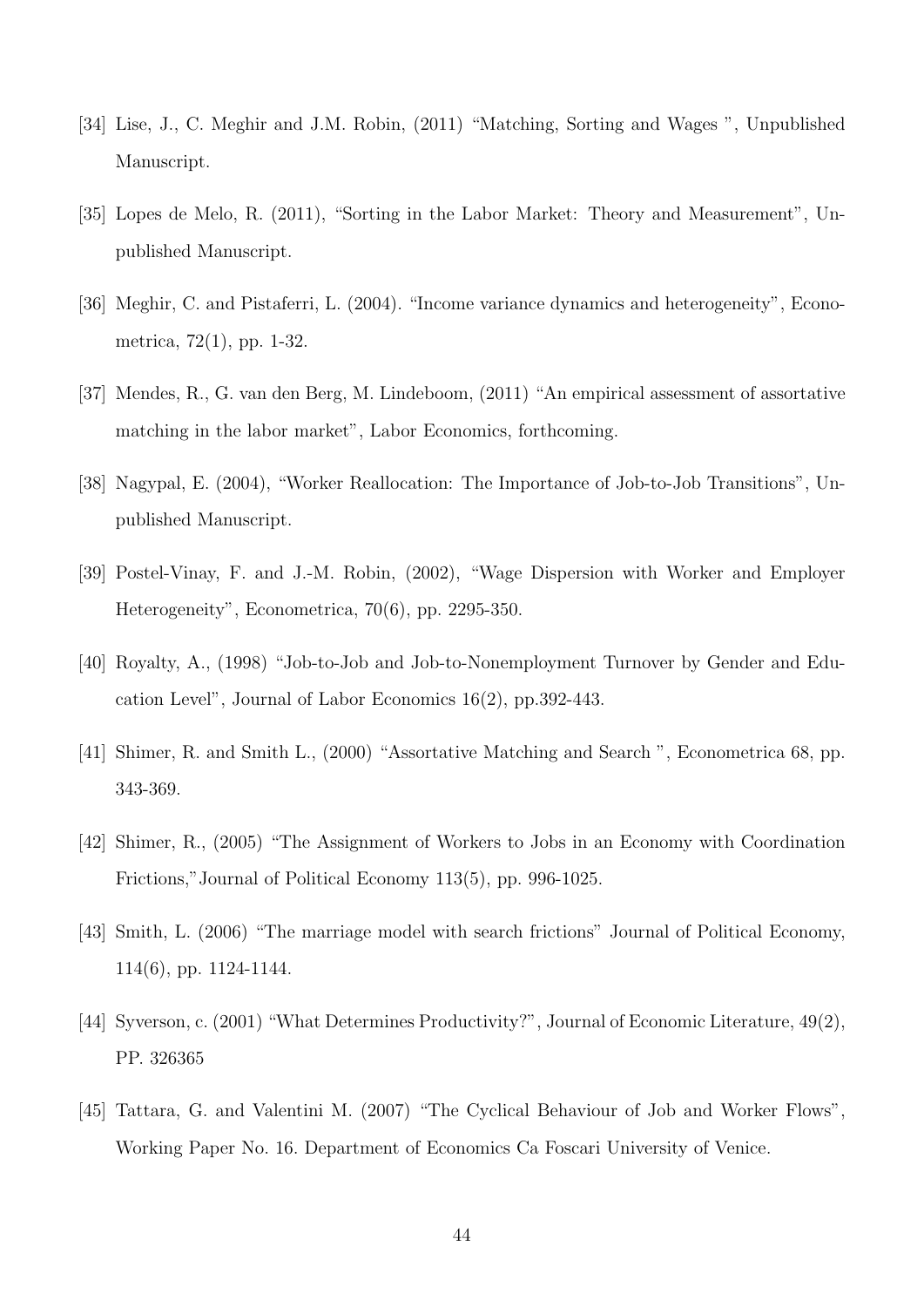# A Appendix

### A.1 Additional Proofs

In this subsection we show that the expected payoffs are monotone in the agent's type. We focus the discussion in the case of a firm, but the same is true for the worker. The expected profit of a firm with productivity  $p$  is:

$$
\Pi(p) = \int_{\epsilon_{min}}^{\epsilon_{max}} \left[ f(p, \epsilon) - w(p, \epsilon) \right] d\Gamma(\epsilon|p)
$$
\n(3)

By the Leibniz integral rule:

$$
\frac{\partial \Pi(p)}{\partial p} = \int_{\epsilon_{min}}^{\epsilon_{max}} \partial \frac{\{[f(p,\epsilon) - w(p,\epsilon)] \, \gamma(\epsilon|p)\}}{\partial p} d\epsilon \tag{4}
$$

As  $\partial \frac{\pi(p,\epsilon)}{\partial n}$ ∂p  $\Big|_{\epsilon} > 0$ , it is straightforward to show that (4) is higher than zero rewriting (4) as

$$
\frac{\partial \Pi(p)}{\partial p} = \int_{\epsilon_{min}}^{\epsilon_{max}} \partial \frac{[\pi(p,\epsilon)]}{\partial p} \gamma(\epsilon|p) d\epsilon + \int_{\epsilon_{min}}^{\epsilon_{max}} [\pi(p,\epsilon)] \partial \frac{\gamma(\epsilon|p)}{\partial p} d\epsilon \tag{5}
$$

The first term on the right hand side of (5) is positive (see Section 3). This means that for every worker  $\epsilon$  working in a firm  $p$  (ie:  $\gamma(\epsilon|p) \neq 0$ ), the derivative of the profit function with respect to p is positive.

The second term in the right hand side of (5) can be shown to be also positive. Compare two firms, p and  $p^+$ , where  $p < p^+$ . The output that a worker  $\epsilon$  produces in firm  $p^+$  is higher than the output than the same worker produces in p. We know that if a worker of type  $\epsilon$  was feasible for p, meaning that he produces enough to generate a positive surplus (therefore,  $\Gamma(\epsilon|p) \neq 0$ ), the same worker is going to be attainable for  $p^+$ , in the sense that if the firm  $p^+$  offers the same wage to the worker, the firm  $p^+$  is obtaining more than the firm p, and the worker is as happy as it is with p. It may be the case that for the firm  $p^+$ , it is not profitable to have that worker, due to its different value of a vacancy, but if the firm  $p^+$  does not hire the worker it is in its own interest. On the other hand, if a worker was working in  $p^+$ , it is not necessarily true that he is attainable for p, because as  $f(p, \epsilon) < f(p^+, \epsilon)$ , we cannot guarantee that p is able to pay  $w(p^+, \epsilon)$ .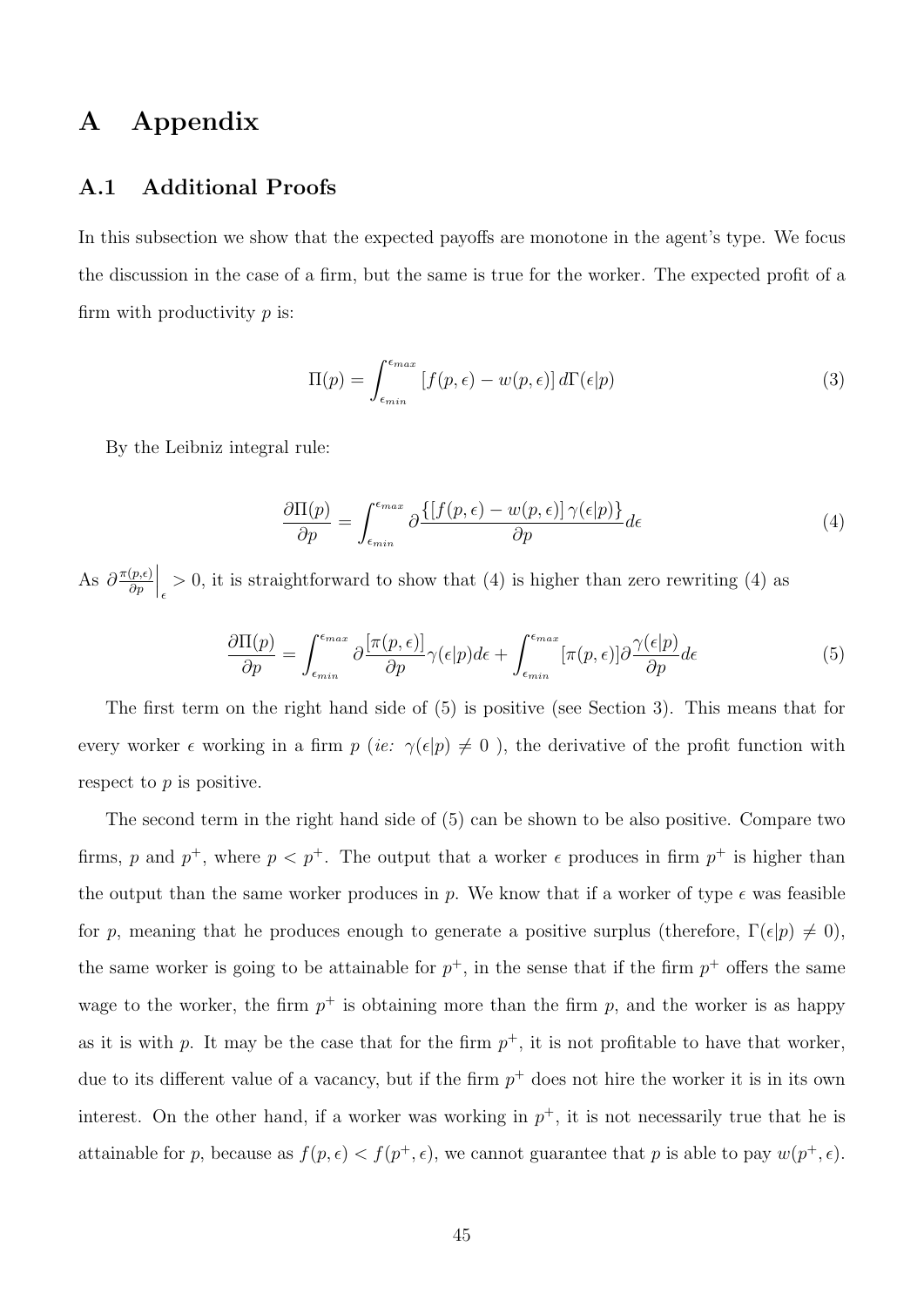Therefore there might be some workers which are happy to work in  $p^+$ , but not in p. Formally, as  $f(p^+,\epsilon) - w(p^+,\epsilon) > 0$  for every  $\epsilon$  with  $\Gamma(\epsilon|p^+) > 0$ :

$$
\int_{\epsilon_{min}}^{\epsilon_{max}} \left[ f(p^+, \epsilon) - w(p^+, \epsilon) \right] d\Gamma(\epsilon|p^+) > \int_{\epsilon_{min}}^{\epsilon_{max}} \left[ f(p^+, \epsilon) - w(p^+, \epsilon) \right] d\Gamma(\epsilon|p) \tag{6}
$$

Which is the same as:

$$
\int_{\epsilon_{min}}^{\epsilon_{max}} \left[ \pi(p^+, \epsilon) \right] \gamma(\epsilon|p^+) d\epsilon > \int_{\epsilon_{min}}^{\epsilon_{max}} \left[ \pi(p^+, \epsilon) \right] \gamma(\epsilon|p) d\epsilon \tag{7}
$$

When  $p^+$  converges to p:

$$
\int_{\epsilon_{min}}^{\epsilon_{max}} [\pi(p^+, \epsilon)] \partial \frac{\gamma(\epsilon|p)}{\partial p} d\epsilon > 0
$$
\n(8)

# A.2 Additional Tables

|                                       |         | (2)        | $\left(3\right)$ | 4                         | $\left(5\right)$ | 7          |
|---------------------------------------|---------|------------|------------------|---------------------------|------------------|------------|
| <b>LOGIT</b>                          |         |            |                  | Definition of firm Profit |                  |            |
|                                       |         |            | Average          | Average                   | Past Av.         | Past Av.   |
| $y = 1$ (next $\Pi >$ current $\Pi$ ) | Profit  | Profit     | Profit           | Profit                    | Profit           | Profit     |
|                                       |         | per worker |                  | per worker                |                  | per worker |
| Log-wage                              | 0.082   | 0.188      | 0.276            | 0.36                      | 0.104            | 0.257      |
|                                       | (0.021) | (0.021)    | (0.023)          | (0.022)                   | (0.022)          | (0.022)    |
| firm effects                          | yes     | yes        | yes              | yes                       | yes              | yes        |
| Obs.                                  | 177,740 | 178,144    | 175,040          | 171,782                   | 175,695          | 174,517    |

#### Table A1: Without Covariates

Dependent variable is a dummy that takes the value one if the worker switches to a firm with higher profits. Profits are defined as  $\Pi_{j,t} = Y_{j,t} - materials_{j,t} - L'_{j,t}w_{j,t} - K'_{j,t}r_t$ . Each column represents a single regression. Standard errors in parentheses.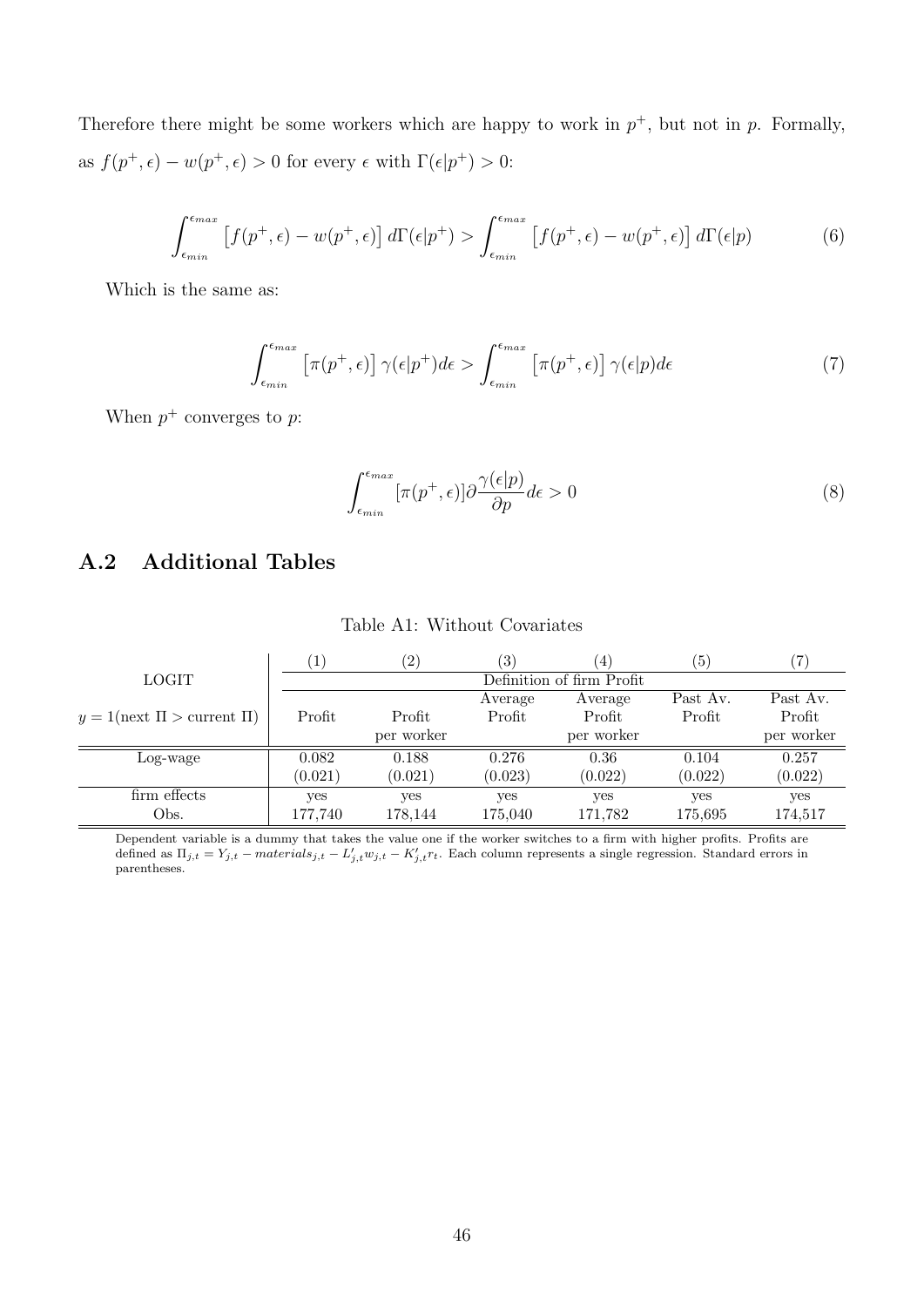|                                       | $\left(1\right)$ | $\left( 2\right)$ | (3)          | (4)                       | (5)          | $\left( 7\right)$ |
|---------------------------------------|------------------|-------------------|--------------|---------------------------|--------------|-------------------|
| <b>LOGIT</b>                          |                  |                   |              | Definition of firm Profit |              |                   |
|                                       |                  |                   | Average      | Average                   | Past Av.     | Past Av.          |
| $y = 1$ (next $\Pi >$ current $\Pi$ ) | Profit           | Profit            | Profit       | Profit                    | Profit       | Profit            |
|                                       |                  | per worker        |              | per worker                |              | per worker        |
| Log-wage                              | 0.059            | 0.156             | 0.152        | 0.208                     | 0.127        | 0.205             |
|                                       | (0.03)           | (0.03)            | (0.032)      | (0.032)                   | (0.031)      | (0.031)           |
| Age                                   | $-.029$          | 0.006             | 0.157        | 0.167                     | $-.043$      | 0.015             |
|                                       | (0.005)          | (0.005)           | (0.006)      | (0.006)                   | (0.005)      | (0.005)           |
| Age <sup>2</sup>                      | 0.0003           | $-.0002$          | $-.002$      | $-.002$                   | 0.0005       | $-.0003$          |
|                                       | (0.00007)        | (0.00007)         | (0.00008)    | (0.00008)                 | (0.00008)    | (0.00008)         |
| Foreign                               | $-.090$          | $-.069$           | $-.243$      | $-.153$                   | $-.094$      | $-.096$           |
|                                       | (0.025)          | (0.025)           | (0.026)      | (0.027)                   | (0.026)      | (0.026)           |
| Tenure                                | 0.001            | 0.002             | $-.001$      | $-.00008$                 | 0.0009       | 0.002             |
|                                       | (0.0004)         | (0.0004)          | (0.0004)     | (0.0004)                  | (0.0004)     | (0.0004)          |
| Tenure <sup>2</sup>                   | $-1.43e-06$      | $-5.12e-06$       | $6.08e-07$   | $-3.57e-06$               | $-1.33e-06$  | $-7.05e-06$       |
|                                       | $(1.71e-06)$     | $(1.67e-06)$      | $(1.85e-06)$ | $(1.76e-06)$              | $(1.77e-06)$ | $(1.73e-06)$      |
| firm effects                          | yes              | yes               | yes          | yes                       | yes          | yes               |
| Obs.                                  | 130,668          | 130,671           | 128,442      | 125,550                   | 128,892      | 127,523           |

#### Table A2: Only Male workers

Dependent variable is a dummy that takes the value one if the worker switches to a firm with higher profits. Profits are defined as  $\Pi_{j,t} = Y_{j,t} - materials_{j,t} - L'_{j,t}w_{j,t} - K'_{j,t}r_t$ . Each column represents a single regression. Year and occupation dummies are included in all regressions. Standard errors in parentheses.

#### Table A3: White-Collar Workers

|                                       | $\left( 1\right)$ | (2)          | (3)          | $\left( 4\right)$         | $\left( 5\right)$ | $\left( 7\right)$ |
|---------------------------------------|-------------------|--------------|--------------|---------------------------|-------------------|-------------------|
| <b>LOGIT</b>                          |                   |              |              | Definition of firm Profit |                   |                   |
|                                       |                   |              | Average      | Average                   | Past Av.          | Past Av.          |
| $y = 1$ (next $\Pi >$ current $\Pi$ ) | Profit            | Profit       | Profit       | Profit                    | Profit            | Profit            |
|                                       |                   | per worker   |              | per worker                |                   | per worker        |
| Log-wage                              | 0.193             | 0.183        | 0.5          | 0.361                     | 0.267             | 0.303             |
|                                       | (0.046)           | (0.045)      | (0.051)      | (0.049)                   | (0.048)           | (0.048)           |
| Age                                   | $-.019$           | 0.009        | 0.058        | 0.069                     | $-.027$           | 0.011             |
|                                       | (0.012)           | (0.012)      | (0.014)      | (0.013)                   | (0.013)           | (0.013)           |
| Age <sup>2</sup>                      | 0.00006           | $-.0003$     | $-.001$      | $-.001$                   | 0.0001            | $-.0004$          |
|                                       | (0.0002)          | (0.0002)     | (0.0002)     | (0.0002)                  | (0.0002)          | (0.0002)          |
| Female                                | $-.069$           | $-.018$      | $-.046$      | $-.049$                   | 0.004             | $-.021$           |
|                                       | (0.03)            | (0.03)       | (0.033)      | (0.033)                   | (0.031)           | (0.031)           |
| Foreign                               | 0.186             | 0.101        | 0.167        | 0.016                     | 0.246             | 0.132             |
|                                       | (0.087)           | (0.086)      | (0.096)      | (0.096)                   | (0.09)            | (0.09)            |
| Tenure                                | $-.002$           | $-.0004$     | $-.004$      | $-.002$                   | $-.002$           | 0.0007            |
|                                       | (0.0007)          | (0.0007)     | (0.0008)     | (0.0007)                  | (0.0007)          | (0.0007)          |
| Tenure <sup>2</sup>                   | $5.03e-06$        | $-1.61e-07$  | $6.17e-06$   | $-2.53e-07$               | $2.46e-06$        | $-6.15e-06$       |
|                                       | $(3.01e-06)$      | $(2.88e-06)$ | $(3.35e-06)$ | $(3.08e-06)$              | $(3.14e-06)$      | $(2.98e-06)$      |
| firm effects                          | yes               | yes          | yes          | yes                       | yes               | yes               |
| Obs.                                  | 39,560            | 39,657       | 37,544       | 37,128                    | 38,091            | 38,202            |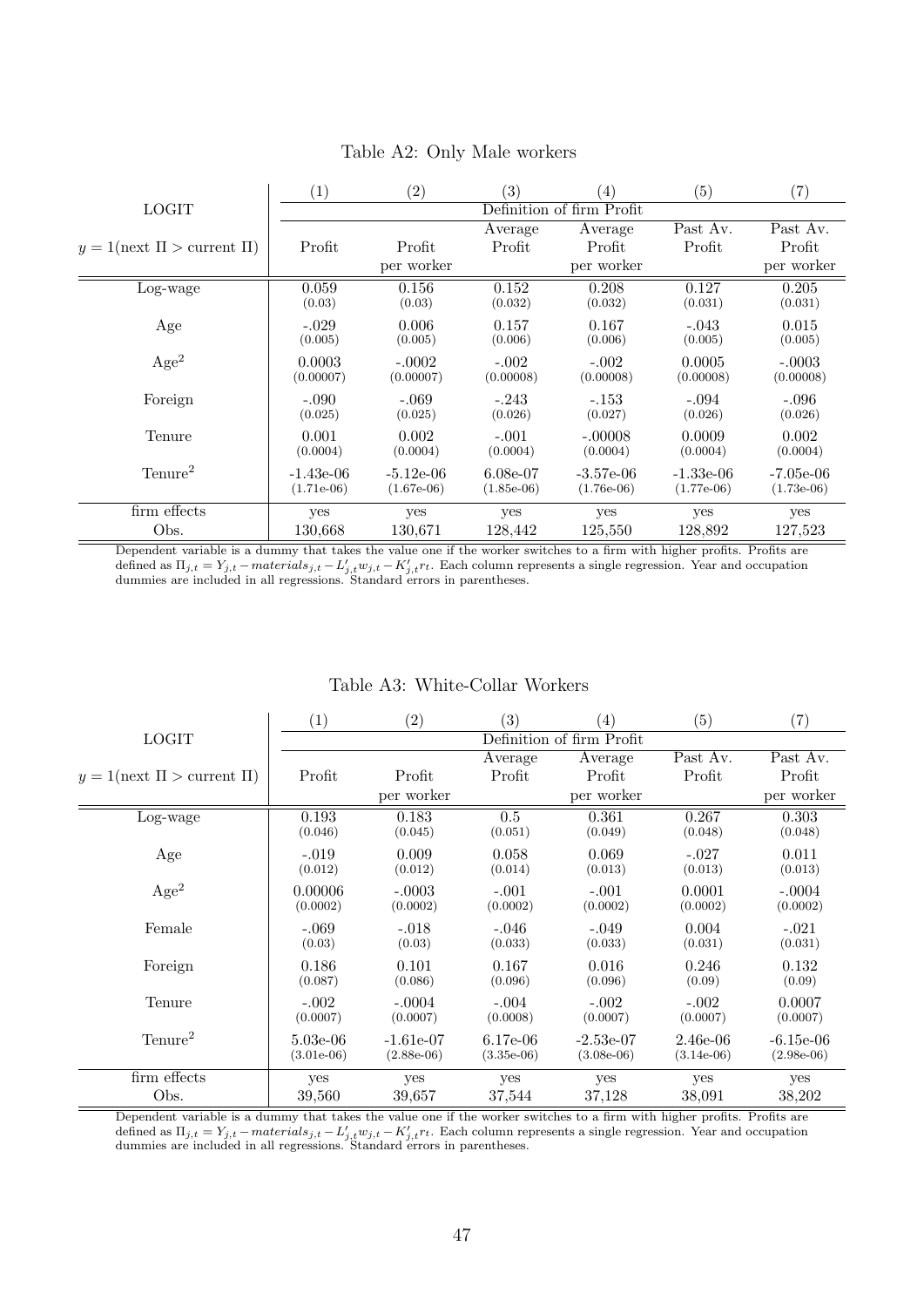|                                                      | $\left( 1\right)$ | (2)          | $\left( 3\right)$ | $\left( 4\right)$         | (5)          | $\left( 7\right)$ |
|------------------------------------------------------|-------------------|--------------|-------------------|---------------------------|--------------|-------------------|
| <b>LOGIT</b>                                         |                   |              |                   | Definition of firm Profit |              |                   |
|                                                      |                   |              | Average           | Average                   | Past Av.     | Past Av.          |
| $1(\text{next } \Pi > \text{current } \Pi)$<br>$y =$ | Profit            | Profit       | Profit            | Profit                    | Profit       | Profit            |
|                                                      |                   | per worker   |                   | per worker                |              | per worker        |
| Log-wage                                             | $-.038$           | 0.131        | 0.022             | 0.253                     | $-.020$      | 0.154             |
|                                                      | (0.036)           | (0.036)      | (0.04)            | (0.039)                   | (0.037)      | (0.037)           |
| Age                                                  | $-.028$           | $-.003$      | 0.141             | 0.139                     | $-.040$      | 0.001             |
|                                                      | (0.005)           | (0.005)      | (0.006)           | (0.006)                   | (0.005)      | (0.005)           |
| Age <sup>2</sup>                                     | 0.0003            | $-1.00e-0.5$ | $-.002$           | $-.002$                   | 0.0005       | $-.0001$          |
|                                                      | (0.00007)         | (0.00007)    | (0.00008)         | (0.00008)                 | (0.00007)    | (0.00007)         |
| Female                                               | 0.078             | $-.101$      | $-.097$           | $-.296$                   | 0.068        | $-.175$           |
|                                                      | (0.02)            | (0.02)       | (0.023)           | (0.022)                   | (0.021)      | (0.021)           |
| Foreign                                              | $-.087$           | $-.067$      | $-.255$           | $-.152$                   | $-.089$      | $-.090$           |
|                                                      | (0.024)           | (0.023)      | (0.025)           | (0.025)                   | (0.024)      | (0.025)           |
| Tenure                                               | 0.002             | 0.003        | $-.0002$          | 0.0004                    | 0.002        | 0.002             |
|                                                      | (0.0004)          | (0.0004)     | (0.0004)          | (0.0004)                  | (0.0004)     | (0.0004)          |
| Tenure <sup>2</sup>                                  | $-3.70e-06$       | $-7.59e-06$  | $-1.89e-06$       | $-3.82e-06$               | $-2.57e-06$  | $-6.53e-06$       |
|                                                      | $(1.76e-06)$      | $(1.72e-06)$ | $(1.91e-06)$      | $(1.81e-06)$              | $(1.81e-06)$ | $(1.76e-06)$      |
| firm effects                                         | yes               | yes          | yes               | yes                       | yes          | yes               |
| Obs.                                                 | 130,847           | 130,848      | 127,711           | 126,370                   | 128,736      | 127,813           |

### Table A4: Blue Collar Workers

Dependent variable is a dummy that takes the value one if the worker switches to a firm with higher profits. Profits are defined as  $\Pi_{j,t} = Y_{j,t} - materials_{j,t} - L'_{j,t} w_{j,t} - K'_{j,t} r_t$ . Each column represents a single regression. Year and occupation dummies are included in all regressions. Standard errors in parentheses.

|                                       | $\left( 1\right)$ | (2)              | (3)              | $\left(4\right)$          | (5)             | $\left( 7\right)$ |
|---------------------------------------|-------------------|------------------|------------------|---------------------------|-----------------|-------------------|
| <b>LOGIT</b>                          |                   |                  |                  | Definition of firm Profit |                 |                   |
|                                       |                   |                  | Average          | Average                   | Past Av.        | Past Av.          |
| $y = 1$ (next $\Pi >$ current $\Pi$ ) | Profit            | Profit           | Profit           | Profit                    | Profit          | Profit            |
|                                       |                   | per worker       |                  | per worker                |                 | per worker        |
| Log-wage                              | 0.073<br>(0.043)  | 0.149<br>(0.042) | 0.209<br>(0.047) | 0.223<br>(0.046)          | 0.13<br>(0.044) | 0.178<br>(0.045)  |
| Age                                   | $-.015$           | $-.003$          | 0.058            | 0.063                     | $-.025$         | 0.0006            |
|                                       | (0.003)           | (0.003)          | (0.003)          | (0.003)                   | (0.003)         | (0.003)           |
| Female                                | 0.021             | $-.058$          | 0.001            | $-.117$                   | 0.026           | $-.099$           |
|                                       | (0.021)           | (0.021)          | (0.024)          | (0.023)                   | (0.022)         | (0.022)           |
| Foreign                               | $-.113$           | $-.052$          | $-.222$          | $-.169$                   | $-.127$         | $-.083$           |
|                                       | (0.035)           | (0.034)          | (0.037)          | (0.037)                   | (0.036)         | (0.036)           |
| Tenure                                | 0.0003            | 0.003            | $-.002$          | 0.002                     | $-.0001$        | 0.004             |
|                                       | (0.0008)          | (0.0008)         | (0.0009)         | (0.0009)                  | (0.0009)        | (0.0009)          |
| $T$ enure <sup>2</sup>                | $3.39e-06$        | $-.00002$        | $-6.43e-06$      | $-.00004$                 | $4.54e-06$      | $-.00003$         |
|                                       | $(7.63e-06)$      | $(7.54e-06)$     | $(8.10e-06)$     | $(8.00e-06)$              | $(7.84e-06)$    | $(7.80e-06)$      |
| firm effects                          | yes               | yes              | yes              | yes                       | yes             | yes               |
| Obs.                                  | 93,654            | 93,451           | 91,627           | 89,430                    | 92,411          | 90,993            |

#### Table A5: Young Workers (20-35 Years Old)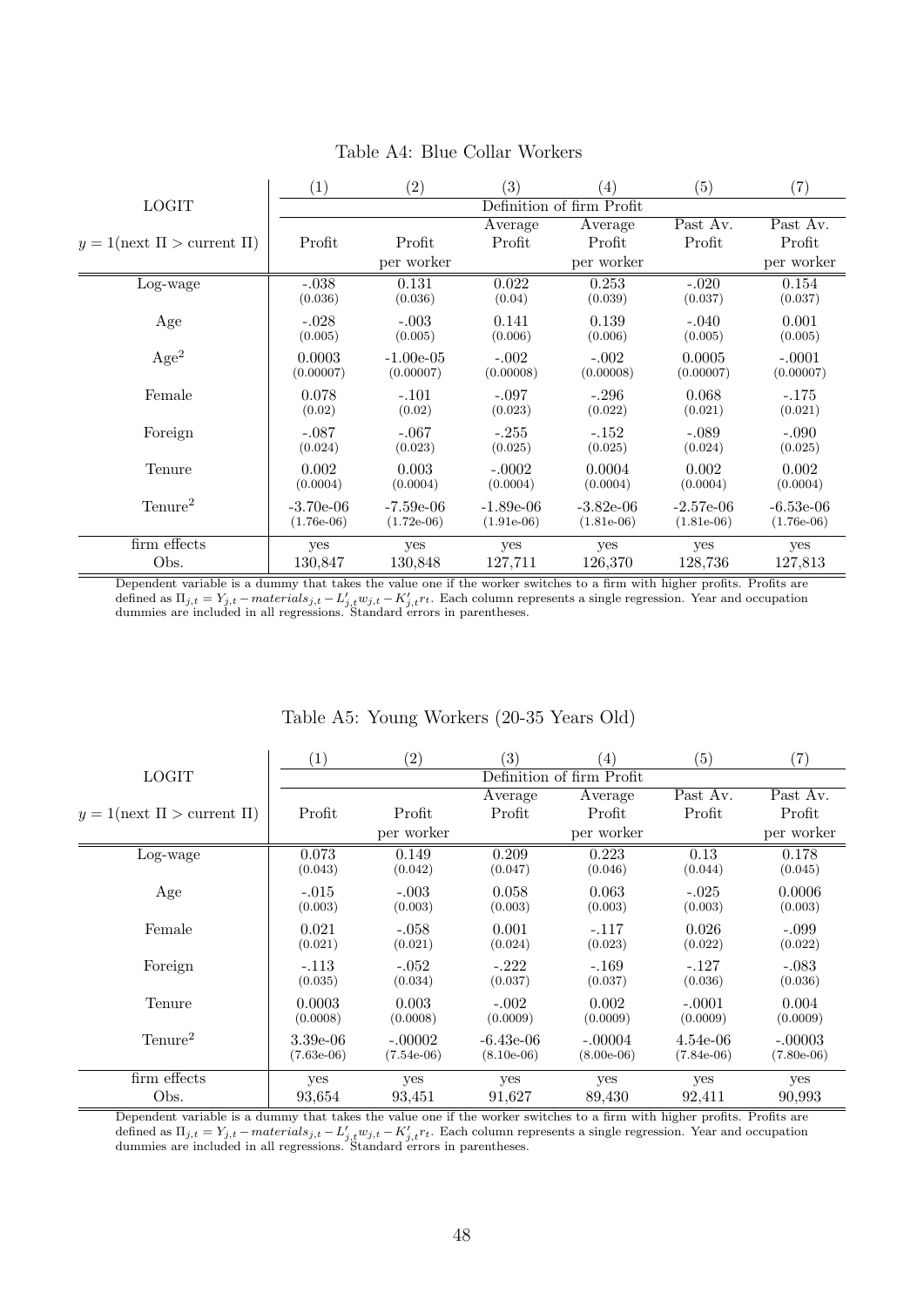|                                       | $\left( 1\right)$ | (2)          | (3)          | (4)                       | $\left( 5\right)$ | (7)          |
|---------------------------------------|-------------------|--------------|--------------|---------------------------|-------------------|--------------|
| <b>LOGIT</b>                          |                   |              |              | Definition of firm Profit |                   |              |
|                                       |                   |              | Average      | Average                   | Past Av.          | Past Av.     |
| $y = 1$ (next $\Pi >$ current $\Pi$ ) | Profit            | Profit       | Profit       | Profit                    | Profit            | Profit       |
|                                       |                   | per worker   |              | per worker                |                   | per worker   |
| Log-wage                              | 0.156             | 0.176        | 0.351        | 0.341                     | 0.189             | 0.228        |
|                                       | (0.043)           | (0.042)      | (0.047)      | (0.046)                   | (0.044)           | (0.044)      |
| Age                                   | $-.009$           | $-.008$      | $-.017$      | $-.014$                   | $-.008$           | $-.011$      |
|                                       | (0.003)           | (0.002)      | (0.003)      | (0.003)                   | (0.003)           | (0.003)      |
| Female                                | 0.052             | $-.107$      | $-.193$      | $-.347$                   | 0.081             | $-.165$      |
|                                       | (0.03)            | (0.029)      | (0.033)      | (0.033)                   | (0.031)           | (0.031)      |
| Foreign                               | $-.096$           | $-.089$      | $-.231$      | $-.148$                   | $-.069$           | $-.106$      |
|                                       | (0.034)           | (0.033)      | (0.037)      | (0.036)                   | (0.035)           | (0.035)      |
| Tenure                                | 0.002             | 0.002        | $-.0006$     | 0.0004                    | 0.002             | 0.003        |
|                                       | (0.0005)          | (0.0005)     | (0.0006)     | (0.0006)                  | (0.0005)          | (0.0005)     |
| Tenure <sup>2</sup>                   | $-5.99e-06$       | $-6.57e-06$  | $-3.19e-06$  | $-4.79e-06$               | $-6.98e-06$       | $-9.82e-06$  |
|                                       | $(2.34e-06)$      | $(2.31e-06)$ | $(2.54e-06)$ | $(2.42e-06)$              | $(2.43e-06)$      | $(2.36e-06)$ |
| firm effects                          | yes               | yes          | yes          | yes                       | yes               | yes          |
| Obs.                                  | 59,189            | 59,322       | 56,016       | 56,157                    | 57,290            | 56,600       |

#### Table A6: Mid-Career Workers (35-50 Years Old)

Dependent variable is a dummy that takes the value one if the worker switches to a firm with higher profits. Profits are defined as  $\Pi_{j,t} = Y_{j,t} - materials_{j,t} - L'_{j,t} w_{j,t} - K'_{j,t} r_t$ . Each column represents a single regression. Year and occupation dummies are included in all regressions. Standard errors in parentheses.

|                                       | $\left( 1\right)$ | (2)          | $\left( 3\right)$ | (4)                       | (5)          | (7)          |
|---------------------------------------|-------------------|--------------|-------------------|---------------------------|--------------|--------------|
| <b>LOGIT</b>                          |                   |              |                   | Definition of firm Profit |              |              |
|                                       |                   |              | Average           | Average                   | Past Av.     | Past Av.     |
| $y = 1$ (next $\Pi >$ current $\Pi$ ) | Profit            | Profit       | Profit            | Profit                    | Profit       | Profit       |
|                                       |                   | per worker   |                   | per worker                |              | per worker   |
| Log-wage                              | 0.059             | 0.155        | 0.094             | 0.386                     | $-.034$      | 0.18         |
|                                       | (0.108)           | (0.106)      | (0.128)           | (0.119)                   | (0.116)      | (0.113)      |
| Age                                   | $-.005$           | $-.014$      | $-.054$           | $-.050$                   | $-.005$      | $-.011$      |
|                                       | (0.006)           | (0.006)      | (0.009)           | (0.008)                   | (0.007)      | (0.007)      |
| Female                                | 0.141             | 0.054        | $-.304$           | $-.330$                   | 0.08         | $-.107$      |
|                                       | (0.078)           | (0.077)      | (0.106)           | (0.1)                     | (0.091)      | (0.088)      |
| Foreign                               | 0.139             | 0.0004       | $-.328$           | $-.156$                   | 0.05         | $-.108$      |
|                                       | (0.125)           | (0.126)      | (0.146)           | (0.145)                   | (0.134)      | (0.137)      |
| Tenure                                | 0.002             | 0.002        | $-.004$           | $-.002$                   | $-.0007$     | $-.0003$     |
|                                       | (0.001)           | (0.001)      | (0.002)           | (0.001)                   | (0.001)      | (0.001)      |
| Tenure <sup>2</sup>                   | $-2.00e-06$       | $-6.14e-06$  | $1.00e-0.5$       | 3.36e-06                  | $6.43e-06$   | $4.10e-06$   |
|                                       | $(4.71e-06)$      | $(4.61e-06)$ | $(5.46e-06)$      | $(4.99e-06)$              | $(4.92e-06)$ | $(4.69e-06)$ |
| firm effects                          | yes               | yes          | yes               | yes                       | yes          | yes          |
| Obs.                                  | 9,895             | 10,111       | 7,906             | 8,962                     | 8,874        | 9,047        |

#### Table A7: Older Workers (50-65 Years Old)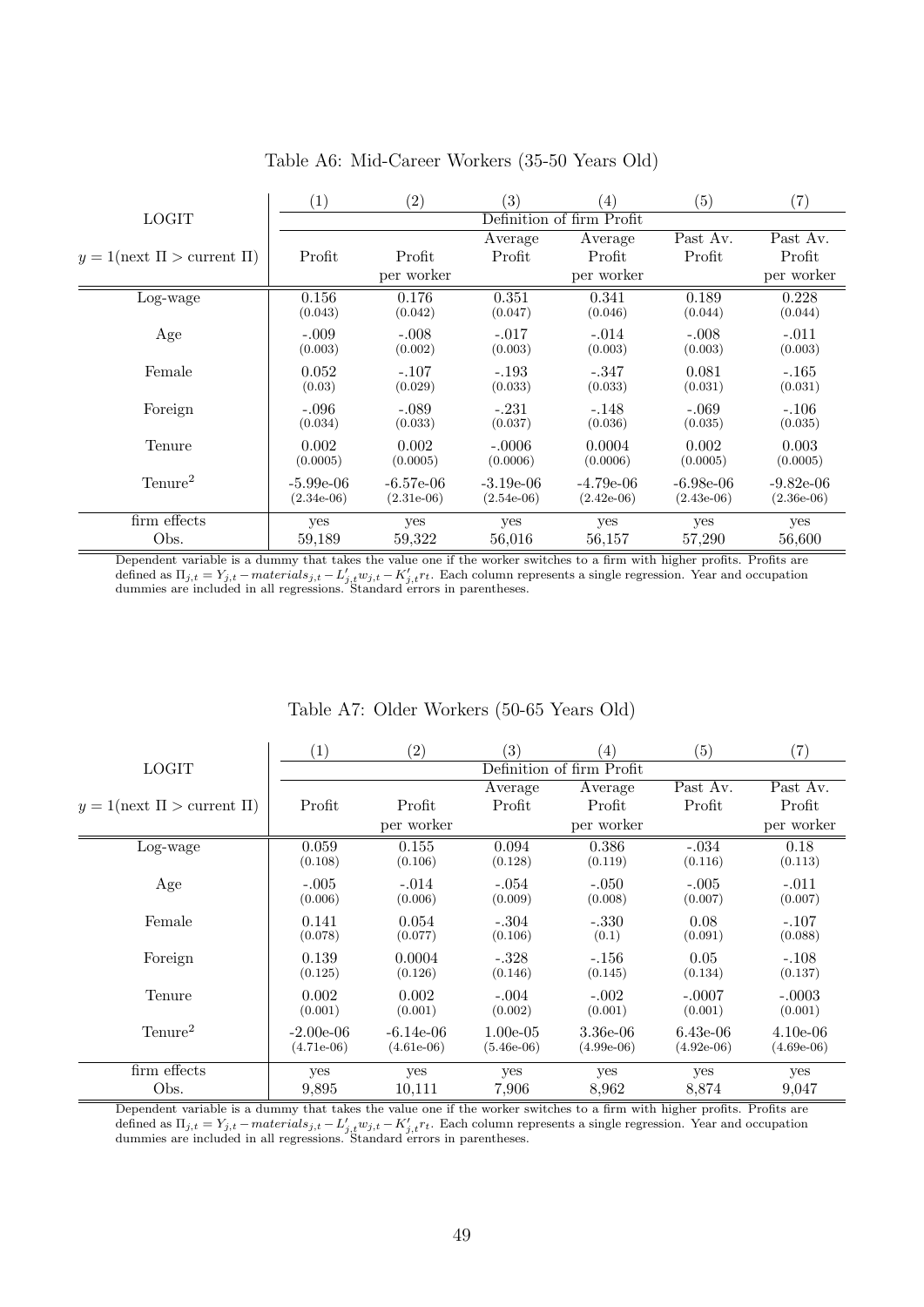|                                                      | $\left( 1\right)$ | (2)          | (3)          | $\left( 4\right)$         | $\left( 5\right)$ | $\left( 7\right)$ |
|------------------------------------------------------|-------------------|--------------|--------------|---------------------------|-------------------|-------------------|
| <b>LOGIT</b>                                         |                   |              |              | Definition of firm Profit |                   |                   |
|                                                      |                   |              | Average      | Average                   | Past Av.          | Past Av.          |
| $1(\text{next } \Pi > \text{current } \Pi)$<br>$y =$ | Profit            | Profit       | Profit       | Profit                    | Profit            | Profit            |
|                                                      |                   | per worker   |              | per worker                |                   | per worker        |
| Log-wage                                             | 0.092             | 0.129        | 0.224        | 0.205                     | 0.147             | 0.176             |
|                                                      | (0.033)           | (0.032)      | (0.036)      | (0.035)                   | (0.034)           | (0.034)           |
| Age                                                  | $-.029$           | $-.006$      | 0.15         | 0.145                     | $-.045$           | 0.002             |
|                                                      | (0.005)           | (0.005)      | (0.007)      | (0.006)                   | (0.006)           | (0.006)           |
| Age <sup>2</sup>                                     | 0.0003            | 0.00003      | $-.002$      | $-.002$                   | 0.0005            | $-.0001$          |
|                                                      | (0.00008)         | (0.00008)    | (0.0001)     | (0.00009)                 | (0.00008)         | (0.00008)         |
| Female                                               | 0.052             | $-.070$      | $-.056$      | $-.231$                   | 0.06              | $-.133$           |
|                                                      | (0.02)            | (0.019)      | (0.023)      | (0.022)                   | (0.021)           | (0.021)           |
| Foreign                                              | $-.114$           | $-.084$      | $-.257$      | $-.164$                   | $-.124$           | $-.074$           |
|                                                      | (0.027)           | (0.026)      | (0.029)      | (0.028)                   | (0.028)           | (0.027)           |
| Tenure                                               | 0.001             | 0.002        | $-.001$      | 0.0005                    | 0.0005            | 0.002             |
|                                                      | (0.0004)          | (0.0004)     | (0.0004)     | (0.0004)                  | (0.0004)          | (0.0004)          |
| Tenure <sup>2</sup>                                  | $-1.70e-06$       | $-7.84e-06$  | $-4.21e-07$  | $-5.69e-06$               | $-5.55e-07$       | $-7.49e-06$       |
|                                                      | $(1.72e-06)$      | $(1.66e-06)$ | $(1.88e-06)$ | $(1.74e-06)$              | $(1.78e-06)$      | $(1.69e-06)$      |
| firm effects                                         | yes               | yes          | yes          | yes                       | yes               | yes               |
| Obs.                                                 | 115,331           | 115,782      | 114,265      | 112,102                   | 114,511           | 113,697           |

#### Table A8: Manufacturing

Dependent variable is a dummy that takes the value one if the worker switches to a firm with higher profits. Profits are defined as  $\Pi_{j,t} = Y_{j,t} - materials_{j,t} - L'_{j,t} w_{j,t} - K'_{j,t} r_t$ . Each column represents a single regression. Year and occupation dummies are included in all regressions. Standard errors in parentheses.

#### Table A9: Services

|                                       | (1)          | (2)          | (3)          | (4)                       | (5)          | $\left( 7\right)$ |
|---------------------------------------|--------------|--------------|--------------|---------------------------|--------------|-------------------|
| <b>LOGIT</b>                          |              |              |              | Definition of firm Profit |              |                   |
|                                       |              |              | Average      | Average                   | Past Av.     | Past Av.          |
| $y = 1$ (next $\Pi >$ current $\Pi$ ) | Profit       | Profit       | Profit       | Profit                    | Profit       | Profit            |
|                                       |              | per worker   |              | per worker                |              | per worker        |
| Log-wage                              | 0.047        | 0.105        | 0.201        | 0.295                     | 0.053        | 0.157             |
|                                       | (0.043)      | (0.043)      | (0.047)      | (0.047)                   | (0.045)      | (0.046)           |
| Age                                   | $-.013$      | 0.013        | 0.104        | 0.109                     | $-.018$      | 0.008             |
|                                       | (0.007)      | (0.007)      | (0.008)      | (0.008)                   | (0.008)      | (0.008)           |
| Age <sup>2</sup>                      | 0.0001       | $-.0003$     | $-.002$      | $-.002$                   | 0.0001       | $-.0002$          |
|                                       | (0.0001)     | (0.0001)     | (0.0001)     | (0.0001)                  | (0.0001)     | (0.0001)          |
| Female                                | 0.017        | $-.039$      | $-.128$      | $-.153$                   | 0.025        | $-.075$           |
|                                       | (0.026)      | (0.026)      | (0.029)      | (0.029)                   | (0.027)      | (0.028)           |
| Foreign                               | 0.002        | 0.017        | $-.107$      | $-.059$                   | 0.035        | $-.075$           |
|                                       | (0.039)      | (0.04)       | (0.041)      | (0.043)                   | (0.041)      | (0.042)           |
| Tenure                                | 0.001        | 0.001        | $-.003$      | $-.002$                   | 0.001        | 0.002             |
|                                       | (0.0006)     | (0.0006)     | (0.0006)     | (0.0006)                  | (0.0006)     | (0.0006)          |
| Tenure <sup>2</sup>                   | $2.24e-07$   | $-6.00e-07$  | $6.56e-06$   | $4.16e-06$                | $-9.44e-07$  | $-6.73e-06$       |
|                                       | $(2.71e-06)$ | $(2.73e-06)$ | $(2.96e-06)$ | $(2.95e-06)$              | $(2.79e-06)$ | $(2.87e-06)$      |
| firm effects                          | yes          | yes          | yes          | yes                       | yes          | yes               |
| Obs.                                  | 62,174       | 62,038       | 60,578       | 59,471                    | 60,974       | 60,563            |